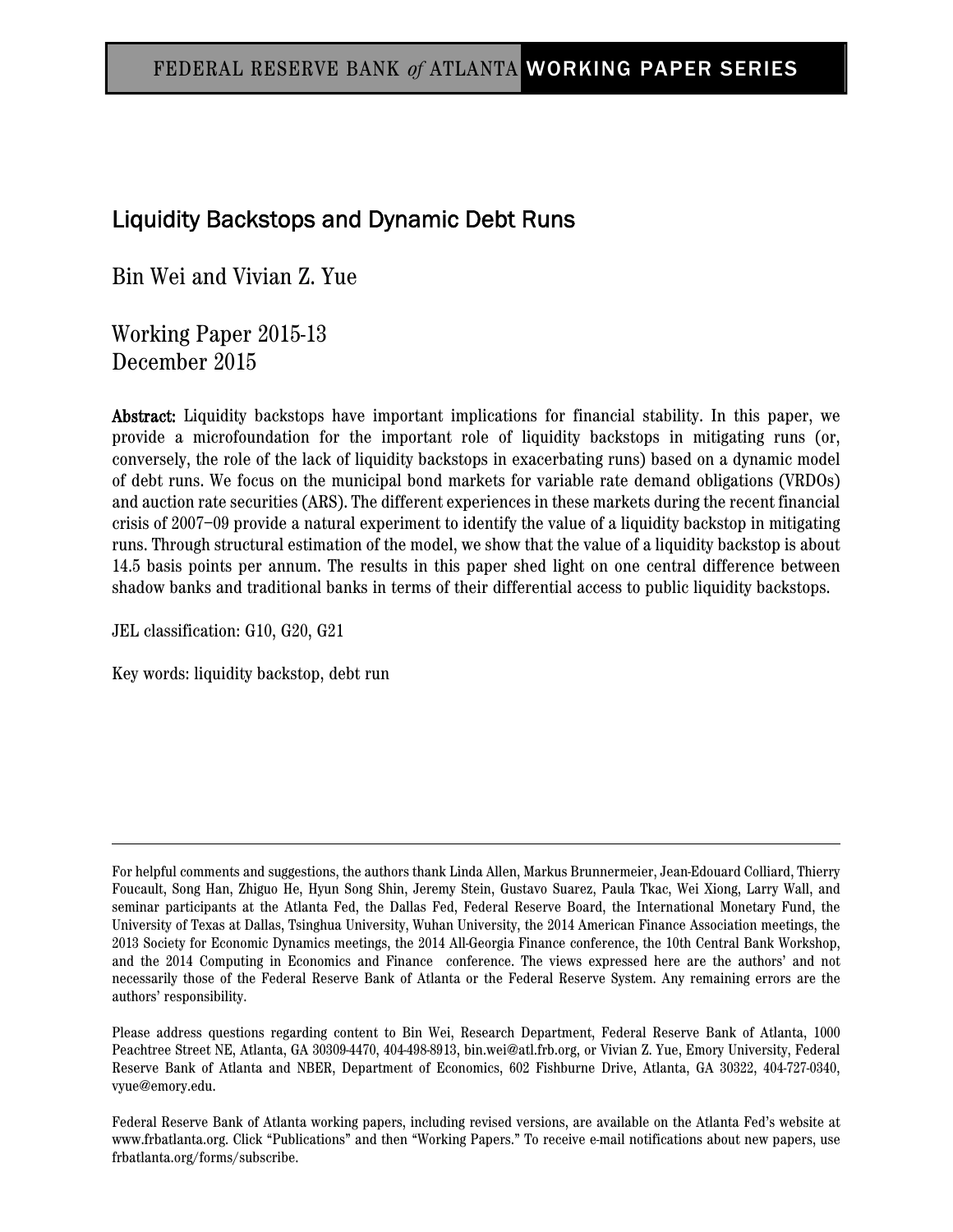## 1 Introduction

An important form of bank lending is credit lines and other liquidity commitments, which serve as liquidity backstops to businesses. The recent financial crisis of 2007-09 demonstrated that liquidity backstops have important implications for Önancial stability. For example, concerns about provision of liquidity backstops by banks contributed to runs on asset-backed commercial paper programs in the summer 2007 (Covitz, Liang, and Suarez (2013)). These runs together with those in several other markets (e.g., markets for repo, money market funds) tightened credit going to firms and households and inflicted widespread damage to the US and global economy. In this paper we provide a microfoundation for the important role of liquidity backstops in mitigating runs (or, conversely, the role of the lack of liquidity backstops in exacerbating runs) based on a dynamic model of debt runs. We focus on the municipal bond markets for variable rate demand obligations (VRDOs) and auction rate securities (ARS). As we will describe shortly, these markets provide an ideal laboratory to identify and quantify the value of a liquidity backstop in mitigating runs.

VRDOs and ARS are essentially short-term municipal bonds with floating interest rates that are reset on a periodic basis (typically weekly). Despite many similarities, they differ in terms of the nature of liquidity support. VRDOs are typically structured with liquidity backstop facilities committed by liquidity providers (usually large banks) who act as "buyers" of last resort.î By contrast, there are no explicit liquidity backstops in the ARS market: in the event that there are insufficient bids at an auction and the auction agent does not intervene to provide liquidity, the auction will fail and selling creditors will be stuck with their holdings until the next successful auction. Section 2 provides more detail about these markets.

The key difference in the nature of liquidity support in these two markets leads to dramatically different experiences during the crisis. Prior to the crisis, market participants viewed both ARS and VRDOs as almost identical securities. From some anecdotal evidence, such view partly stems from the áawed perception that auction agents would always provide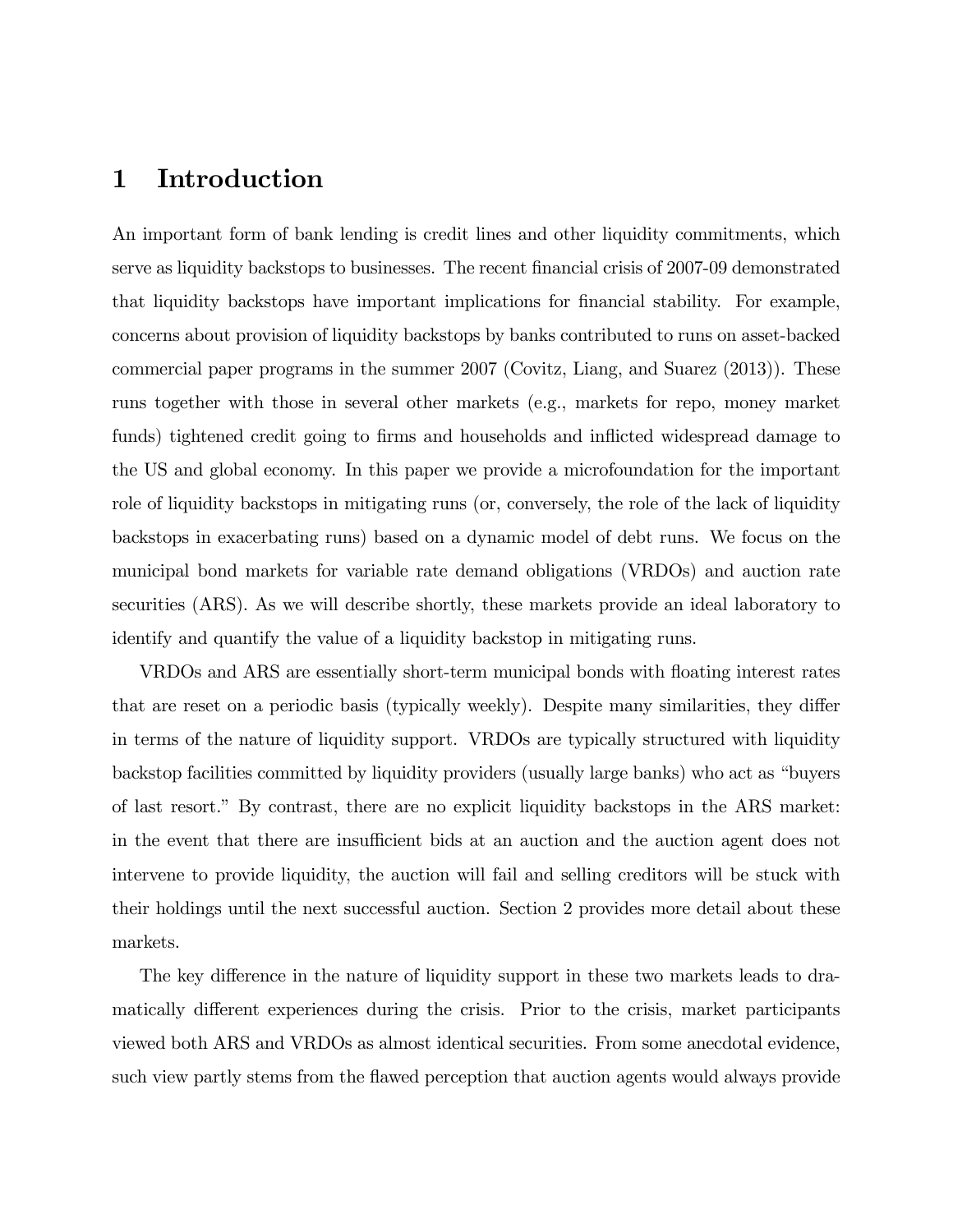liquidity to prevent ARS auctions from failing. Consistent with the treatment of ARS and VRDOs as almost identical securities, the average ARS and VRDO interest rates, shown in Figure 1, were very close before 2007.

#### [Insert Figure 1 About Here]

However, at the onset of the crisis, several major banks serving as auction agents were forced to cut back on lending including uncommitted lending in the ARS market and decided not to intervene in early 2008. Consequently, auctions in the ARS market started to fail and at the peak in mid-February 2008 "about two-thirds of auctions have failed per day."<sup>1</sup> The wave of auction failures shattered the misperception and triggered a run on ARS. The run is evident in the spike of the ARS rate around 6.6% in the second half of February and March in 2008 as shown in Figure 1. By contrast, explicit liquidity backstops in the VRDO market helped to stabilize its interest rate around 2\%. Later that year, in September 2008, the Lehman bankruptcy cast into doubt the strength of explicit liquidity backstops. Investors worried whether banking institutions with explicit liquidity commitment would be able to meet their obligations and consequently runs on both VRDO and ARS occurred. As shown in Figure 1, the average VRDO and ARS rates jumped in unison to around 8% on September 24, 2008.

These run episodes suggest that whether or not an explicit liquidity backstop exists can lead to dramatically different dynamics in otherwise almost identical markets. This is the basis for our identification of the value of a liquidity backstop. Moreover, the run on ARS in early 2008 demonstrates its "dynamic" nature; that is, once auctions started to fail, fear of future auction failures propelled more investors to run on ARS.

Motivated by the above observations, we develop a continuous time model of dynamic debt runs in the markets for ARS and VRDO based on He and Xiong (2012, HX hereafter). Our model captures several key characteristics of ARS and VRDOs: the floating interest

<sup>&</sup>lt;sup>1</sup>See "Florida Schools, California Convert Auction-Rate Debt," Bloomberg L.P., February 22, 2008.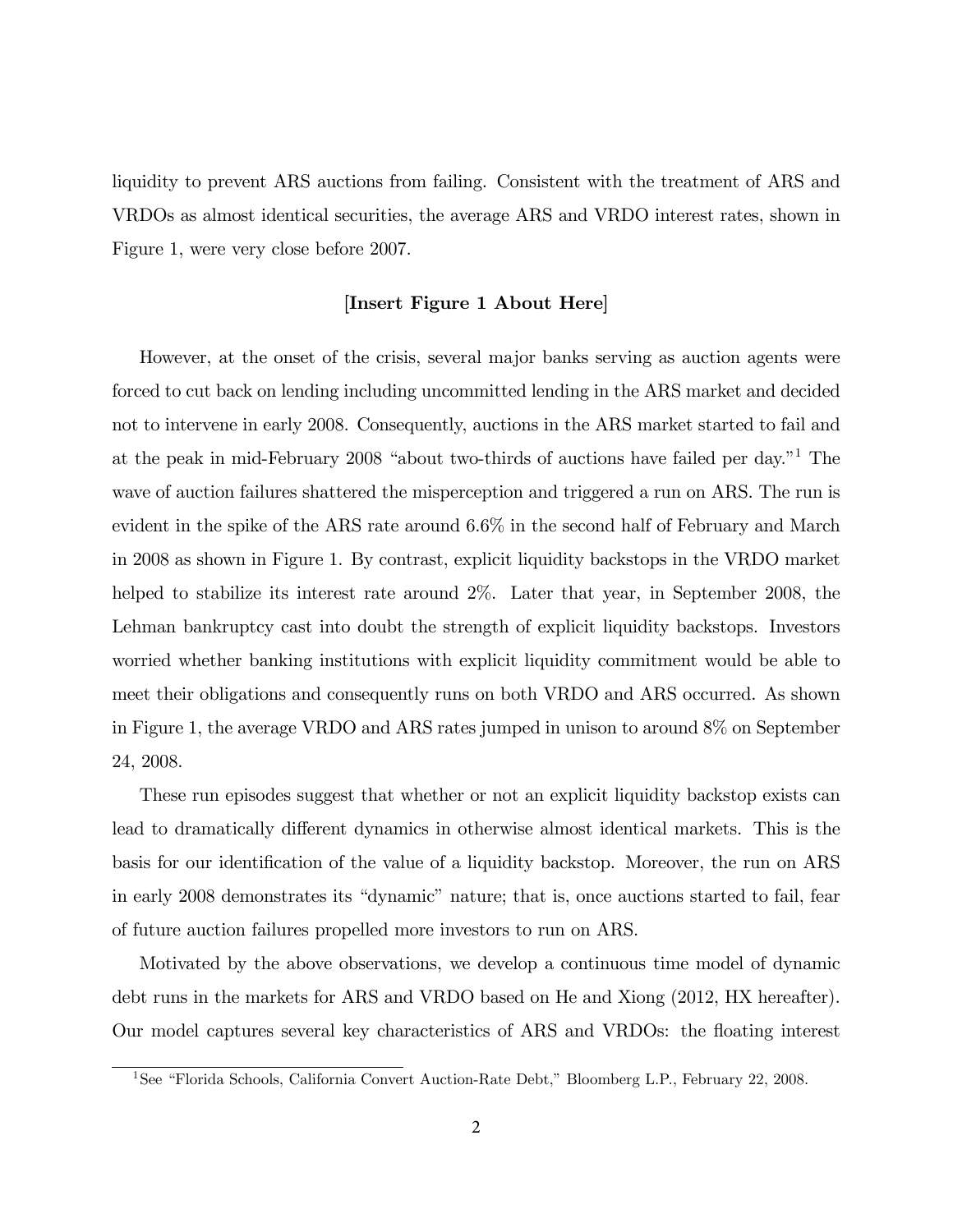rate, the pre-specified interest rate cap or maximum interest rate, and, more importantly, the committed versus uncommitted liquidity provision. In the model there is a unique threshold equilibrium in which creditors' decision to run or not depends on whether the fundamental falls below a certain endogenous threshold (referred to as the "rollover threshold"). Runs may arise in the model due to the "maturity-mismatch" problem  $-$  short-term securities (ARS or VRDOs in our case) are issued to Önance an illiquid long-term project. As argued in HX, a run by future creditors may force the project to be prematurely liquidated, resulting in a loss from premature liquidation that is borne by earlier creditors who decide to roll over the debt. Ex ante, such a negative externality prompts creditors to run more often, giving rise to so-called dynamic debt runs.

One key departure of our model from HX is that we formally model and distinguish between committed and uncommitted liquidity provision. The former is referred to as liquidity backstops. As one main result, we show theoretically that the lack of a liquidity backstop can exacerbate runs because of a new type of externalities arising from a creditor's running decision. The intuition is as follows. Absent liquidity backstops, liquidity may evaporate unexpectedly, especially at times when it is needed most. In the context of the ARS market, a run may trigger an auction to fail and the failure is likely to occur when creditors need to liquidate their bond holdings. Put differently, the decision to run imposes negative externalities on future maturing creditors who may find themselves unable to sell and suffer losses amid auction failures. The resulting negative externalities make a run more likely to happen, ex ante. Theoretically, we prove that the rollover threshold is higher in the ARS market than that in the VRDO market because of the lack of a liquidity backstop. This explains why the ARS market was more susceptible to runs than the VRDO market during the crisis.

In another main result, we conceptualize and evaluate the value of a liquidity backstop based on structural estimation of the model. As shown in Figure 1, following the eruption of auction failures, the ARS rate started to diverge from the VRDO rate since November 2007,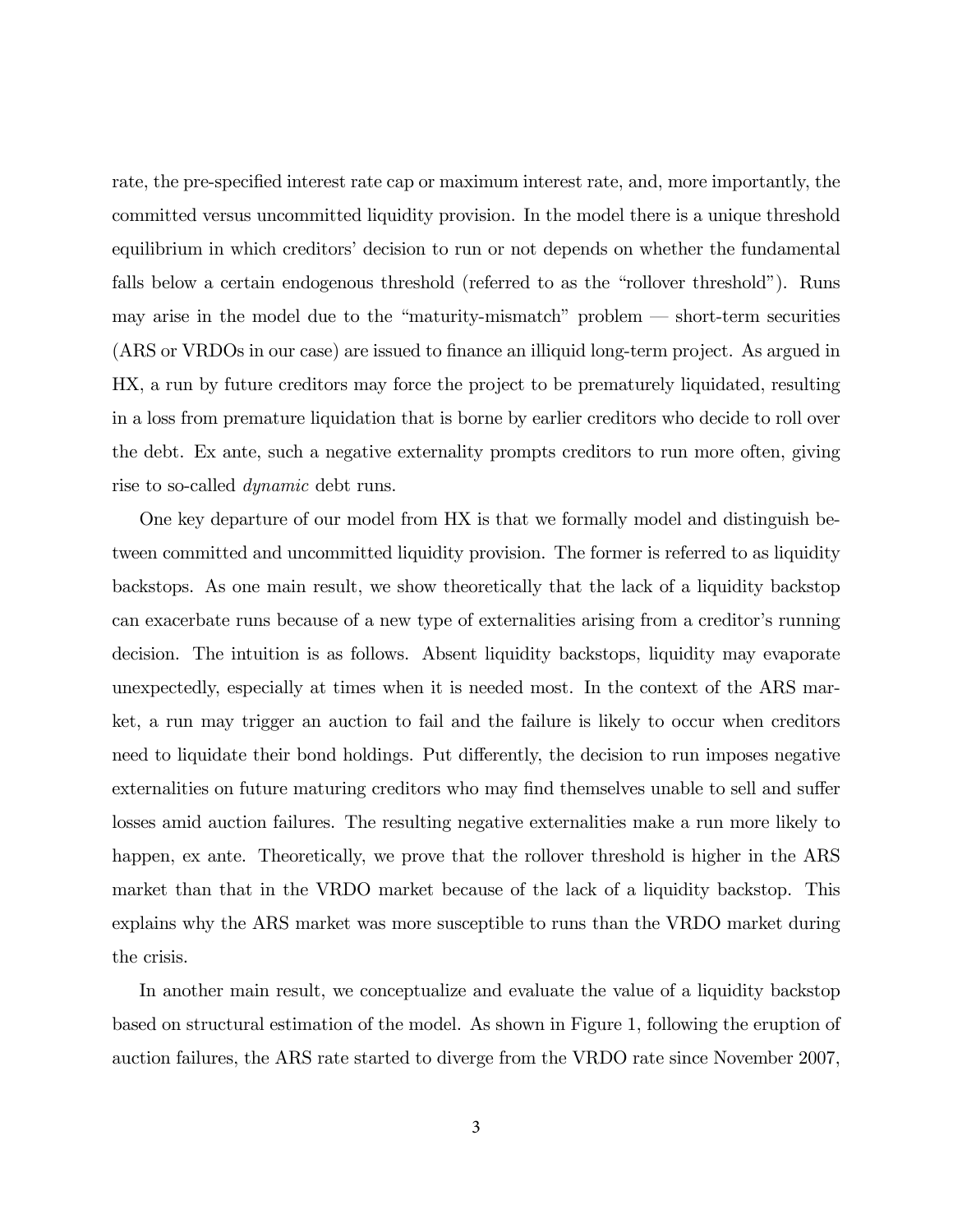as ARS creditors began to take into account the previously ignored possibility of auction failures. This structural shift helps us to identify the value of a liquidity backstop in a spirit similar to the "difference-in-difference" approach. In the model, we assume that the probability of auction failure is considered to be zero in the pre-crisis period so that the running decision in both ARS and VRDO markets is the same, characterized by a common rollover threshold. We further assume that in the crisis and post-crisis periods, ARS creditors correctly recognize the lack of a liquidity backstop in the ARS market. Once a positive probability of auction failure is taken into consideration, ARS creditors face a higher rollover threshold than that in the VRDO market, implying that creditors in the ARS market are more likely to run.

The value of a liquidity backstop can now be conceptualized in the following thought experiment. If an ARS issuer acquires the same liquidity backstop facility as in the VRDO market, the rollover threshold in the ARS market will be reduced to the same threshold in the VRDO market. Alternatively, without acquiring the VRDO liquidity facility, the ARS issuer could obtain the same VRDO threshold by permanently increasing the ARS rate by a large enough amount at each point of time. A risk neutral ARS issuer would be indifferent between these two methods, as long as the fee for acquiring the liquidity backstop is the same as the constant ARS rate increase. Therefore, the value of a liquidity backstop can be determined as the hypothetical permanent increase in the ARS rate that equalizes the rollover thresholds in both markets.

Lastly, to quantify a liquidity backstop's value we structurally estimate the model using the Quasi-Maximum Likelihood (QML) method based on the following identification assumptions. One identification assumption is that issuers of ARS and VRDOs have similar fundamentals. In fact, many municipalities issue both types of securities. We first infer the unknown fundamental process based on the historical and model-implied VRDO rates. Then we apply the inferred fundamental process to the ARS market to compute the likelihood function. Another identification assumption is that there is a structural change in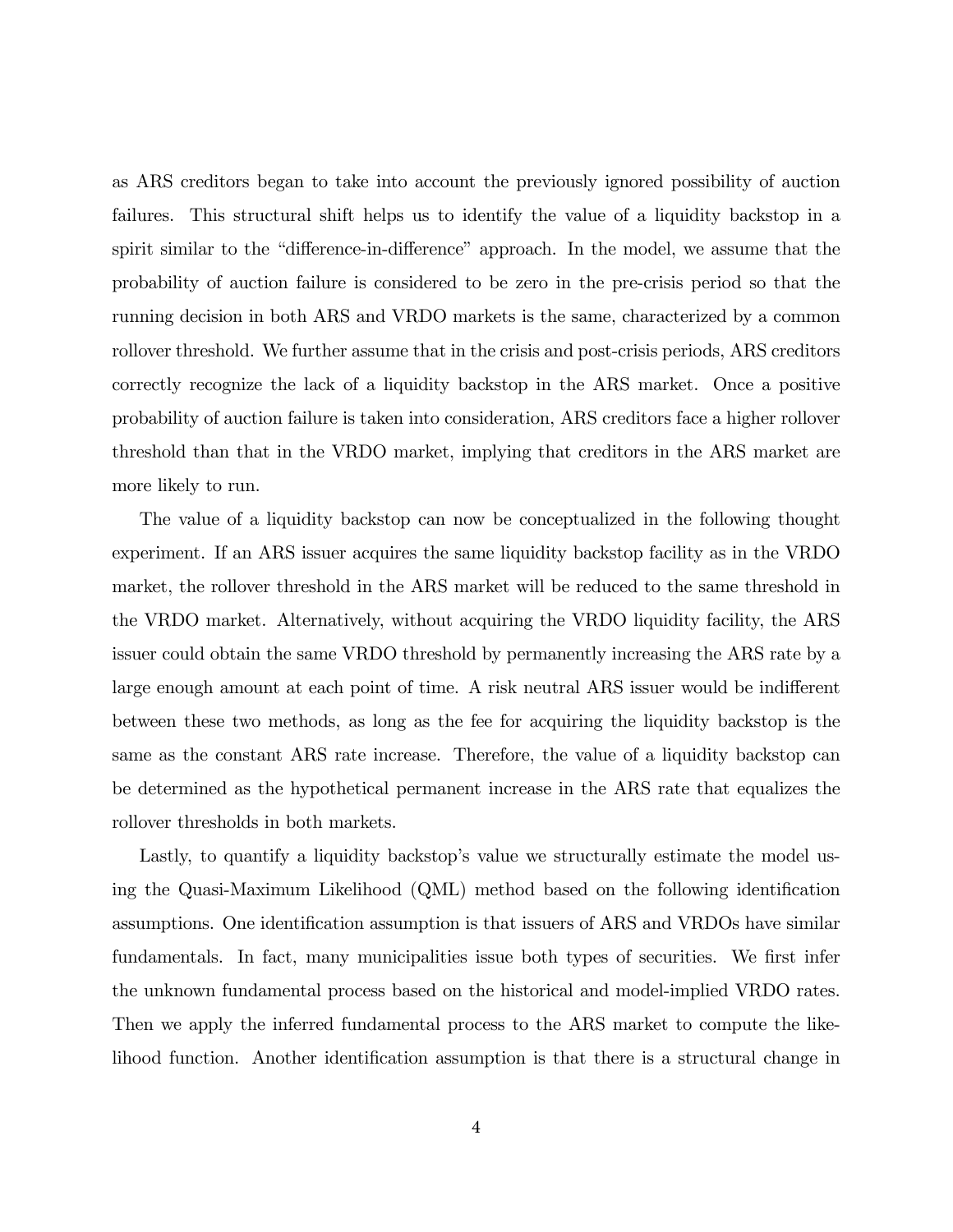the beliefs of ARS investors at the onset of the crisis. Specifically, we assume that ARS investors have started to recognize the lack of a liquidity backstop and the possibility of auction failures beginning November 2007. As a result, the ARS rollover threshold has since then jumped to a higher level than the VRDO threshold, and the resulting ARS interest rate is determined by taking into account the higher rollover threshold as well as possible losses from auction failures. Based on these identification assumptions and using the historical and model-implied ARS rates, we can estimate several key parameters by maximizing the likelihood function. The estimation results imply that auctions are expected to fail within a month with a unconditional probability of 0.3%. We are also able to estimate the value of a liquidity backstop to be about 14.5 basis points per annum.

Our paper contributes to the theoretical debt-run literature that examines the determinants of runs.<sup>2</sup> Our model is built upon He and Xiong (2012), which extends the literature on static bank-run models (Diamond and Dybvig (1983); Rochet and Vives (2004); Goldstein and Pauzner (2005), etc.). The He-Xiong model highlights the dynamic coordination problem and one main Önding is that fear of future rollover risk could motivate each creditor to run ahead of others. In a closely related paper, Schroth, Suarez, and Taylor (2014) extend and apply the He-Xiong model to the ABCP market. The authors show that an endogenous ìdilution riskî, arising from higher yields demanded by maturing creditors, increases the likelihood of runs. Cheng and Milbradt (2012) develop a dynamic debt run model to study the optimal maturity structure of debt to best trade off incentive provision against inefficient rollover freezes. Our different focus on the effect of liquidity backstops on the likelihood of runs distinguishes our paper from these papers.

This paper is also related to the literature on the role of banks as liquidity providers. Kashyap, Rajan, and Stein (2002) provide a convincing argument that banks have a natural

<sup>2</sup>For empirical studies, please see Carey, Correa, and Kotter (2009) and Covitz, Liang, and Suarez (2012) for the run on ABCP, Gorton and Metrick (2012) for the run on repo, Kacperczyk and Schnabl (2013), Wermers (2012) for the run on money market mutual funds, and Shin (2009) on the run on Northern Rock, and Han and Li (2009) and McConnell and Saretto (2010) for the run on ARS.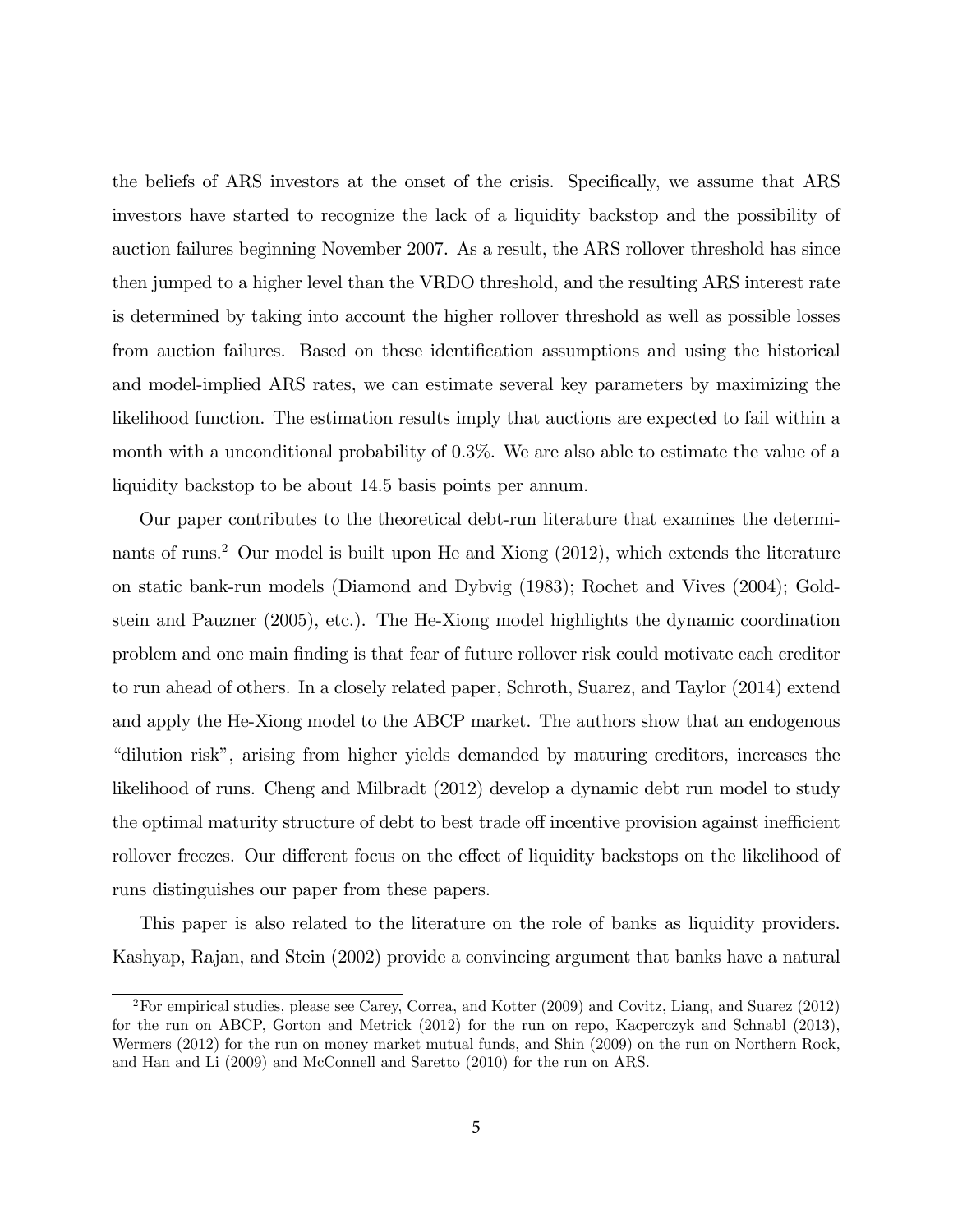advantage of acting as liquidity providers to provide liquidity on demand. The advantage stems from a synergy between deposit-taking and loan commitments to the extent that both types of activities require banks to hold large balances of liquid assets. The synergy exists as long as both activities are not too highly correlated, which holds up very well during normal times or several recent episodes of market stress.<sup>3</sup> However, as Acharya and Mora (2015) argue, during the banking crisis of 2007-08, the role of banks as liquidity providers was itself in crisis as both sides of their balance sheet were hit simultaneously. Nagel (2012) shows empirical evidence for the reluctance of market makers to absorb inventories during times of crises. In this paper, we further investigate the destabilizing effects when banks as liquidity providers cut back on uncommitted lending (e.g., the wave of auction failures in the ARS market). By contrasting the run episodes in the VRDO and ARS markets, our paper is able to shed new light on how valuable the role of banks is in providing backup liquidity.

The remainder of this paper is structured as follows. In Section 2, we provide an overview of the VRDO and ARS markets and the turmoil in these markets during the Önancial crisis. Section 3 presents the model. Section 4 characterizes the equilibrium. In Section 5 we discuss key model implications, including the externalities imposed on future creditors by the running decisions of current creditors. In Section 6, we present our estimation procedure and results. Section 7 concludes. Most proofs are in the appendix at the end of this paper. A companion internet appendix provides omitted proofs and additional derivations.

## 2 Overview of the Markets for VRDOs and ARS

In this section, we first provide a description of VRDOs and ARS, and an overview of these markets, followed by a narrative on the disruptions in these markets in 2008 during the recent financial crisis.

<sup>3</sup>See Gatev and Strahan (2006) and Gatev, Schuermann, and Strahan (2009) for evidence of a negative correlation between deposit withdrawals and commitment draw-downs in the commercial paper market.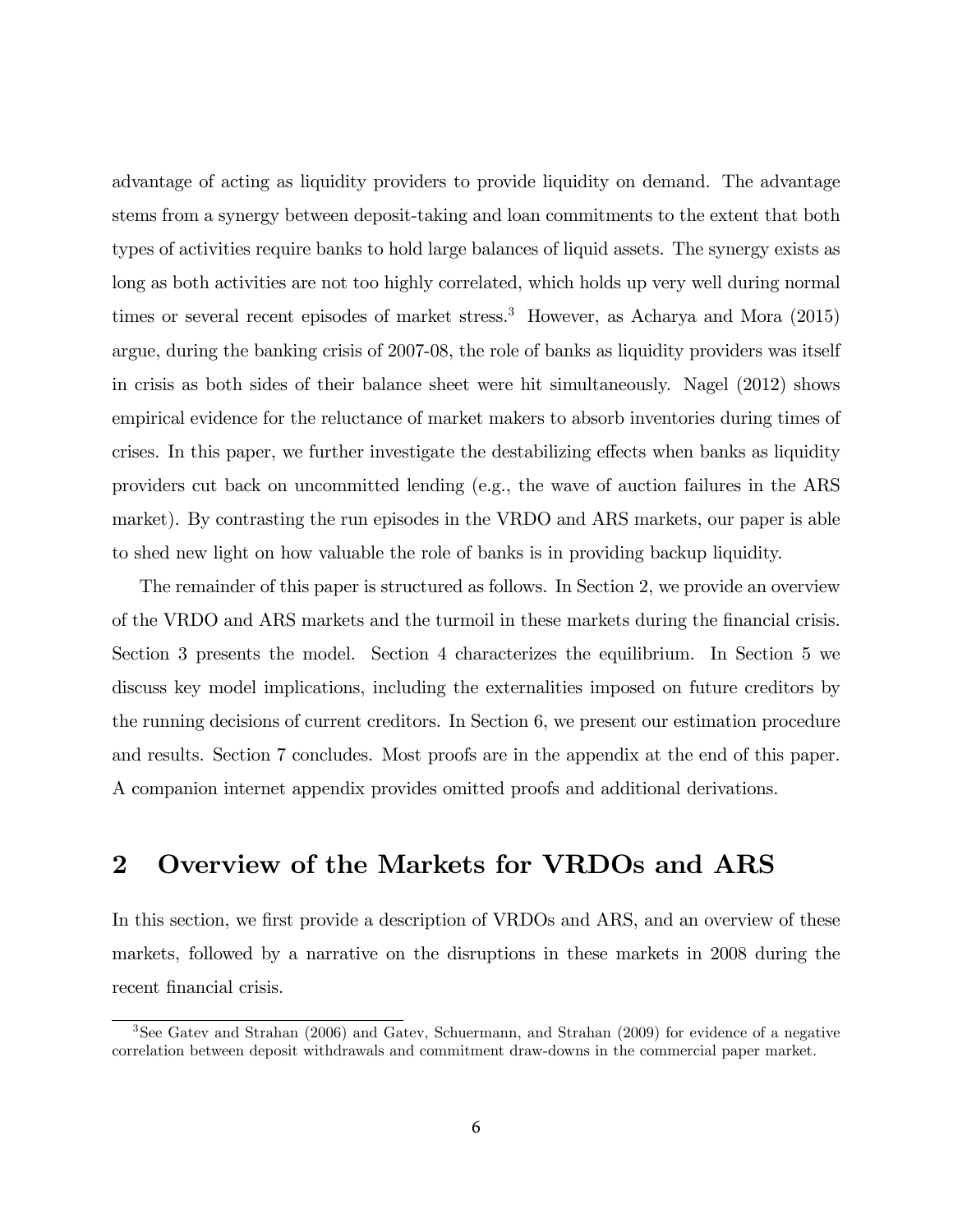## 2.1 Background

In this subsection we provide some background information on VRDOs and ARS.

Auction Rate Securities. ARS are long-term municipal bonds with interest rates that are periodically reset through a Dutch auction process at short-term intervals, usually 7, 28 or 35 days. Following a successful auction, buyers purchase the bonds at par and receive the market clearing interest rate until the next interest reset date. ARS have nominally long-term maturities that usually range from 20 to 30 years. Nonetheless, the interest rate reset mechanism provides creditors with frequent opportunities to sell their holdings through auctions, and thus makes ARS priced and traded as short-term instruments.

At each auction, the auction agent accepts bids from market participants. Existing bond holders can submit one of three types of orders: a "hold at market" order if they wish to maintain their positions regardless of the market-clearing rate; a "sell at market" (market sell) order if they wish to sell regardless of the market-clearing rate; a "hold at rate" (limit sell) order if they commit to sell their positions under the condition that the market-clearing rate is equal to or lower than the specified rate. Potential buyers can submit a limit buy order to buy the bond if the bid is less than or equal to the market-clearing rate. The auction agent then receives all the bids and can submit his/her own order.

The market-clearing interest rate is bounded from above by a pre-specified maximum interest rate, often shortened to "max rate" in Wall Street parlance.<sup>4</sup> The max rates are either fixed, or floating and usually tied to a reference rate (e.g., LIBOR). Fixed max rates are specified for all ARS, in a wide range of  $9\%$  to  $25\%$ . For ARS that also have floating max rates, the binding max rate is the minimum of the two.<sup>5</sup>

An auction fails when there are not sufficient bids to clear the market at a rate less than the max rate. In the case of auction failure, the max rate is imposed, however, importantly, creditors are stuck with the bonds until the next successful auction. Until the ARS market

<sup>&</sup>lt;sup>4</sup>Throughout this paper we use the terms "maximum interest rate" and "max rate" interchangeably.

<sup>&</sup>lt;sup>5</sup>Please see McConnell and Saretto  $(2010)$  for some examples of how floating max rates are set.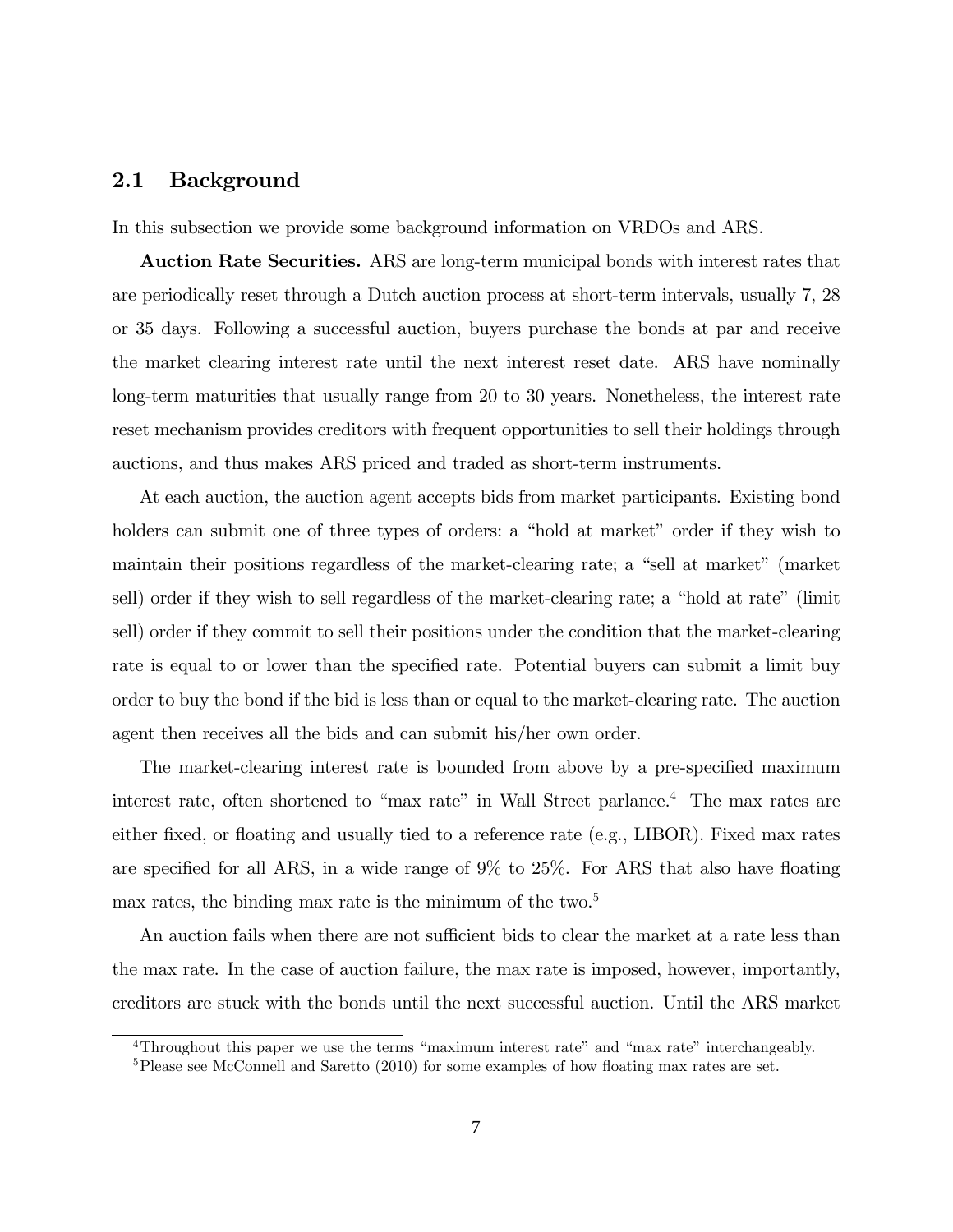froze in mid-Feburary 2008, auction failures were extremely rare  $-$  there were only 13 failed auctions between  $1984$  and  $2006<sup>6</sup>$  However, as described shortly in the next subsection, after the Önancial crisis broke out, a tidal wave of auction failures hit the market.

Variable Rate Demand Obligations. VRDOs are very similar to ARS; they are also long-term floating-rate bonds with periodic interest rate resets. Unlike ARS, interest rates of VRDOs are reset periodically through "remarketing agents" so that the securities can be sold at par.

The key distinguishing characteristic of VRDOs is the existence of an explicit liquidity facility/backstop. VRDO creditors have a "tender" or "put" option which allows them to put the bonds at par value (plus any accrued interest) to the remarketing agent who then try to resell (remarket) the tendered bonds to new investors. To make the tender option feasible, VRDOs are usually structured with a liquidity facility provided by a third-party ìliquidity provider.î The liquidity provider, usually a large bank, acts as a buyer of last resort; it provides liquidity support by buying the bonds if the remarketing agent is unable to remarket them. In this case, the bonds become the so-called "bank bonds" showing up on the liquidity provider's balance sheet.

The liquidity facility is in the form of a *direct Letter of Credit* (LOC) under which the liquidity provider acts as the first source of payment of principal and interest, or a *standby* LOC under which the issuer is the first source of liquidity and the liquidity provider acts as a back-up, or a Standby Bond Purchase Agreement (SBPA) under which the VRDO instrument is insured by an investment-grade insurer and in the case of unsuccessful remarketing, the liquidity provider is obligated to buy the tendered bonds as long as the insurer maintains its investment grade rating. Regardless of which structure is used, the liquidity provider is the ultimate source of liquidity. As a result, the VRDO instrument carries the short-term rating of its liquidity provider.

 $6$ <sup>6</sup> Prolonged disruption of the auction rate market could have negative impact on some ratings," Special Report, Moodyís Investors Service, February 20, 2008.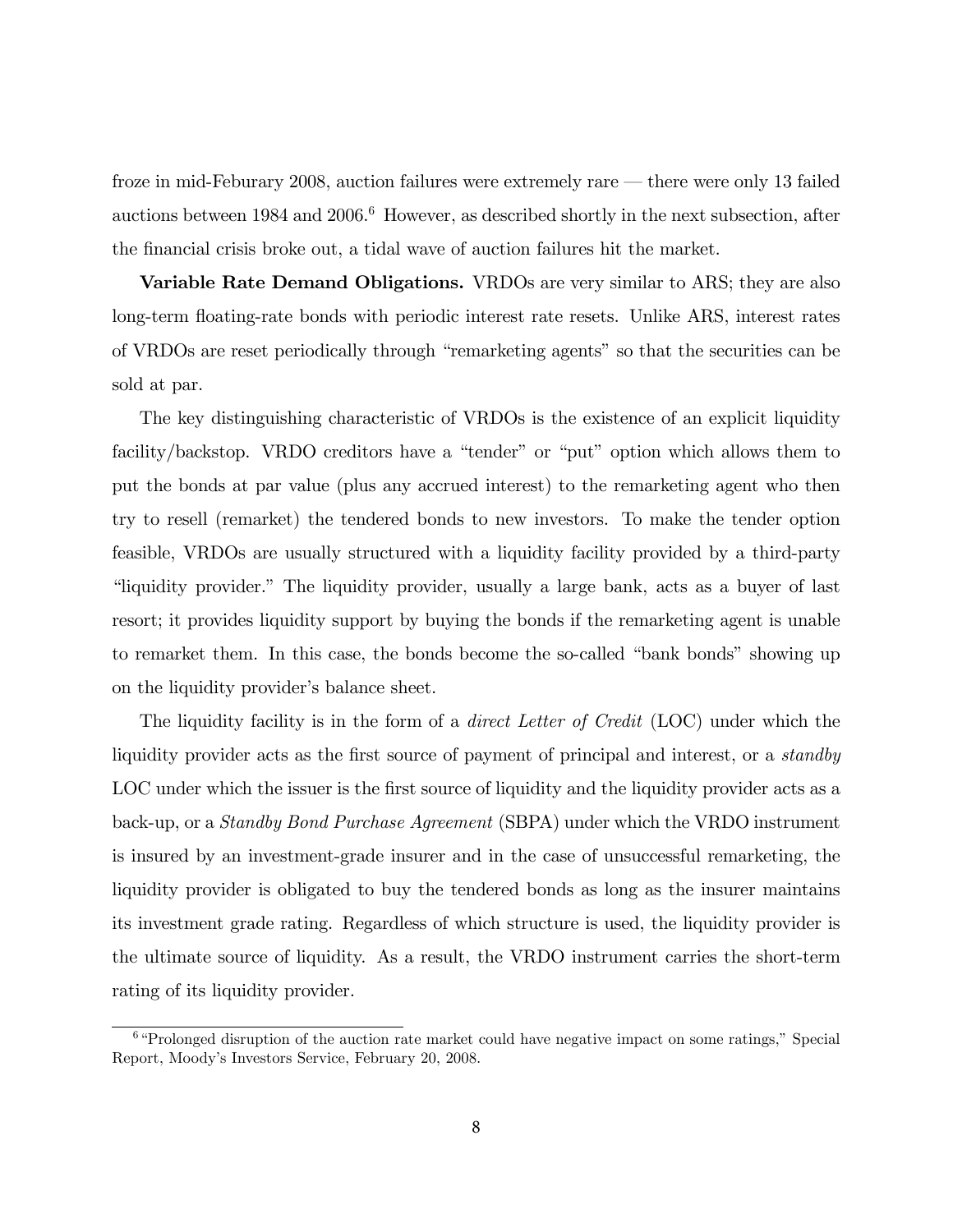VRDOs are also typically sold with credit enhancement, which takes the form of a municipal bond insurance policy provided by some monoline bond insurers. The credit enhancement protects creditors and the liquidity provider from long-term credit risk. Therefore, the VRDO instrument carries the long-term rating of its insurer, typically triple A.

## 2.2 The VRDO and ARS Markets and the Crisis in 2008

The VRDO and ARS markets are significant components of the \$3.7 trillion municipal bond market, with sizes of about \$200 billion and \$500 billion in 2008 at their peak time, respectively. The markets were an attractive financing venue for municipal issuers because they allow for the issuance of long-term obligations using short-term interest rates that are typically lower than long-term interest rates. For investors, these securities were also attractive because they offered better returns than traditional money market investments. Both markets have existed since 1980s and had functioned well until the Önancial crisis broke out in 2007. In the aftermath of the financial crisis, the ARS market collapsed afterwards and there have been no new ARS issuances since 2008. Meanwhile, new issuance of VRDOs surged in 2008 as many existing ARS were converted into VRDOs. Figure 2 below plots the annual amount of issuance in both markets since 1988, calculated using SDC platinum.

### [Insert Figure 2 About Here]

The ARS market encountered significant problems in early 2008. Since mid-2007, the disruption in the subprime mortgage market spread to the monoline insurance market where several major municipal bond insurers (e.g., Ambac and MBIA) were downgraded because of their exposure to subprime mortgage debt. These downgrades resulted in increased selling pressure in ARS. On the other hand, the subprime mortgage meltdown also significantly strained balance sheets of auction agents (e.g., Citibank, Goldman Sachs, Lehman Brothers, UBS, Royal Bank of Canada and JP Morgan) to the extent that they decided not to intervene and let the auctions fail in mid-February 2008. Reportedly, about 60% to 80% of auctions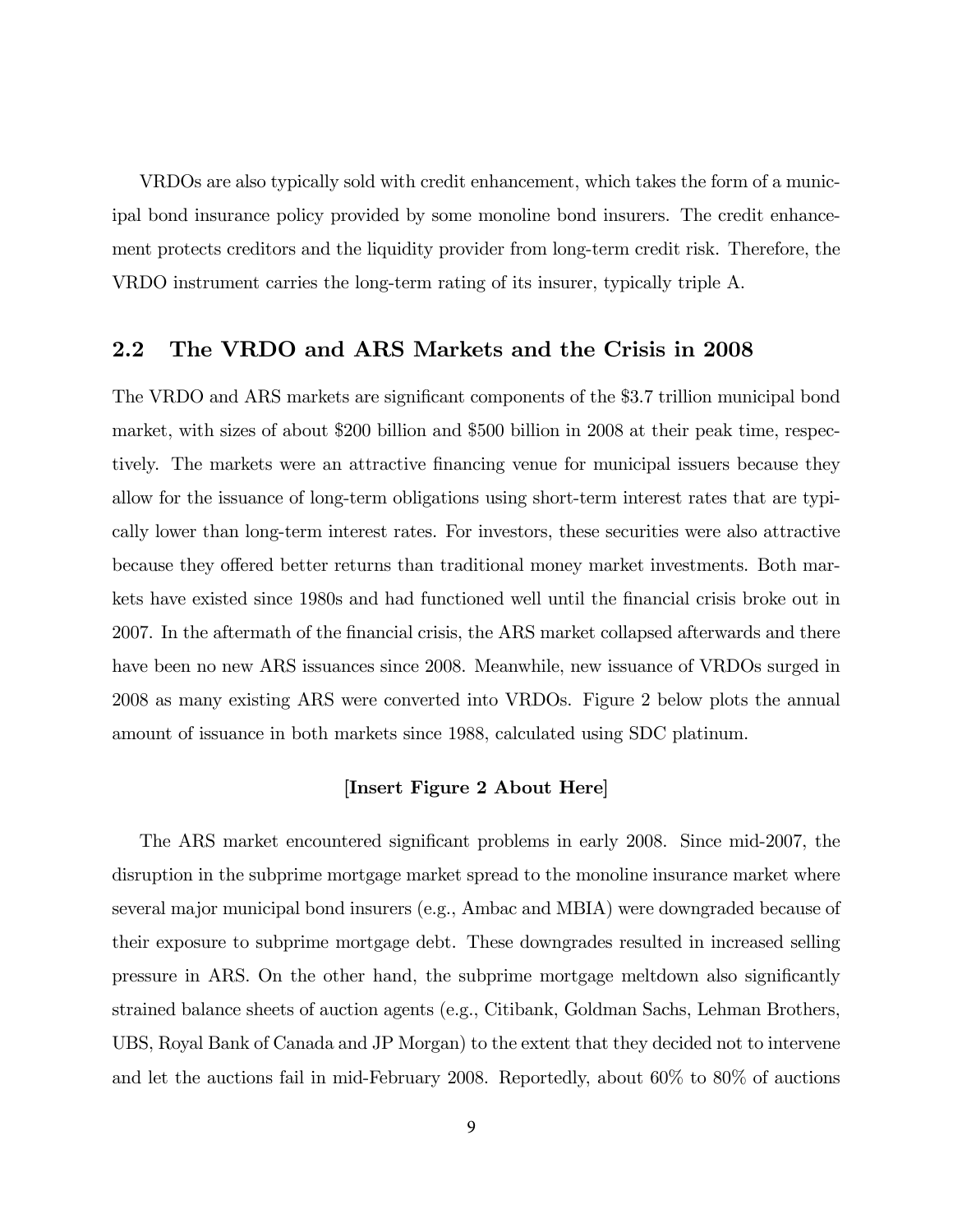failed in the second half of February in 2008.<sup>7</sup> The wave of auction failures drove up the ARS rate to as high as 6.6% around mid-February 2008 as shown in Figure 1. The sheer volume of failed auctions and fear of future auction failures propelled more investors to run on ARS.

The run on ARS highlighted the implicitness of the liquidity provision in the ARS market: although in less tumultuous times prior to 2007, auction agents had almost always stepped in to buy some of these securities to help keep the market functioning, they had no contractual obligations to do so. During the Önancial crisis, major auction agents indeed chose to no longer be "buyers of last resort." By contrast, the VRDO market was not affected as much in early 2008 due to the explicit structure of its liquidity facility.

However, later in 2008 the VRDO (as well as ARS) market experienced a run as a result of the bankruptcy of Lehman Brothers declared on September 15, 2008 and the subsequent panic in the market of money market mutual funds (e.g., runs on the Reserve Primary Fund that "broke the buck", and other money market mutual funds). Investors worried about whether banking institutions that explicitly provided liquidity facility would be able to meet their obligations. The run on VRDO is evident in the spike of 7.96% of the average VRDO rate on September 24, 2008, as shown in Figure 1.

The runs on ARS and VRDO in 2008 allow us to distinguish the differential effects of explicit and implicit liquidity provisions on the running decision of investors. In particular, we build a dynamic-debt-run model of the VRDO and ARS markets to illustrate why the ARS market became more susceptible to runs in early 2008 once investors started to recognize the implicitness of the liquidity provision. Furthermore, we also structurally estimate the model to assess the value of providing an explicit liquidity facility as in the case of VRDOs.

<sup>&</sup>lt;sup>7</sup>See, "Breakdown of auction rate securities markets," congressional testimony by Leslie Norwood, September 18, 2008.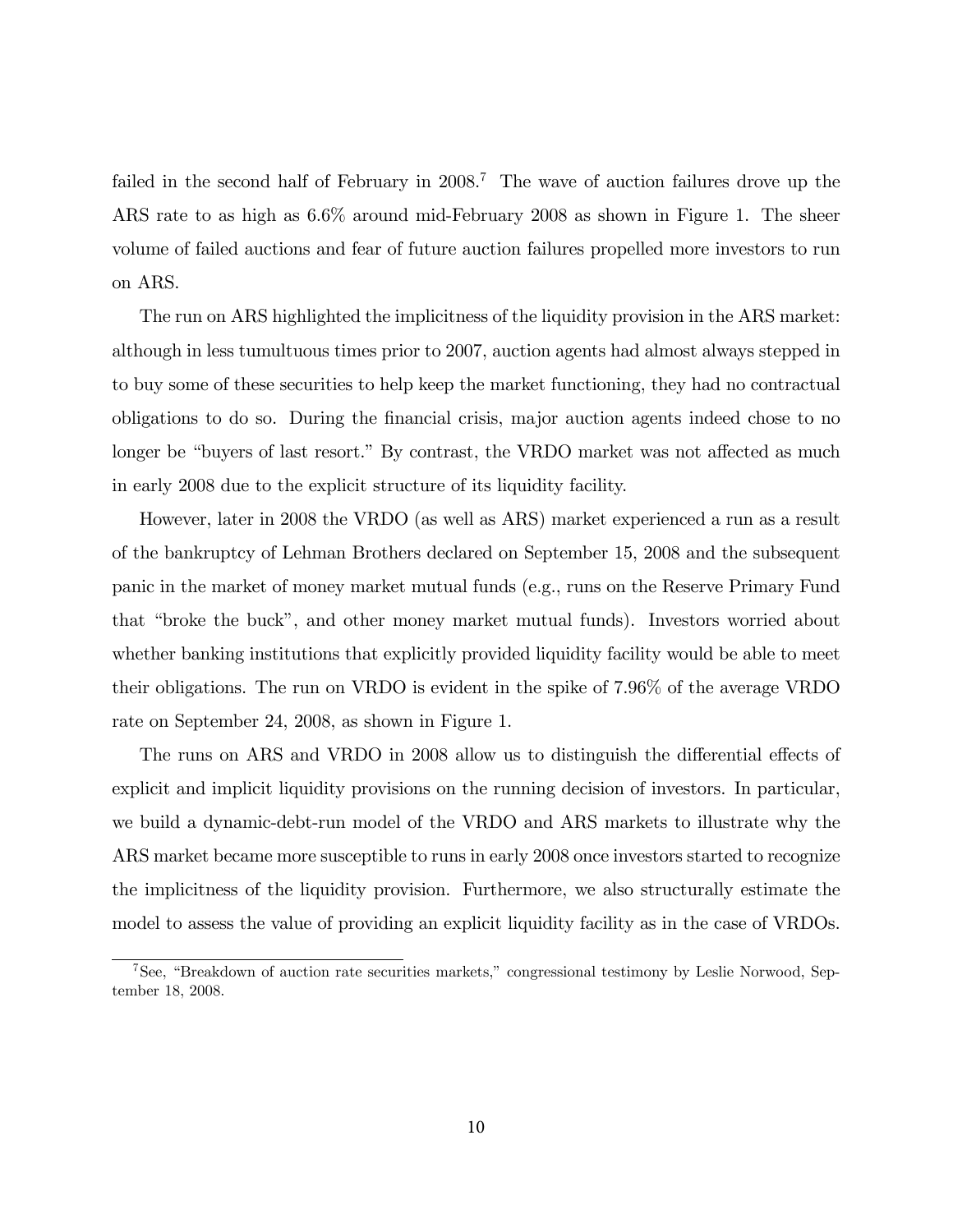## 3 The Model

We develop a model of dynamic debt runs for the markets for VRDOs and ARS, based on He and Xiong (2012). The model contains several common features shared by VRDOs and ARS: a floating short-term interest rate and a pre-specified maximum interest rate. Moreover, the model captures a unique feature of VRDOs that ARS do not have: a liquidity backstop (facility), structured as imperfect credit lines, to support the tender option of VRDO investors. We use "floating-rate (municipal) bonds" or simply "bonds" to refer to both VRDOs and ARS when describing the setting that applies to both.

#### 3.1 Asset

At time 0, a government-related entity (referred to as a municipality, hereafter) issues floating-rate municipal bonds (i.e., VRDOs or ARS) to borrow \$1 to finance a long-horizon project that generates cash flow at a constant rate r. At a random arrival time  $\tau_{\phi}$  according to a Poisson process with intensity  $\phi > 0$ , the project is terminated with a final payoff. The final payoff is the realization of a geometric Brownian motion process  $y_t$  at time  $\tau_{\phi}$ ,

$$
dy_t = y_t \left(\mu dt + \sigma dZ_t\right),\tag{1}
$$

where  $\{Z_t\}$  is a standard Brownian motion. The project's fundamental value under a discount rate  $\rho$  is determined as follows:

$$
F(y_t) = E_t \left[ \int_t^{\tau_\phi} e^{-\rho(s-t)} r ds + e^{-\rho(\tau_\phi - t)} y_{\tau_\phi} \right] = \frac{r}{\rho + \phi} + \frac{\phi}{\rho + \phi - \mu} y_t.
$$
 (2)

Due to tax exemption, the discount rate  $\rho$  equals the after-tax risk-free rate, that is,

$$
\rho = r_f \left(1 - \tau\right),\tag{3}
$$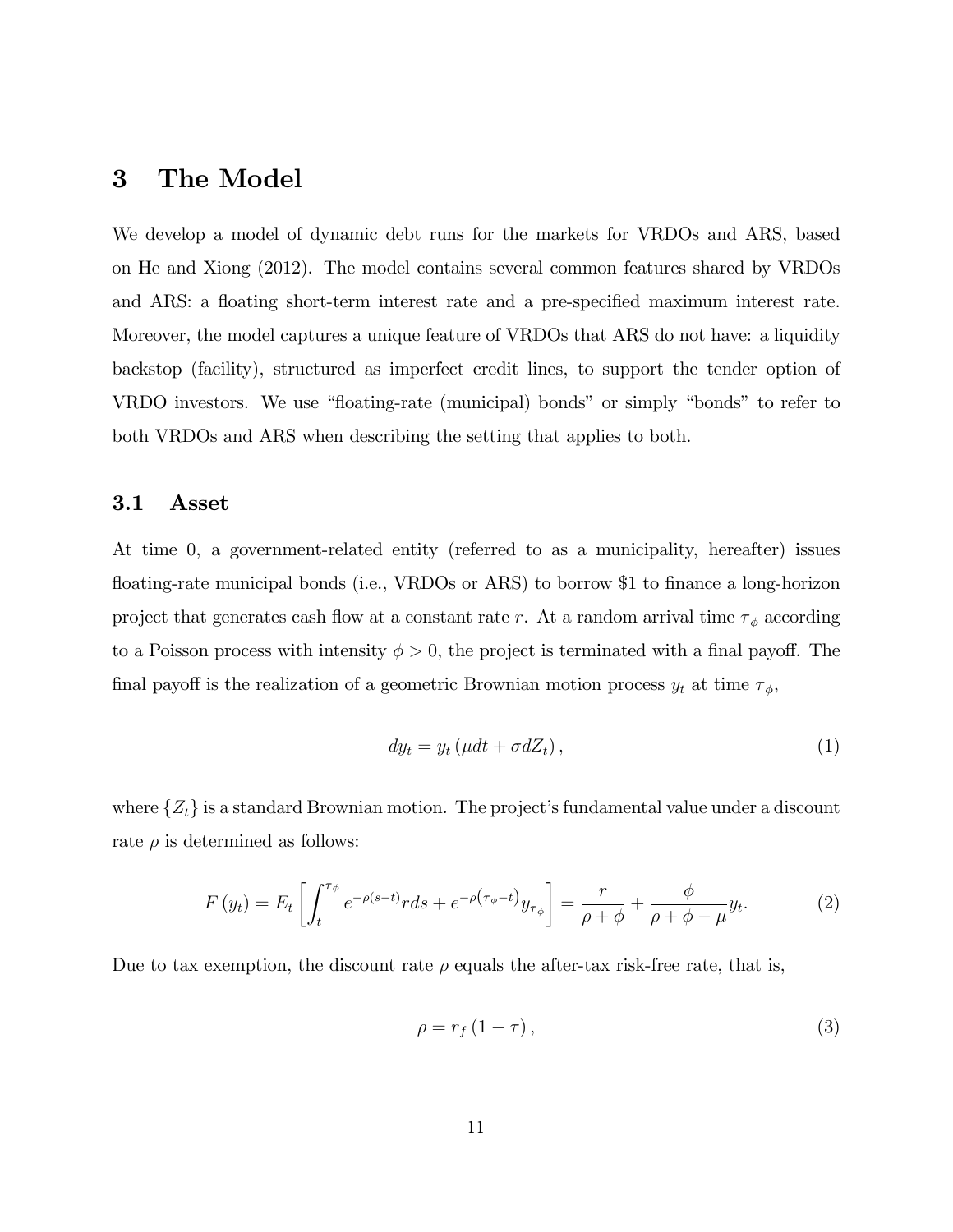where  $r_f$  denotes the taxable Treasury yield and  $\tau$  the marginal tax rate. The discount rate  $\rho$  is identical for all creditors.

## 3.2 VRDO/ARS Financing

The long-term project is financed by the issuance of VRDOs or ARS whose maturity coincides with the termination of the project. That is, the issued VRDOs or ARS have a longterm nominal maturity, equal to  $1/\phi$  or the expected time until the project is terminated. Despite the long-term nominal maturity, VRDOs and ARS have been considered as shortterm securities in practice, because of periodical (typically, weekly) remarketing or auctions through which creditors can sell their holdings (see Section 2). To capture the short-term nature of VRDO/ARS financing in a tractable way, we assume that there is a continuum of risk neutral creditors with measure 1, and each creditor decides to sell his bond holdings at a random time  $\tau_{\delta}$  which arrives following a Poisson process with intensity  $\delta \gg \phi > 0$ . This assumption shares the spirit of the Calvo (1983) staggered-pricing model: at each time interval  $[t, t + dt]$ , a fixed fraction  $\delta dt$  of creditors arrive to make their rollover decision. For example, creditors may experience idiosyncratic private liquidity shocks such that their rollover decision making is uniformly spread out across time.

A coordination problem between current and future creditors arises in the model. This is because current creditors face a so-called rollover risk where they may suffer losses if future creditors choose not to roll over their debt. As a result, each creditor's rollover decision depends on what he anticipates the action of future creditors to be. This dynamic nature of creditorsí rollover decisions makes this model distinct from the static bank-run models (Diamond and Dybvig (1983)).

Another prominent feature associated with financing via VRDO or ARS is the floating interest rate. In the next section, we will discuss in detail how the interest rate is determined.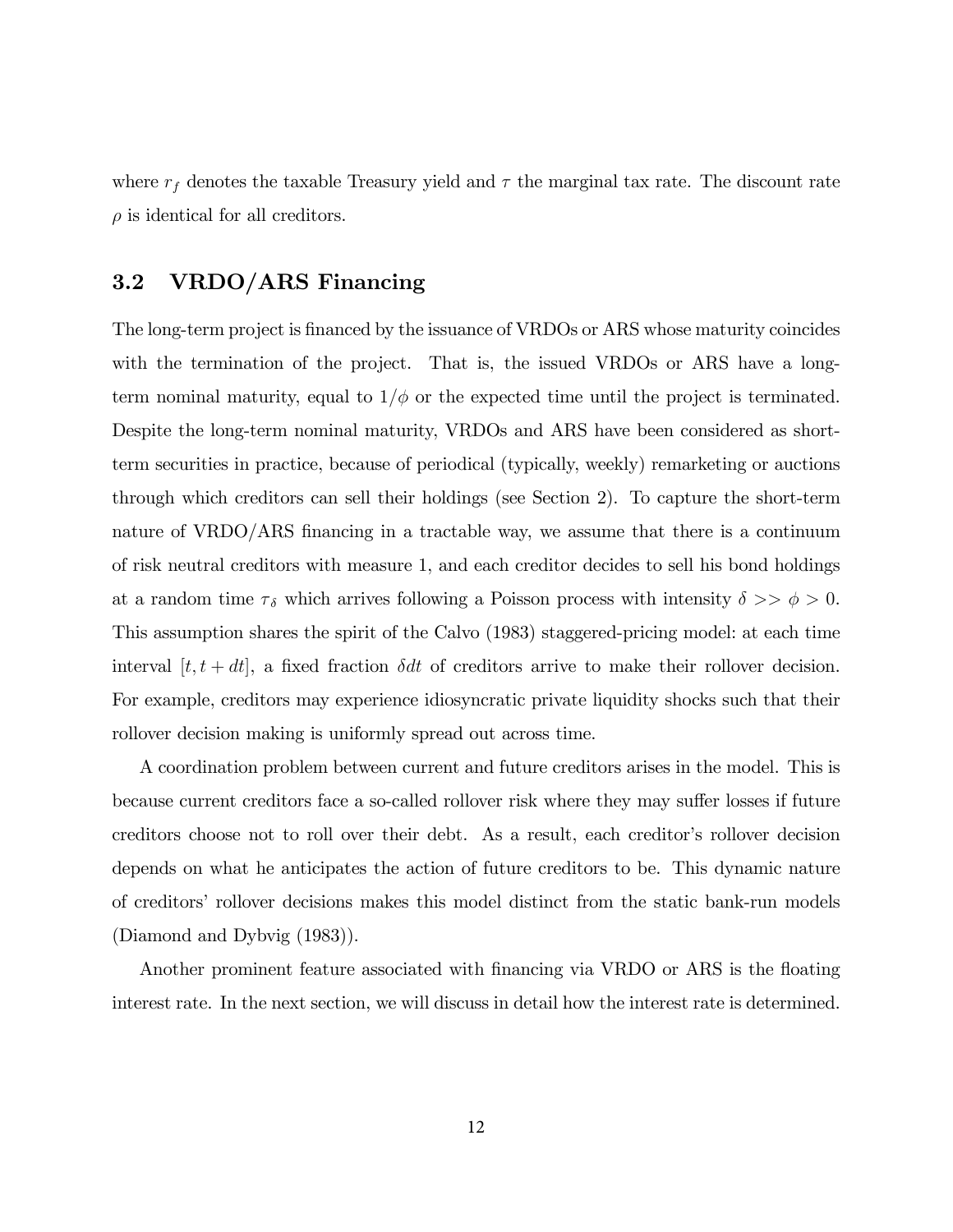### 3.3 Runs, Liquidity Backstops, and Auction Failures

A run occurs if creditors decide not to roll over their debt. In the model, creditors may refuse to roll over their debt for fear of future distressed liquidations, but also for fear of auction failures in the ARS market that lacks a liquidity backstop, both of which can be triggered by a run by future creditors. The latter fear of auction failures due to the lack of a liquidity backstop is an innovative feature of our model. As we will show shortly, a run induces very different dynamics in these markets, because liquidity backstops exist in one market (i.e., VRDO) but not in the other one (i.e., ARS).

VRDOs are structured with an explicit liquidity backstop (i.e., a liquidity facility in the form of a letter of credit or stand-by purchase agreement) committed by a liquidity provider. Upon a run when the remarketing agent cannot find enough buyers, the liquidity provider is contractually obligated to provide liquidity and buy the bonds. However, the liquidity facility may not be perfectly reliable, even though it is explicitly committed. For example, the liquidity provider may become so severely financially distressed (e.g., Lehman Brothers) that it may fail to honor its liquidity commitment. To model the extent of unreliability of the liquidity facility, we assume that with probability  $\theta \delta dt$ , the committed liquidity support may fail, and, once it fails, the asset will be forced into premature liquidation, sold at a fraction  $\alpha$  of its fundamental value (e.g., fire sale). That is, the liquidation value is

$$
L(y_t) = \alpha F(y_t) = \frac{\alpha r}{\rho + \phi} + \frac{\alpha \phi}{\rho + \phi - \mu} y_t \equiv L + ly_t.
$$
 (4)

If the liquidation value is not enough to pay off all the creditors, a bankruptcy occurs. Therefore, a run in the future will expose creditors to possible bankruptcy losses. In anticipation of the bankruptcy losses, creditors may refuse to roll over the debt earlier on.

By contrast, ARS are not structured with a liquidity backstop. As a result, ARS creditors face an additional risk of auction failures. Without a liquidity commitment, the auction agent can choose whether or not to participate in an auction. Upon a run when there are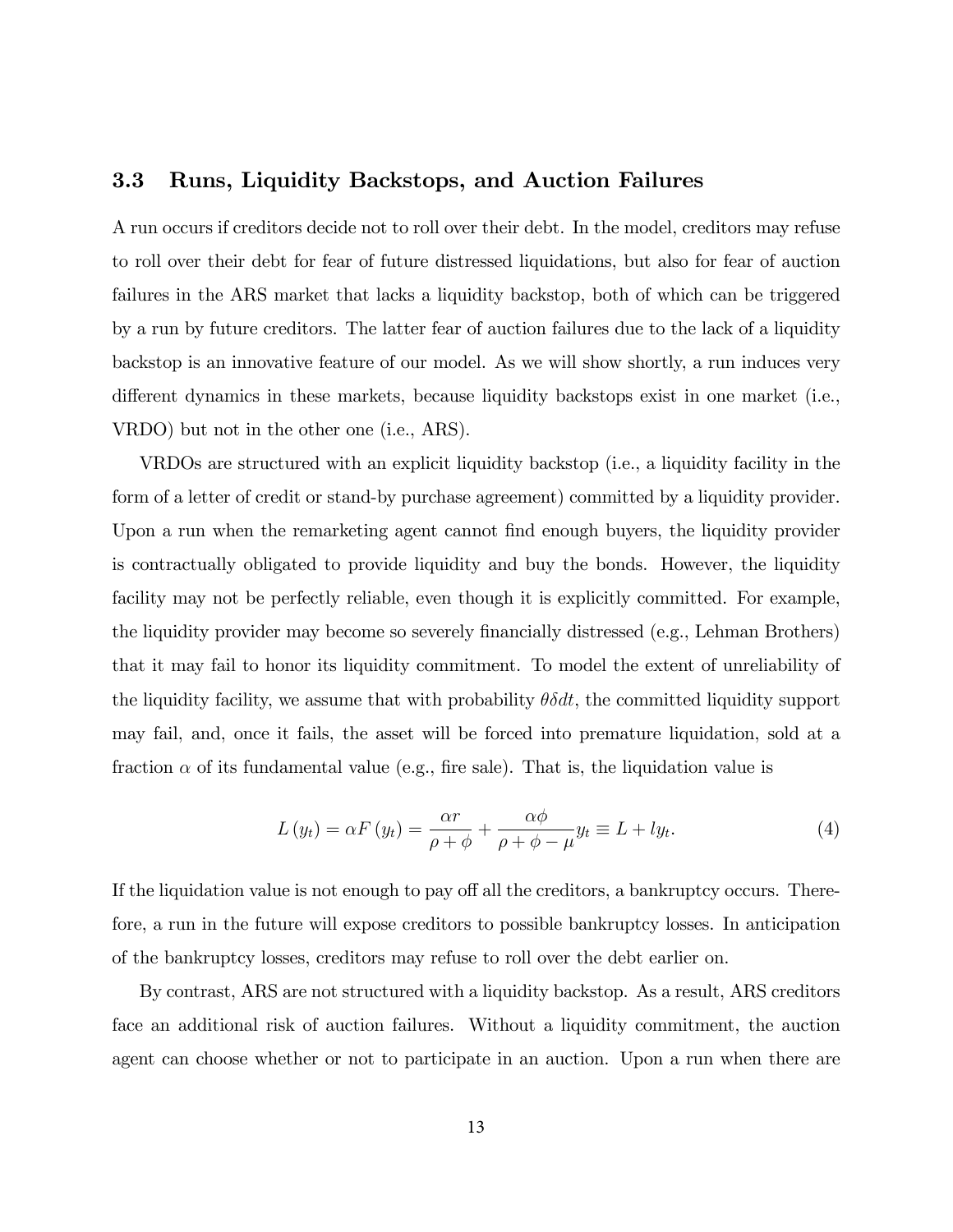insufficient buyers, the auction agent has no contractual obligations to act as the residual bidder and the auction would fail if the agent decided not to step in. To capture this layer of uncertainty due to the lack of a liquidity backstop in the ARS market, we assume that upon a run, with probability  $\kappa \delta dt$ , the auction agent will not step in to intervene in the market and the auctions will fail; with probability  $1 - \kappa \delta dt$ , the auction agent will intervene to keep the auctions functioning. For tractability, we further assume that once an auction fails, all the following auctions continue to fail. In the event of successful auctions, the market-clearing interest rate  $r_t$  prevails and premature liquidation occurs with probability  $\theta \delta dt$ . In the autarkic event of failed auctions, the max rate  $\bar{r}$  is imposed and premature liquidation occurs with probability  $\overline{\theta} \delta dt$ .

### 3.4 Timeline

Figures 3A and 3B summarize the sequence of events in the model of VRDOs and ARS, respectively. All participants observe the fundamental  $y_t$  and the max rate  $\bar{r}$ . At the beginning, the (remarketing or auction) agent announces and commits to an interest rate formula  $R(y_t; y_*)$  which may depend on a certain (endogenously determined) parameter  $y_*$  which we will discuss shortly in the following section.

In the case of VRDOs (shown in Figure 3A), at each time t, a fraction  $\delta dt$  of creditors decide whether to roll over their debt or to run. They base their decision on the observation of the fundamental  $y_t$  and the interest rate  $r_t$  reset by the remarketing agent. If they decide to roll over, the game continues to the next instant. If they decide to run, the liquidity facility is drawn upon to purchase the tendered bonds, but the facility may fail with probability  $\theta\delta dt$ . If it fails, the game ends and the project is liquidated to pay off all the creditors. If it succeeds, the game continues to the next instant.

#### [Insert Figure 3 About Here]

The case of ARS, shown in Figure 3B, has a similar timeline as VRDOs, except that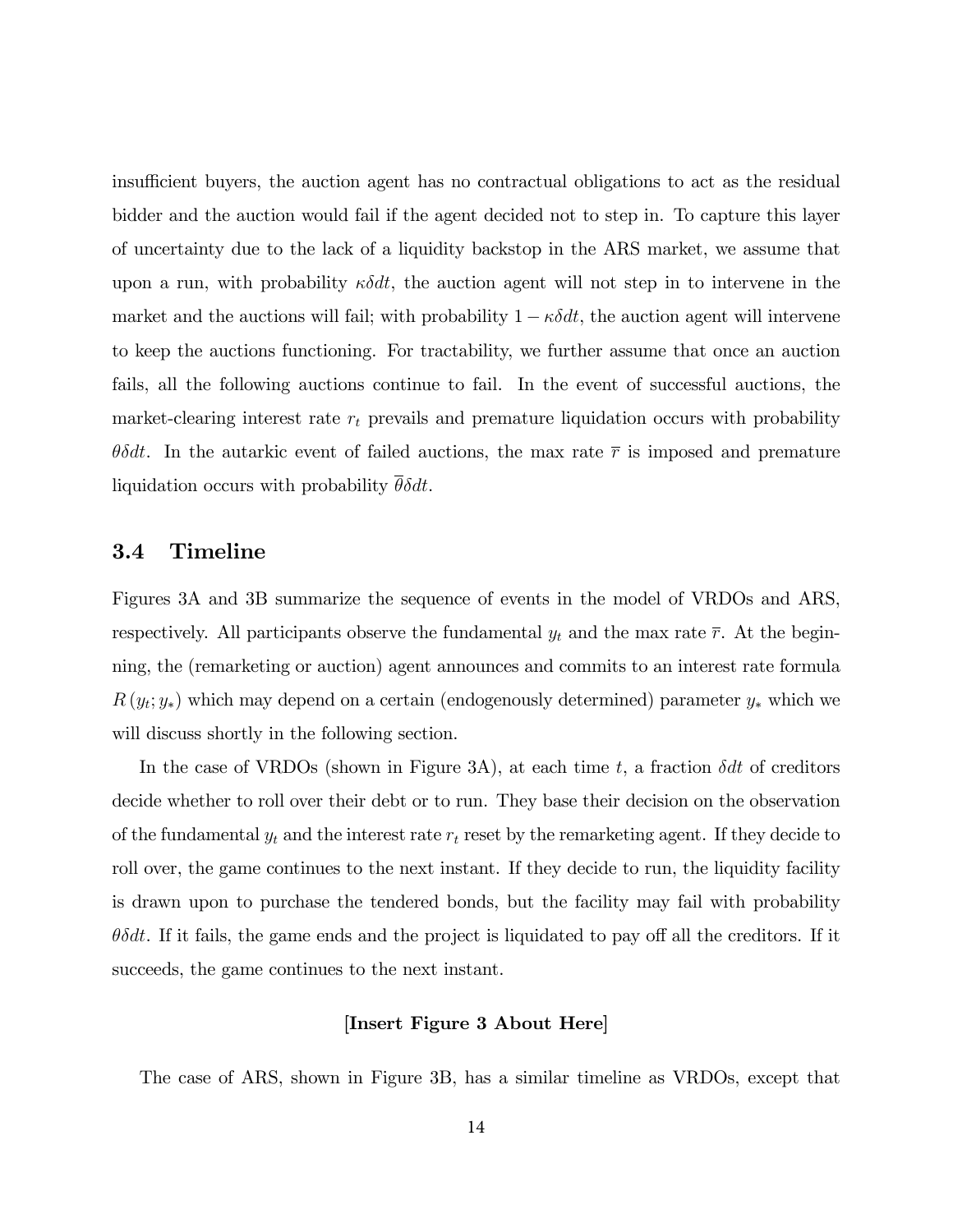when the creditors decide to run, with probability  $\kappa \delta dt$  the auction agent may decide not to intervene and then the auctions would continue to fail until the project fails eventually. This additional layer of uncertainty, highlighted by the flowchart within the dashed circle in Figure 3B, captures the central distinction between VRDOs and ARS in terms of the existence of a liquidity backstop.

### 3.5 Parameter Restrictions

We impose a few parameter restrictions for the model to be meaningful. We keep the same parameter restrictions as in HX:

$$
\mu \quad < \quad \rho + \phi,\tag{5}
$$

$$
\phi \quad < \quad \theta \delta \left( 1 - L - l \right) + \kappa \delta \left( 1 - U \left( 1 \right) \right),\tag{6}
$$

$$
\alpha \quad < \quad \left[ \frac{r}{\rho + \phi} + \frac{\phi}{\rho + \phi - \mu} \right]^{-1} . \tag{7}
$$

The first one of the above three restrictions imposes an upper bound on the growth rate of the fundamental to ensure the fundamental value is finite. The second restriction ensures that the parameter  $\theta$  is sufficiently high so that bankruptcy becomes likely when some creditors choose to run.  $U(\cdot)$  denotes the value function in the case of continued auction failures, which we derive shortly in the next section. The third restriction stipulates a sufficiently low premature recovery rate so that  $L + l < 1$ .

In addition, we impose the following restriction for the additional parameters in our model, namely,  $\overline{r}$ ,  $\Delta$ , and  $\kappa$ :

$$
\bar{r} > \rho + \Delta + \kappa \delta \left( 1 - U \left( \frac{1 - L}{l} \right) \right),\tag{8}
$$

$$
0 \leq \Delta < \frac{\eta_1\left(\rho + \phi\right)\left(\rho + \phi + \theta\delta\left(1 - L\right) - \overline{r}\right)}{\gamma_2\left(\rho + \phi + \delta\left(1 + \theta + \kappa\right)\right)},\tag{9}
$$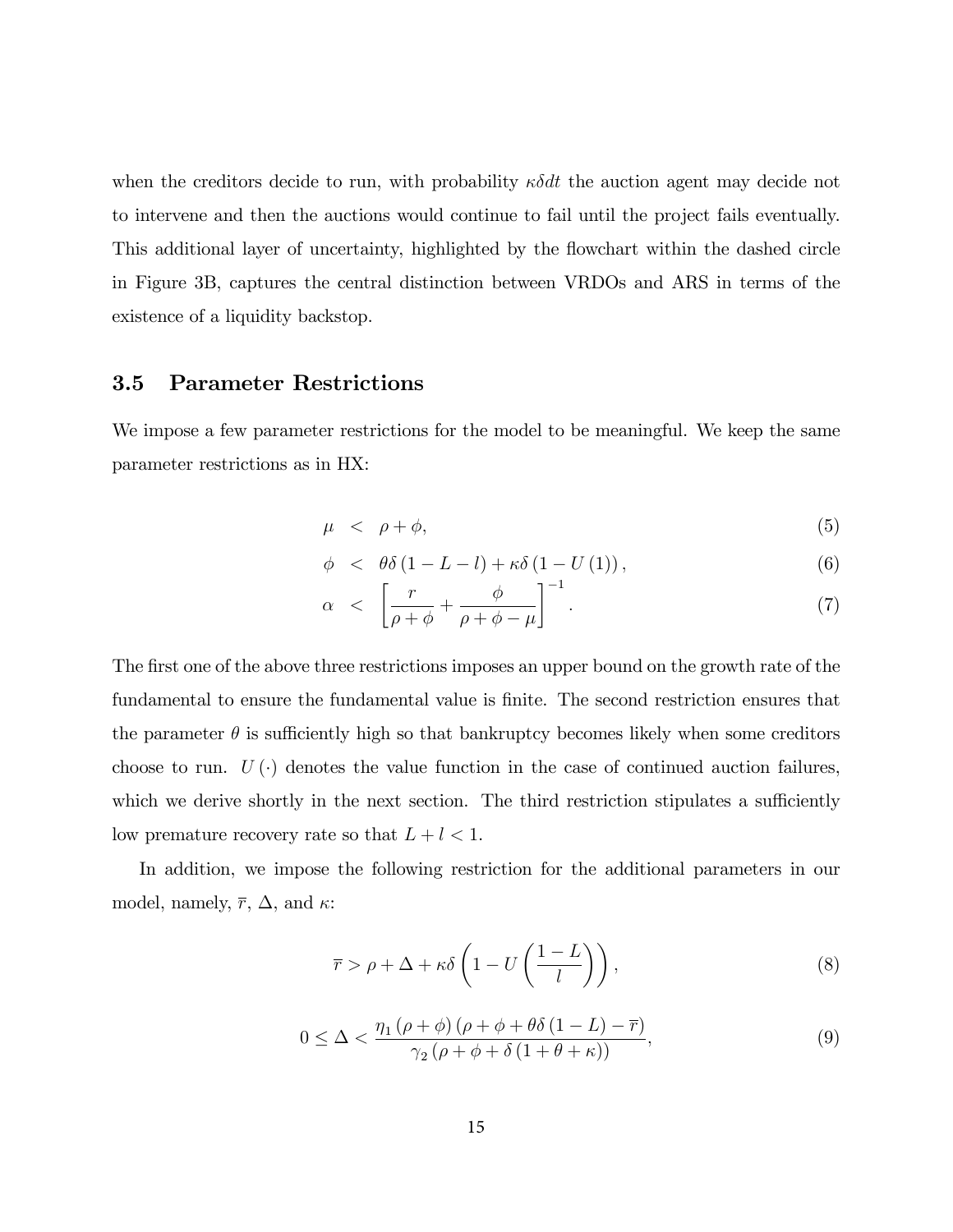where  $\eta_1$  and  $\gamma_2$  as well as other constants are defined in Appendix A. The restriction (8) ensures that the max rate is sufficiently high for the model to be meaningful. The restriction (9) rules out the degenerate case where the liquidity component  $\Delta$  is too large and it is thus always profitable to hold the bonds, implying that the equilibrium threshold  $y_*$  is zero. Note that  $\rho + \phi + \theta \delta (1 - L)$  is an endogenous upper bound on the max rate. Furthermore, this restriction also implies  $U(0) < 1$ . Lastly, we also impose some parameter restrictions to ensure monotonicity of the value function. To simplify exposition, we assume  $\bar{\theta} = 1 + \theta$ throughout the paper.

## 4 Equilibrium

We now turn to the characterization of monotone equilibriums in which creditors choose to roll over if and only if the fundamental is above a threshold. In this section, we first analyze an individual creditor's problem of optimal threshold choice. Then we study how the interest rate should be set in a monotone equilibrium. Lastly, we derive a unique symmetric monotone equilibrium in closed form in which the optimal threshold, denoted by  $y_*$ , is unique for all creditors and the equilibrium interest rate is set in a way that the debt is priced at par whenever  $y_t \geq y_*$ . We also discuss an extension of the model which is needed when we conceptualize and estimate the value of a liquidity backstop.

## 4.1 Value Functions

We derive the optimal rollover threshold  $y_*$  by solving an individual creditor's optimal rollover problem. Consider an individual creditor who is making his rollover decision. Suppose all the other creditors choose a rollover threshold  $y_*$  and the (remarketing or auction) agent resets the interest rate  $r_t = R(y_t; y_*)$  based on the same threshold  $y_*$ . Denote by  $V(y_t; y_*)$ the creditor's value function when auctions have been successful, and by  $U(y_t)$  the value function when auctions have failed.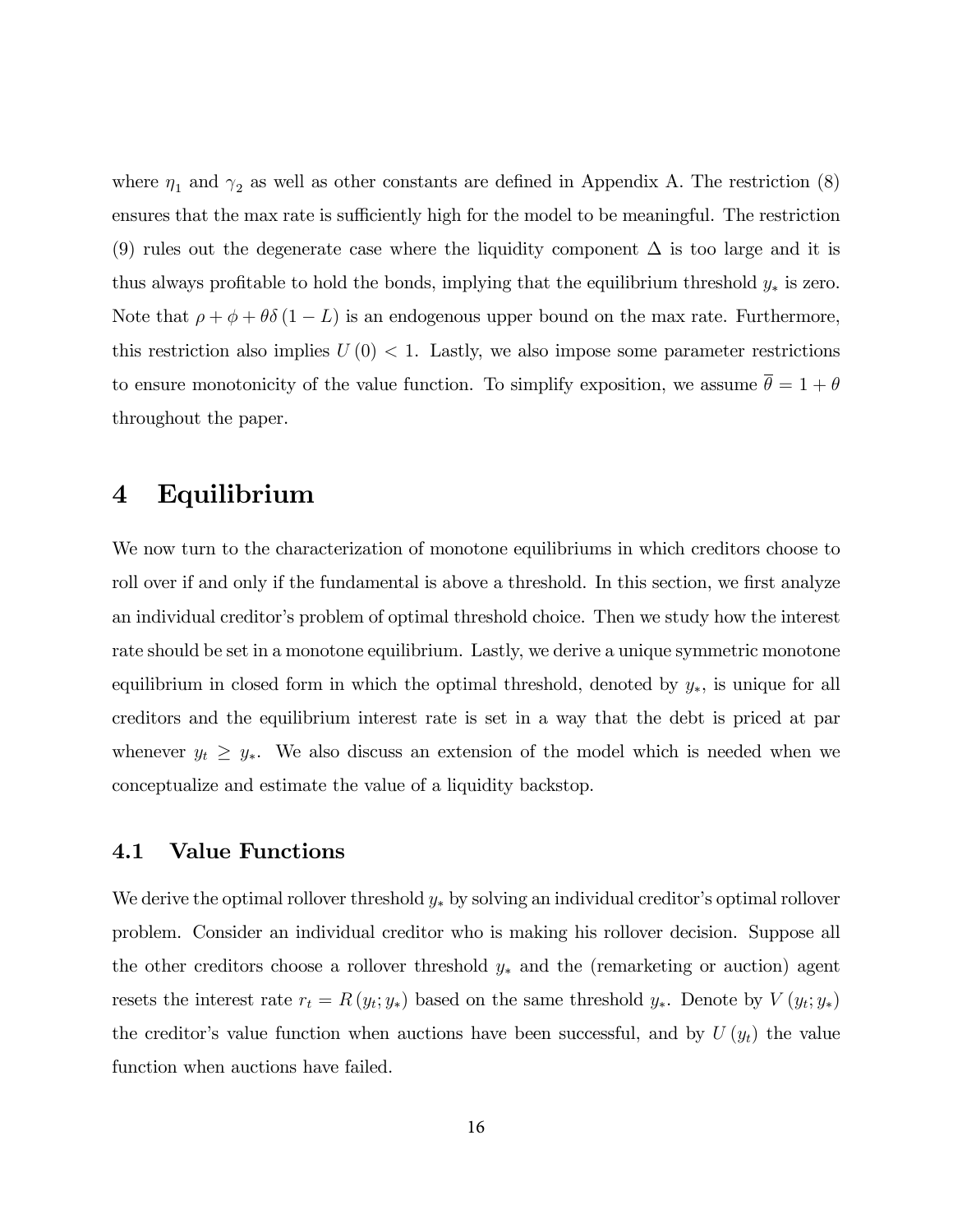First, we determine the value function  $V(y; y_*)$  when auctions have been successful. For each unit of debt, each creditor receives a stream of interest payments  $R(y_t; y_*)$  until the earliest of the following four events occur. The first event occurs at stopping time  $\tau_{\phi}$  when the asset matures and the creditor gets a final payoff of min  $(1, y_{\tau_{\phi}})$ . The second event occurs at stopping time  $\tau_{\delta}$  when the creditor gets the opportunity to decide whether to roll over the debt. Whether or not the creditor decides to roll over depends on whether or not the continuation value  $V(y_{\tau_{\delta}}; y_{*})$  exceeds the one-dollar par value. The third and fourth events occur when the fundamental falls below other creditors' rollover threshold  $y_*$ : upon a run by other creditors, with probability  $1_{\{y_t \leq y_*\}} \kappa \delta dt$ , the third event occurs at the stopping time  $\tau_{\kappa}$  when auctions fail and the creditor will be stuck with the debt valued at  $U(y_{\tau_{\kappa}})$ ; with probability  $1_{\{y_t \le y_*\}} \theta \delta dt$ , the fourth event occurs at the stopping time  $\tau_{\theta}$  when the project is forced to premature liquidation with payoff  $\min(1, L + ly_{\tau_{\theta}})$ . The stopping time  $\tau \equiv \min \{ \tau_{\phi}, \tau_{\delta}, \tau_{\kappa}, \tau_{\theta} \}$  is the minimum of these four stopping times, representing the earliest time when any of these four events occur. Due to risk neutrality, the value function  $V(y; y_*)$  is given by

$$
V(y_t; y_*) = E_t \left[ \int_t^{\tau} e^{-\rho(s-t)} R(y_s; y_*) ds + e^{-\rho(\tau-t)} \min(1, y_\tau) 1_{\{\tau = \tau_{\phi}\}} \right]
$$
(10)  
+  $e^{-\rho(\tau-t)} \min(1, L + ly_\tau) 1_{\{\tau = \tau_{\theta}\}} + e^{-\rho(\tau-t)} U(y_t) 1_{\{\tau = \tau_{\kappa}\}}$   
+  $e^{-\rho(\tau-t)} \max_{\text{volume or run}} (V(y_\tau; y_*), 1) 1_{\{\tau = \tau_{\delta}\}} \right].$ 

The Hamilton-Jacobi-Bellman (HJB) equation is given below:

$$
\rho V(y_t; y_*) = \mu y_t V_y(y_t; y_*) + \frac{\sigma^2}{2} y_t^2 V_{yy}(y_t; y_*) + R(y_t; y_*)
$$
\n
$$
+ \phi \left[ \min(1, y_t) - V(y_t; y_*) \right]
$$
\n
$$
+ \theta \delta 1_{\{y_t \le y_*\}} \left[ \min(1, L + ly_t) - V(y_t; y_*) \right]
$$
\n
$$
+ \kappa \delta 1_{\{y_t \le y_*\}} \left[ U(y_t) - V(y_t; y_*) \right]
$$
\n
$$
+ \delta \max_{\text{volume or run}} (0, 1 - V(y_t; y_*)).
$$
\n(11)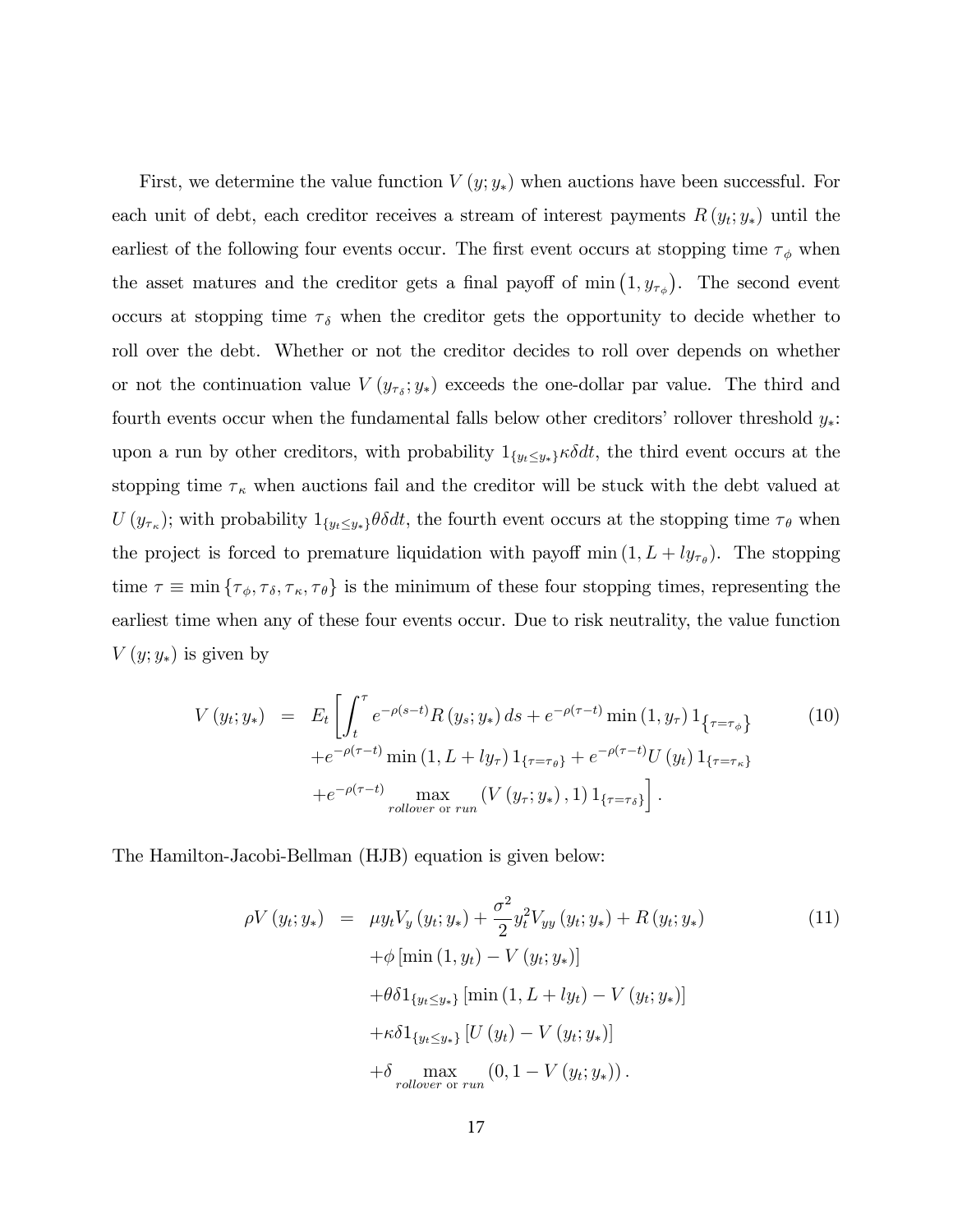It shows that the creditor's required return on the left hand side,  $\rho V(y_t; y_*)$ , is equal to the expected increase in his continuation value as summarized by the terms on the right hand side. The creditor will choose to roll over the debt if and only if  $V(y_t; y_*) \geq 1$ . If we denote as  $y'_{*} = \inf \{y_t : V(y_t; y_*) \geq 1\}$  the minimum fundamental value at which the continuation value is no less than 1, then  $y'_{*}$  is the creditor's optimal rollover threshold since  $V(y'_*; y_*) = 1$  and  $V(y; y_*) < 1$  for  $y < y'_*$ . In the symmetric equilibrium we consider below, each creditor's optimal threshold choice  $y'_*$  must coincide with other creditors' threshold  $y_*$ . Thus the optimality condition is

$$
V(y_*; y_*) = 1.
$$

Similarly, we can determine the value function  $U(y_t)$  when auctions have continued to fail. Under the assumption that the auctions, once failed, would continue to fail, creditors rollover decision becomes irrelevant and thus the value function  $U(y_t)$  does not depend on their rollover threshold  $y_*$ . In this autarkic scenario, the max rate  $\bar{r}$  is imposed until the asset matures at the stopping time  $\tau_{\phi}$  or the project is prematurely liquidated at the stopping time  $\tau_{\bar{\theta}}$ . As a result, the value function  $U(y_t)$  is given by

$$
U(y_t) = E_t \left[ \int_t^{\tau_{\phi} \wedge \tau_{\overline{\theta}}} e^{-\rho(s-t)} \overline{r} ds + e^{-\rho(\tau_{\phi}-t)} \min\left(1, y_{\tau_{\phi}}\right) 1_{\{\tau_{\phi} \leq \tau_{\overline{\theta}}\}} \right] + e^{-\rho(\tau_{\overline{\theta}}-t)} \min\left(1, L + ly_{\tau_{\overline{\theta}}}\right) 1_{\{\tau_{\phi} > \tau_{\overline{\theta}}\}}.
$$
\n
$$
(12)
$$

In Lemma 1, we derive the value function in closed form as below, and prove that it is strictly monotonically increasing:

$$
U(y_t) = \begin{cases} \overline{K}_1 + \overline{K}_2 y_t + U_1 y_t^{\eta_3}, & \text{if } y \in (0, 1] \\ \overline{K}_3 + \overline{K}_4 y_t + U_2 y_t^{-\gamma_3} + U_3 y_t^{\eta_3}, & \text{if } y \in (1, \frac{1 - L}{l}] \\ \overline{K}_5 + U_4 y_t^{-\gamma_3}, & \text{if } y \in (\frac{1 - L}{l}, \infty) \end{cases}
$$
(13)

where the coefficients  $\overline{K}_1$ , etc. are defined in Appendix A or in the proof of Lemma 1.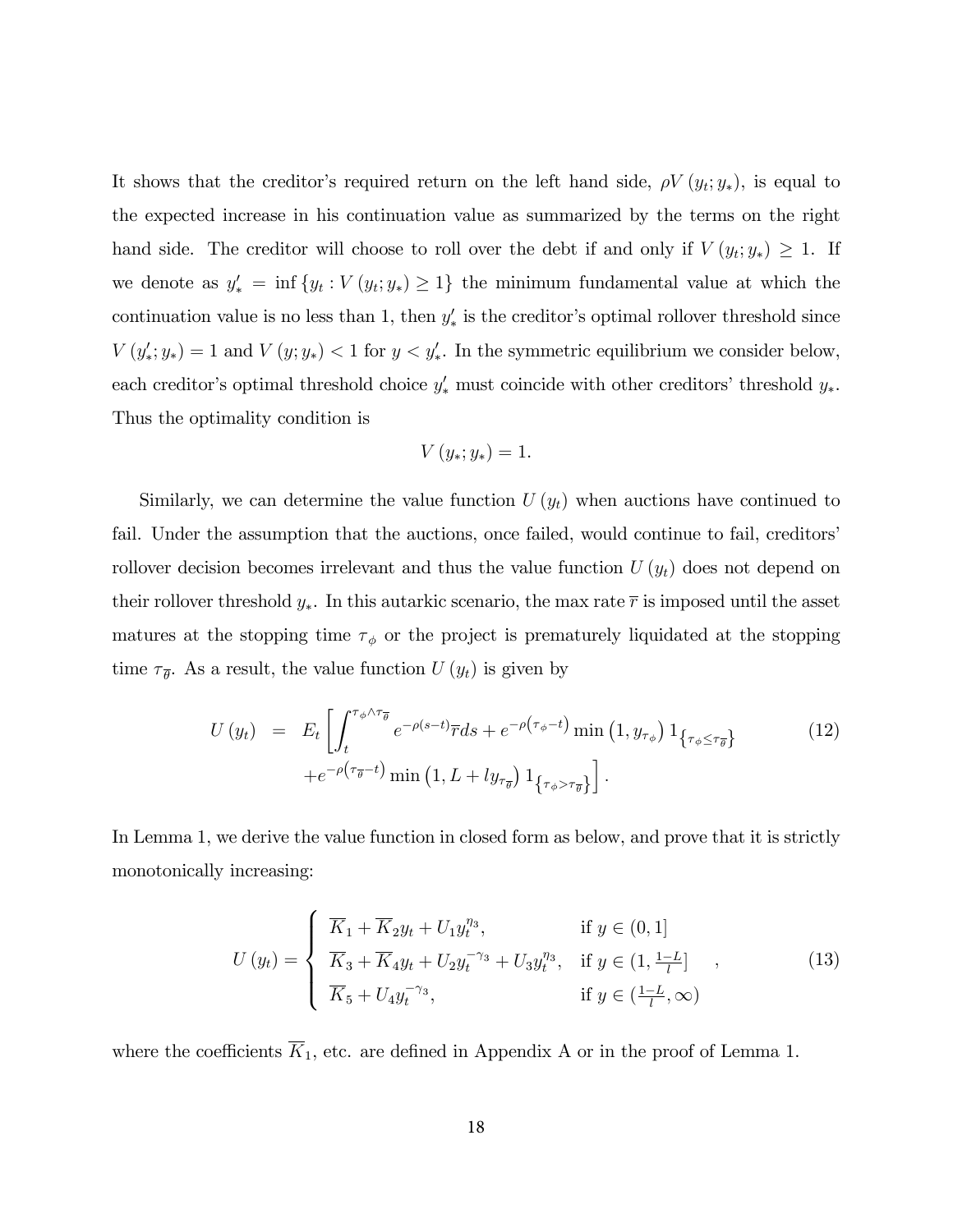**Lemma 1**  $U(y)$  is strictly monotonically increasing.

To determine the value function  $V(y; y_*)$ , we need to spell out how the floating interest rate  $r_t = R(y_t; y_*)$  is determined first, to which we will turn next.

## 4.2 Floating Interest Rate

We now consider how the interest rate  $r_t$  is reset at each point in time. We first derive the unconstrained interest rate in the benchmark case where there is no interest rate cap, and then determine the constrained interest rate once an interest rate cap is imposed.

In the absence of a maximum interest rate, for any fixed threshold  $y_* \geq 0$ , the interest rate is unbounded and can be set arbitrarily high to ensure that VRDOs or ARS are priced at par. Based on the HJB equation (11), the value function is always equal to one under the following unconstrained interest rate  $R^u(y_t; y_*)$ 

$$
R^{u}(y_{t}; y_{*}) = \rho + \phi (1 - y_{t})^{+} + 1_{\{y_{t} \le y_{*}\}} [\theta \delta (1 - [L + ly_{t}])^{+} + \kappa \delta (1 - U(y_{t}))]
$$
(14)

where  $(x)^{+}$  denotes x if  $x > 0$ , or zero otherwise. The unconstrained interest rate schedule takes a different shape when  $y_*$  is in a different range:  $y_* \leq 1$ ,  $1 < y_* \leq \frac{1-L}{l}$ , and  $y_* > \frac{1-L}{l}$ , as shown in Panels A, B, and C of Figure 4, respectively.

#### [Insert Figure 4 About Here]

The unconstrained interest rate in Eq. (14) can be decomposed into three components: a risk-free component  $\rho$ , a component related to losses at maturity  $\phi(1-y_t)^+$ , and the last component associated with possible credit losses. Intuitively, the unconstrained interest rate decreases with the fundamental  $y_t$ . That is, creditors are generally paid by a higher interest rate when the fundamental deteriorates. As we will show shortly, such countercyclicality of the interest rate tends to alleviate runs. Furthermore, the unconstrained interest rate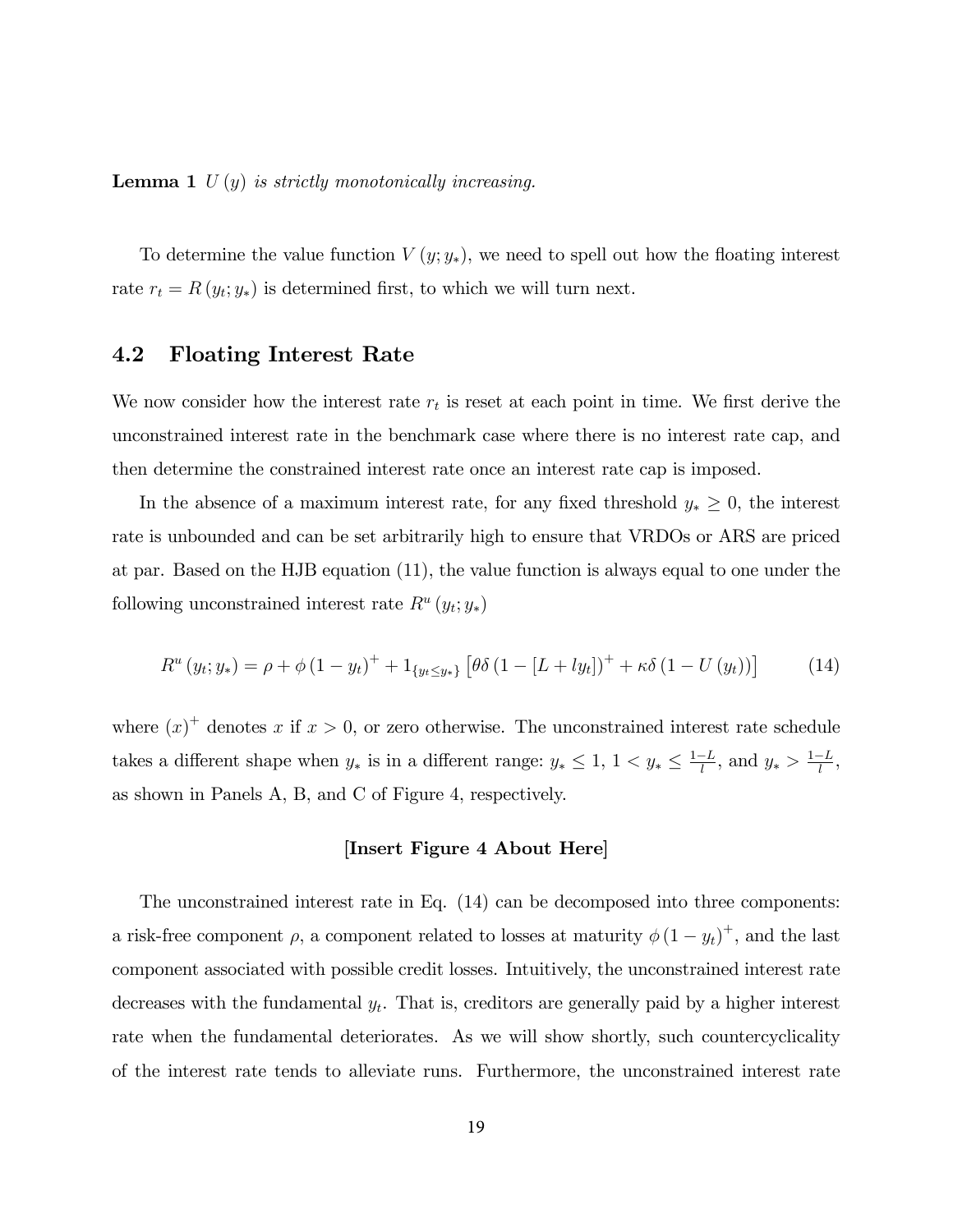jumps to a higher value when the threshold  $y_*$  is reached from above. The upward jumps occur in these cases because of the possible losses incurred due to premature liquidation  $(1 - [L + ly<sub>t</sub>])^+$  and auction failures  $(1 - U(y_t))$ . However, in the absence of a maximum rate, the interest rate can freely adjust to guarantee the value of debt is always equal to one. As a result, in equilibrium, creditors are indifferent between rolling over and running.

In the presence of an interest rate cap  $\bar{r}$ , creditors will be under-compensated in bad states if  $\bar{r}$  is imposed instead of the higher unconstrained interest rate. Therefore, if the interest rate is given as the lower value between  $\bar{r}$  and  $R^u(y_t; y_*)$ , then creditors' continuation value is strictly less than 1 and thus they always prefer to run, i.e.,  $y_* = \infty$ . To avoid such a degenerate case and to keep tractability, throughout the rest of the paper, we add a new component  $\Delta \geq 0$  to the unconstrained interest rate, which we refer to as a "liquidity premium", and then impose the following interest rate schedule:

$$
R(y_t; y_*) = \min(R^u(y_t; y_*) + \Delta, \overline{r}).
$$
\n(15)

Depending on the values of  $\Delta$  and  $\bar{r}$ , as shown in Figure 5, there are totally eight different cases (Case  $A, \dots, C$ ase H) where the constrained interest rate schedule takes a different functional form.

#### [Insert Figure 5 About Here]

The component  $\Delta$  introduces a trade-off for creditors. On one hand, when the fundamental falls below the rollover threshold, creditors are undercompensated by the max rate, which is usually lower than what the market-required rate would have been had creditors decided to roll over the debt. On the other hand, when the fundamental remains above the threshold, creditors are overcompensated by an amount equal to  $\Delta$ . Therefore, however small  $\Delta$  is, creditors receive the benefit of overcompensation during tranquil times and trade off the benefit against the loss due to undercompensation during future run scenarios. As we prove in the next subsection, the trade-off guarantees uniqueness of the symmetric equilib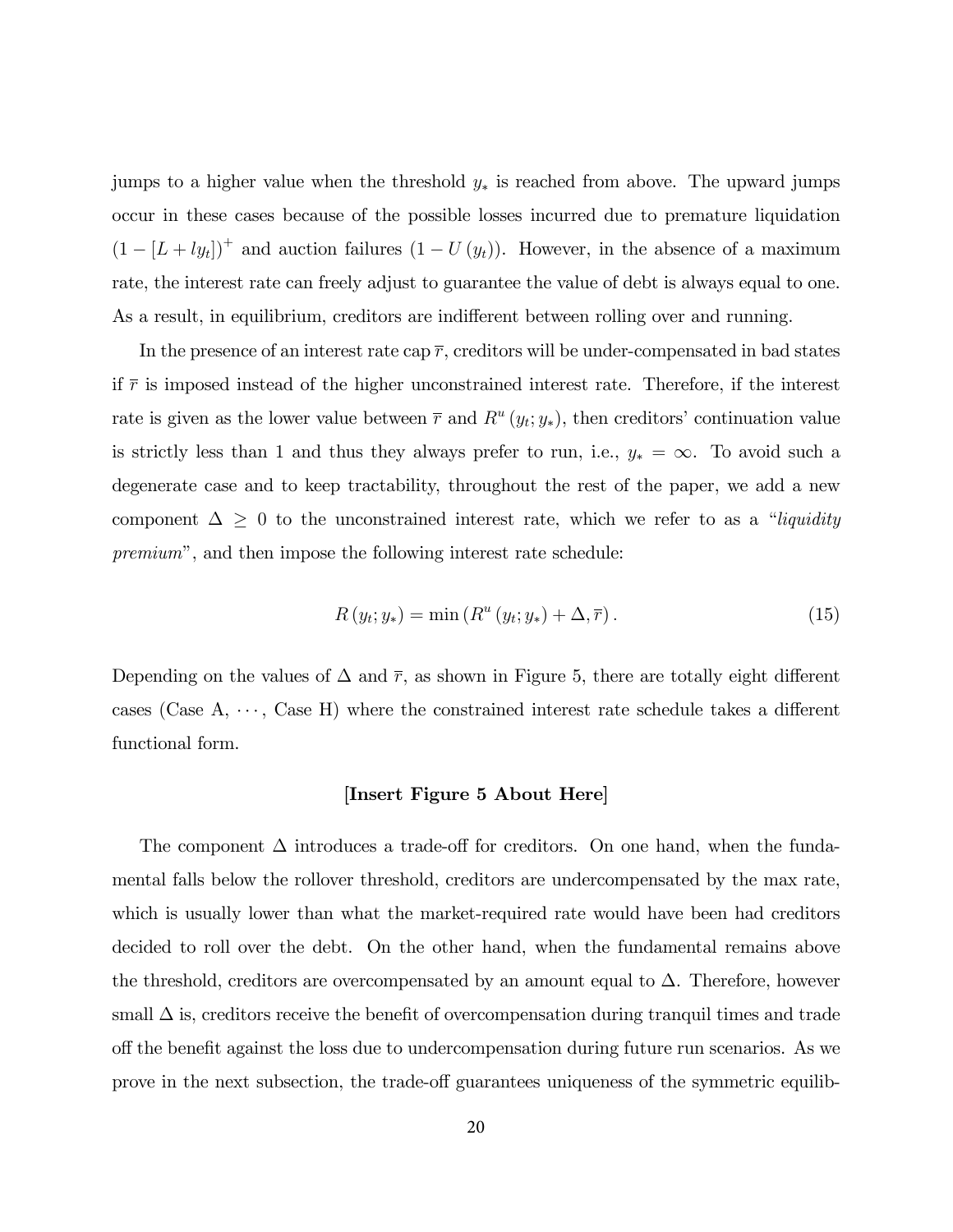rium where the threshold  $y_*$  is uniquely pinned down at which creditors are just indifferent between rolling over and running. Another possible interpretation of the component  $\Delta$  is that it can also be an extra compensation demanded by the (auction or remarketing) agent for possible inventory risk or holding costs. Lastly and importantly, it is also related to the concept of the value of a liquidity backstop we introduce shortly in the next section. For the above reasons, we will refer to  $\Delta$  as a "liquidity premium."

## 4.3 Unique Threshold Equilibrium

We focus on symmetric monotone equilibria where all creditors in equilibrium will choose the same threshold  $y_*$  and the agent resets the interest rate based on  $y_*$ . The threshold  $y_*$ is defined as the minimum value at which  $V(y_t; y_*) \geq 1$ , i.e.,  $y_* = \min \{y_t : V(y_t; y_*) \geq 1\}$ . When  $y_t$  falls below the threshold  $y_*$ , due to monotonicity of the value function, the decision to run is strictly preferable since  $V(y; y_*)$  < 1 for  $y \leq y_*$ . Theorem 1 below proves the existence of a unique symmetric monotone equilibrium.

**Theorem 1** There exists a unique symmetric monotone equilibrium in which the rollover threshold  $y_*$  is uniquely determined – each maturing creditor chooses to roll over his debt if  $y_t > y_*$ , and to run otherwise.

**Proof.** See Appendix C.  $\blacksquare$ 

## 5 Model Implications

In this section, we explore the main implications of our model. The model has two key ingredients: a liquidity backstop and a floating interest rate. The rest of this section is devoted to understanding how these features affect equilibrium outcomes, in particular, the likelihood of runs. We first examine the role of a floating interest rate by focusing on the model of VRDOs where  $\kappa$  is set to zero to reflect the existence of an explicit liquidity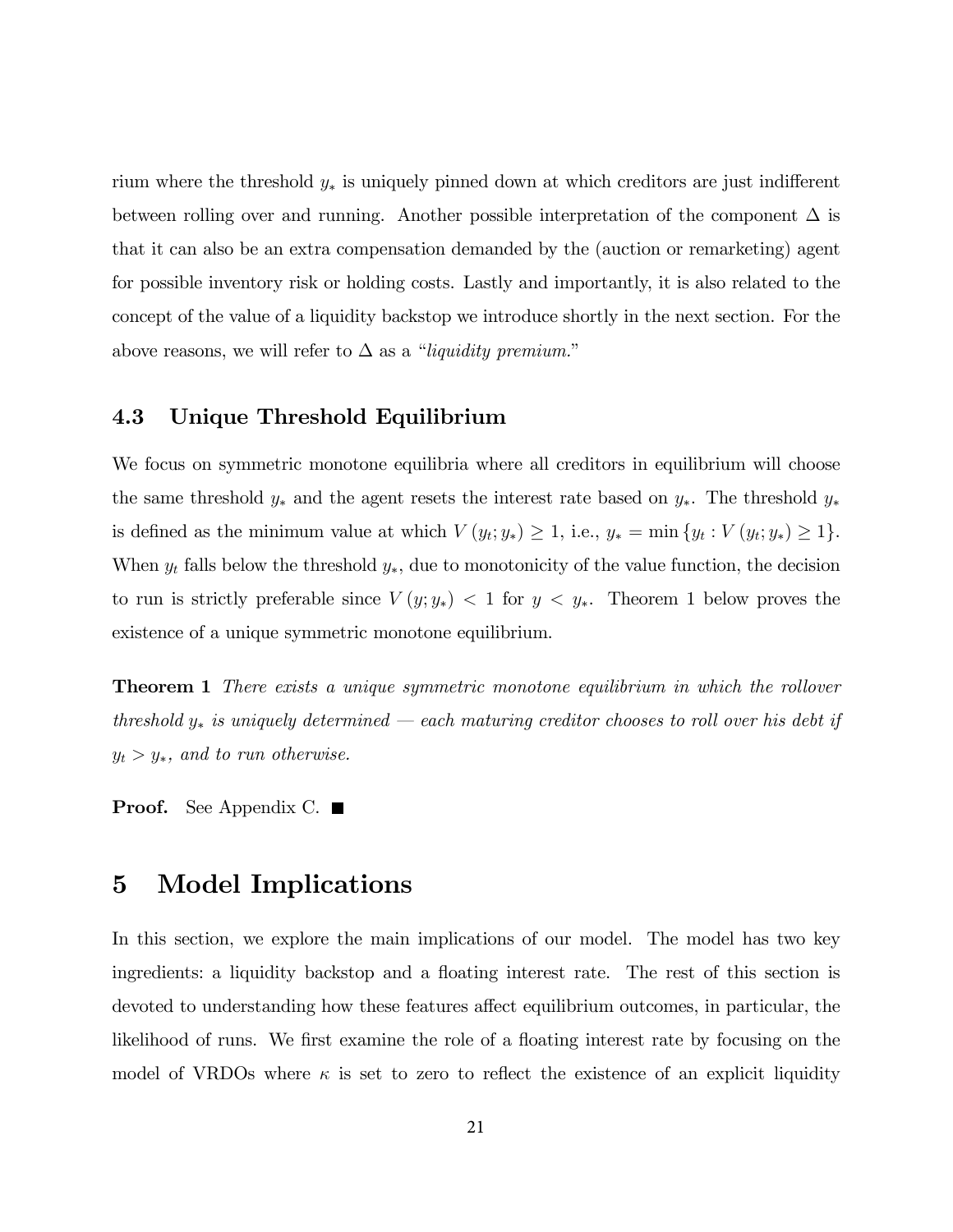backstop. We then turn to the model of ARS to examine the role of (lack of) a liquidity backstop where  $\kappa > 0$  is positive to reflect the possibility of auction failures. Lastly, we formally define and quantify the value of a liquidity backstop based on structural estimation of the model in the next section.

### 5.1 Implications of Floating Interest Rate: The VRDO Model

To single out the role of a floating interest rate, we start with a special case where  $\kappa$  is set to be zero  $-$  the liquidity support, albeit imperfect, is explicitly committed such that the liquidity provider has contractual obligations to honor its liquidity commitment. In this special case where  $\kappa = 0$ , the model reduces to the one of VRDOs.

The floating interest payment  ${r_t}$  in this paper, a key departure from HX, affects the creditors' rollover decision in a profound way. For example, as the fundamental deteriorates, the interest rate increases in a manner so as to compensate creditors for credit losses. However, the magnitude of overall interest payments to creditors depends on two factors: the maximum interest rate  $\bar{r}$  and the liquidity premium  $\Delta$ .

We show in Proposition 1 below that the equilibrium rollover threshold  $y_*$  decreases with the maximum interest rate  $\bar{r}$  or the liquidity premium  $\Delta$ . The result that  $y_*$  decreases with the liquidity premium is very important when we define and measure the value of a liquidity backstop later. The intuition is straightforward: a higher maximum interest rate  $\bar{r}$  or a higher liquidity premium  $\Delta$  allows the interest rate to increase further in a severely adverse environment; therefore, it increases the expected interest income for creditors and they will roll over more frequently. In the extreme case where the maximum interest rate  $\bar{r}$ is sufficiently high, then the rollover threshold is zero (i.e.,  $y_* = 0$ ), that is, the likelihood of runs is zero.

**Proposition 1** The equilibrium rollover threshold  $y_*$  decreases with the maximum interest rate  $\bar{r}$  or the liquidity premium  $\Delta$ . In particular, when  $\Delta$  goes to 0, the equilibrium rollover threshold  $y_*$  tends to infinity.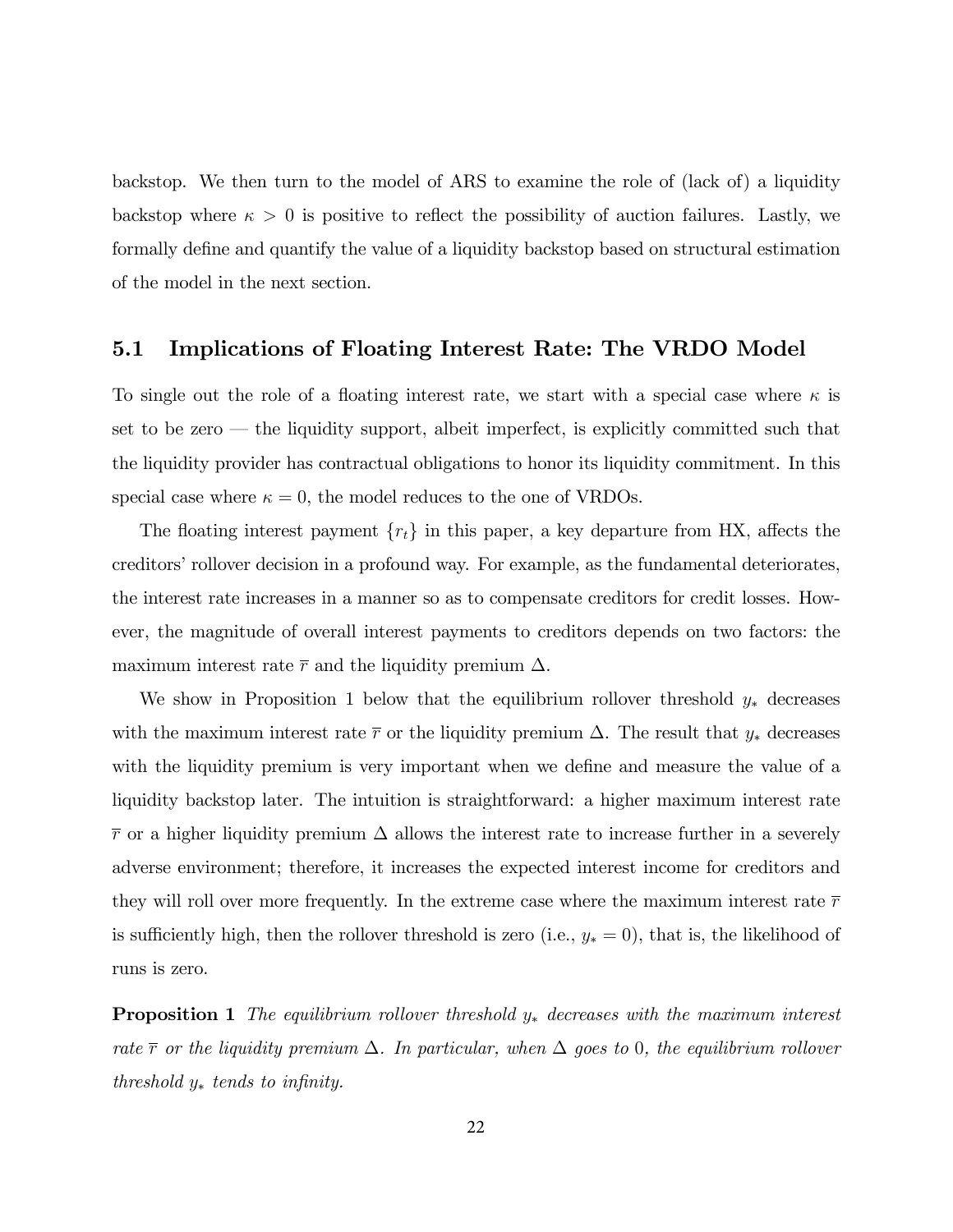**Proof.** See Appendix C.  $\blacksquare$ 

## 5.2 Implications of Liquidity Backstop: The ARS Model

Next, we examine how the lack of a liquidity backstop in the ARS market affects equilibrium outcomes. To examine the role of (lack of) a liquidity backstop in isolation, we assume away the floating interest rate. In particular, we assume that the interest rate is always fixed at  $\bar{r}$ , the max rate, regardless of auction success or failure. This simplified model is very similar to the one in HX, except that there is an additional risk of auction failures.

In Proposition 2 below, we prove that when the max rate is low enough, increasing  $\kappa$ from zero to a positive value makes creditors more likely to run. Intuitively, a low enough max rate leads to a very low continuation value  $U(y)$  in the event of failed auctions and thus, ex ante, creditors choose to run more often.

**Proposition 2** If  $\bar{r}$  is sufficiently low, the equilibrium rollover threshold  $y_*$  increases as the arrival intensity of auction failures  $\kappa$  increases from zero; that is,  $\frac{dy_*}{d\kappa}\Big|_{\kappa=0} > 0$ .

#### **Proof.** See Appendix C. ■

Proposition 2 illustrates how the lack of a liquidity backstop may exacerbate runs, which provides an explanation for the turmoil in the ARS market in early 2008 when investors started to factor in the possibility of auctions failures. As we show below, the destabilizing effect of the lack of liquidity backstops results from a new type of externality. The running decision of current creditors accelerates the issuer's default probability and may also trigger auction failures. Therefore, their decision to run affects payoffs of future creditors. Table 1 summarizes the current and future creditors' payoffs in different scenarios depending on whether the current creditors run or not.

#### [Insert Table 1 About Here]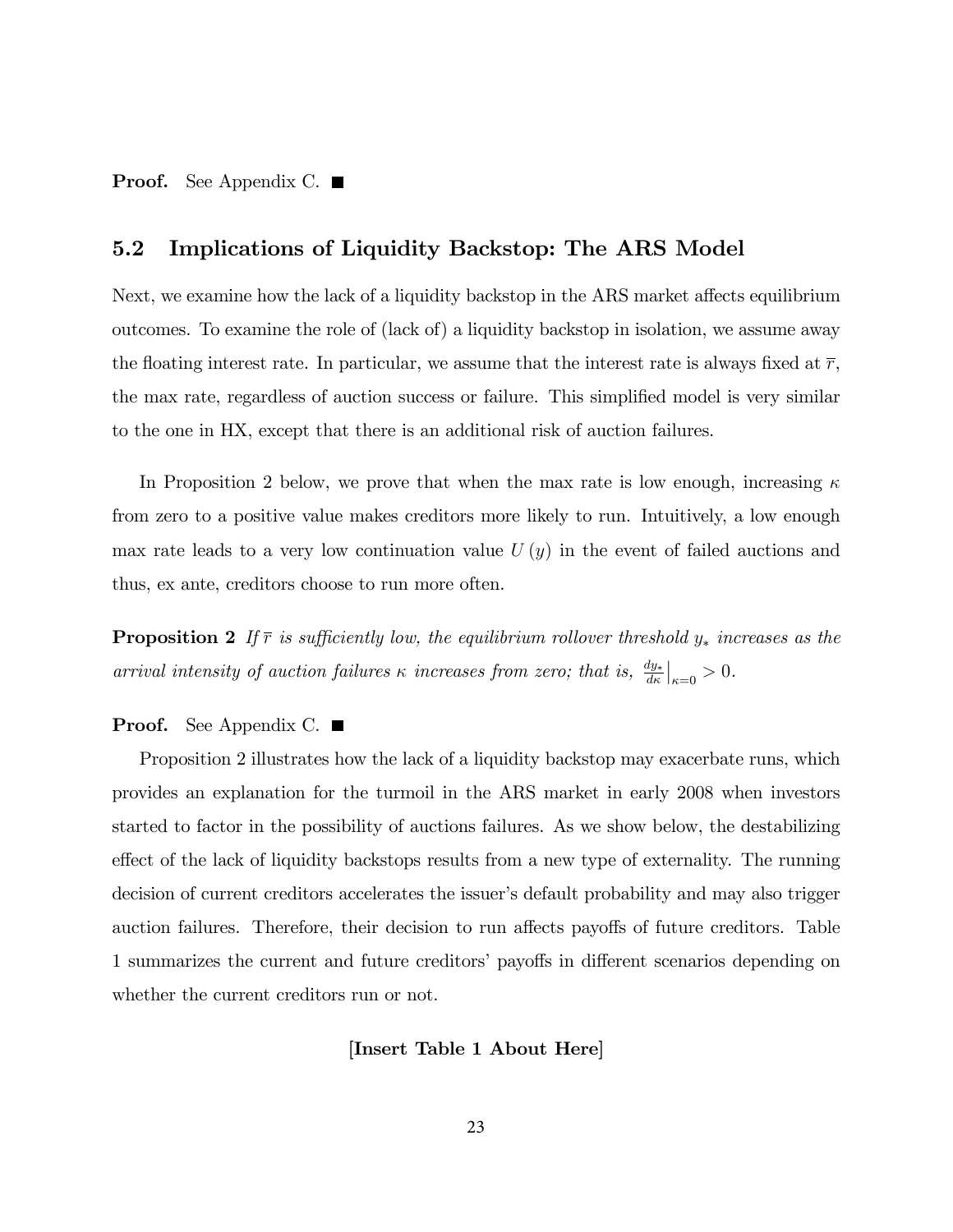From Table 1, we can see that the current creditors will choose to run if and only if  $1 \cdot (1 - \kappa \delta dt - \theta \delta dt) + L(y) \cdot \theta \delta dt + U(y) \cdot \kappa \delta dt > V(y) \cdot 1$ , or  $V(y) < 1$  after ignoring higher order terms. Furthermore, because of the lack of a committed liquidity facility, a run on ARS may lead to auction failure when the auction agent stops providing liquidity, which imposes an additional implicit cost on future maturing creditors. Specifically, a run by the current creditors reduce the future creditors' value function by

$$
V(y) - [V(y) \cdot (1 - \kappa \delta dt - \theta \delta dt) + L(y) \cdot \theta \delta dt + U(y) \cdot \kappa \delta dt]
$$
  
= 
$$
\underbrace{[V(y) - L(y)] \theta \delta dt}_{\text{cost due to default loss}} + \underbrace{[V(y) - U(y)] \kappa \delta dt}_{\text{cost due to auction failure}}.
$$

Besides the implicit cost of default loss as studied in HX, a run in our model also induces an additional cost in the event of auction failure. This additional externality, absent in the VRDO market, makes the ARS market more susceptible to runs: in anticipation of possible auction failures and the associated losses as a result of runs by future creditors, the current creditors have less incentive to roll over their debt.

## 5.3 The Value of a Liquidity Backstop

We are now in position to define the value of a liquidity backstop. From our earlier discussion (Section 2), prior to the crisis, ARS were considered to have the same explicit liquidity backstops as VRDOs. Put differently, before 2007 investors perceived the probability of auction failures to be negligible, i.e.,  $\kappa = 0$  for both ARS and VRDOs. However, the wave of auction failures in 2008 during the crisis revealed the implicit nature of liquidity support in the ARS market, and investors started to realize that  $\kappa > 0$ . As proved in Proposition 2, an increase in  $\kappa$  increases the rollover threshold  $y_*$ . Our estimation results reported in the following section confirms that after the crisis broke out, the estimated rollover threshold  $y_\ast^{ARS}$  $_{*}^{ARS}(\Delta, \kappa)$  in the ARS market is substantially higher than  $y_{*}^{VROO}$  $_{*}^{VRDO}(\Delta,0)$  in the VRDO market. Note that we explicitly express the rollover threshold as a function of the arguments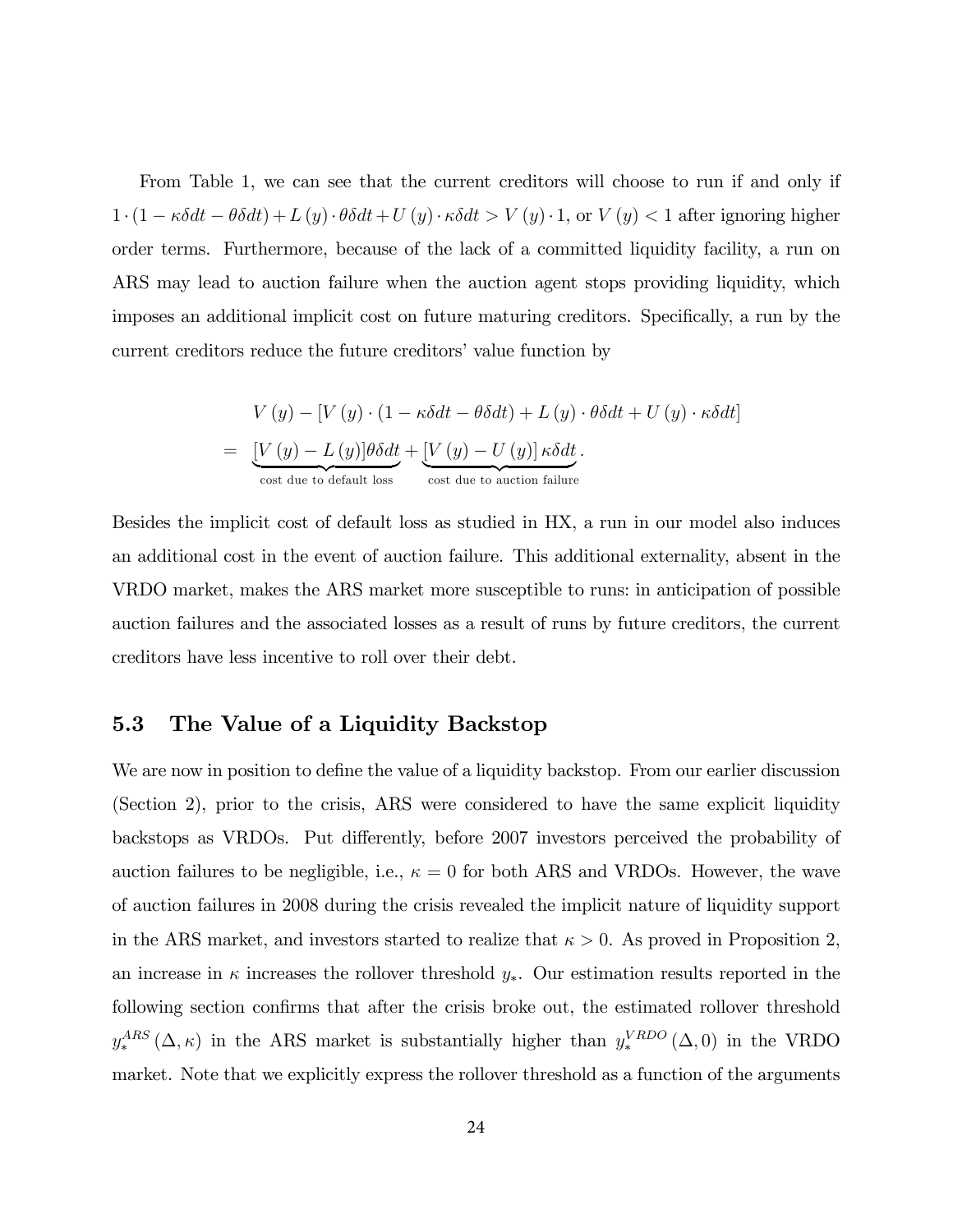$\Delta$  and  $\kappa$  (in the case of VRDOs,  $\kappa$  is always zero).

To define the value of a liquidity backstop, let us consider the following thought experiment. On one hand, an ARS issuer can pay a certain fee per annum to purchase a liquidity backstop from a liquidity provider, and effectively reduce the rollover threshold  $y_*^{ARS}$  $_{*}^{ARS}$  to the same level as  $y_*^{VRDO}$  $_{*}^{VRDO}(\Delta,0)$ . On the other hand, the ARS issuer can raise the level of interest rate by a constant amount  $\Gamma > 0$ , and thus effectively increases  $\Delta$  to  $\Delta + \Gamma$ . According to Proposition 1, a higher liquidity premium  $\Delta + \Gamma$  induces a lower rollover threshold. From the perspective of the (risk neutral) issuer, the two methods are equivalent as long as the fee to purchase a liquidity backstop is the same as  $\Gamma$ . Therefore, the increment in the ARS rate  $\Gamma$  measures the value of a liquidity backstop, satisfying

$$
y_*^{ARS} (\Delta + \Gamma, \kappa) = y_*^{VRDO} (\Delta, 0). \tag{16}
$$

In the next section, we use the historical data to estimate  $\Gamma$  based on the estimated thresholds  $y_\ast^{ARS}$  $_{*}^{ARS}(\Delta, \kappa)$  and  $y_{*}^{VRDO}$  $_{*}^{VRDO}(\Delta,0).$ 

## 6 Estimation

The markets for VRDOs and ARS provide an ideal laboratory for us to identify the value of a liquidity backstop. The identification scheme hinges on the structural change in the belief of ARS investors following the wave of auction failures in mid-February 2008. We first describe the data and our estimation methodology, and then report estimation results.

### 6.1 Data

The weekly data of 1-week tax-exempt VRDO and ARS rates are obtained directly from the Securities Industry and Financial Markets Association (SIFMA) website.<sup>8</sup> The historical

 ${}^{8}$ The website's URL is http://archives.sifma.org/swapdata.html.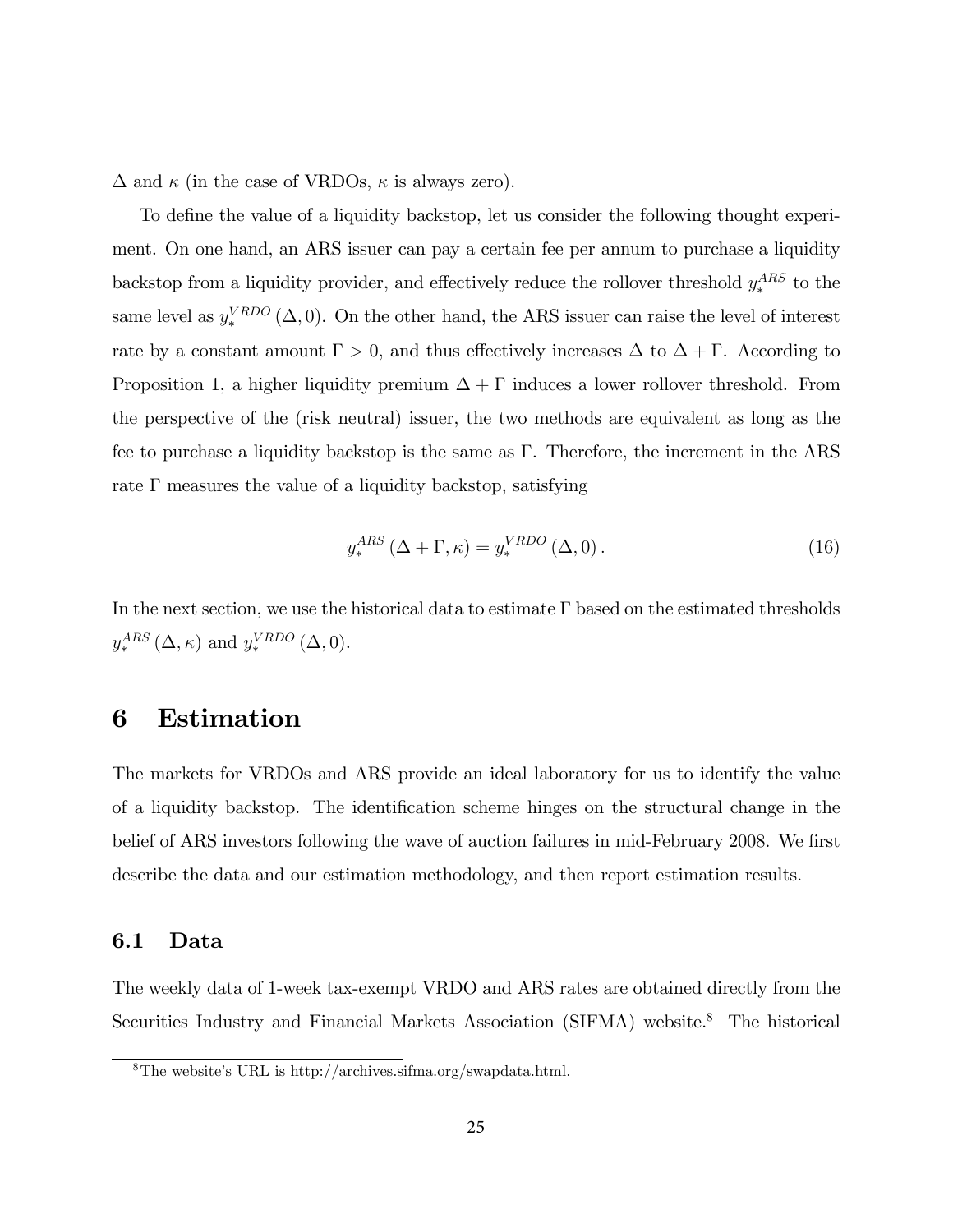data for the VRDO rate is available for the period from May 22, 1991 to October 24, 2012, while the ARS historical rate is only available for a shorter period from May 31, 2006 to December 30, 2009. We also obtain the 1-week Treasury repo rate from Bloomberg for the same period as the VRDO sample period.

For the purpose of calibration, we obtain information about characteristics of VRDOs or ARS (e.g., the max rate) from the Municipal Securities Rulemaking Board (MSRB)'s SHORT database from its inception date of April 1, 2009 through November 8, 2012. The SHORT database has been built from the Short-term Obligation Rate Transparency (SHORT) System and the Real-Time Transaction Reporting System (RTRS), which the MSRB launched in early 2009 to collect and disseminate interest rates and important descriptive information about these ARS and VRDOs. The SHORT database provides a centralized source of information about municipal ARS and VRDOs that was previously unavailable. Starting from May 2011, MSRB rules require VRDO remarketing agents to report to the MSRB the aggregate amount of par value of bonds held by investors or remarketing agents. There are 20,547 distinct VRDOs in the SHORT database during our sample period. We focus on the VRDOs with weekly interest resets, which accounts for 90.7% of the whole sample (i.e., 18,630). The SHORT database does not contain maturity information. Therefore, we merge it with the Mergent Municipal Bond database to collect information on maturities.

### 6.2 Calibration

There are eleven primitive parameters in the model:  $\bar{r}$ ,  $r$ ,  $\phi$ ,  $\rho$ ,  $\delta$ ,  $\alpha$ ,  $\mu$ ,  $\sigma$ ,  $\Delta$ ,  $\theta$ ,  $\kappa$ . Using the SHORT database and the Mergent Municipal Bond database, we first calibrate the parameters  $\bar{r}, r, \rho, \phi, \delta, \alpha$ . We then use the quasi-maximum likelihood (QML) method to estimate the remaining parameters.

The contractual maximum interest rate  $\bar{r}$  is calibrated to be 12\% using the SHORT database. Among the 18,630 VRDOs with weekly interest resets in the SHORT database, 53.42% of them have the max rate of 12%, 26.13% of them have the max rate of 10%, and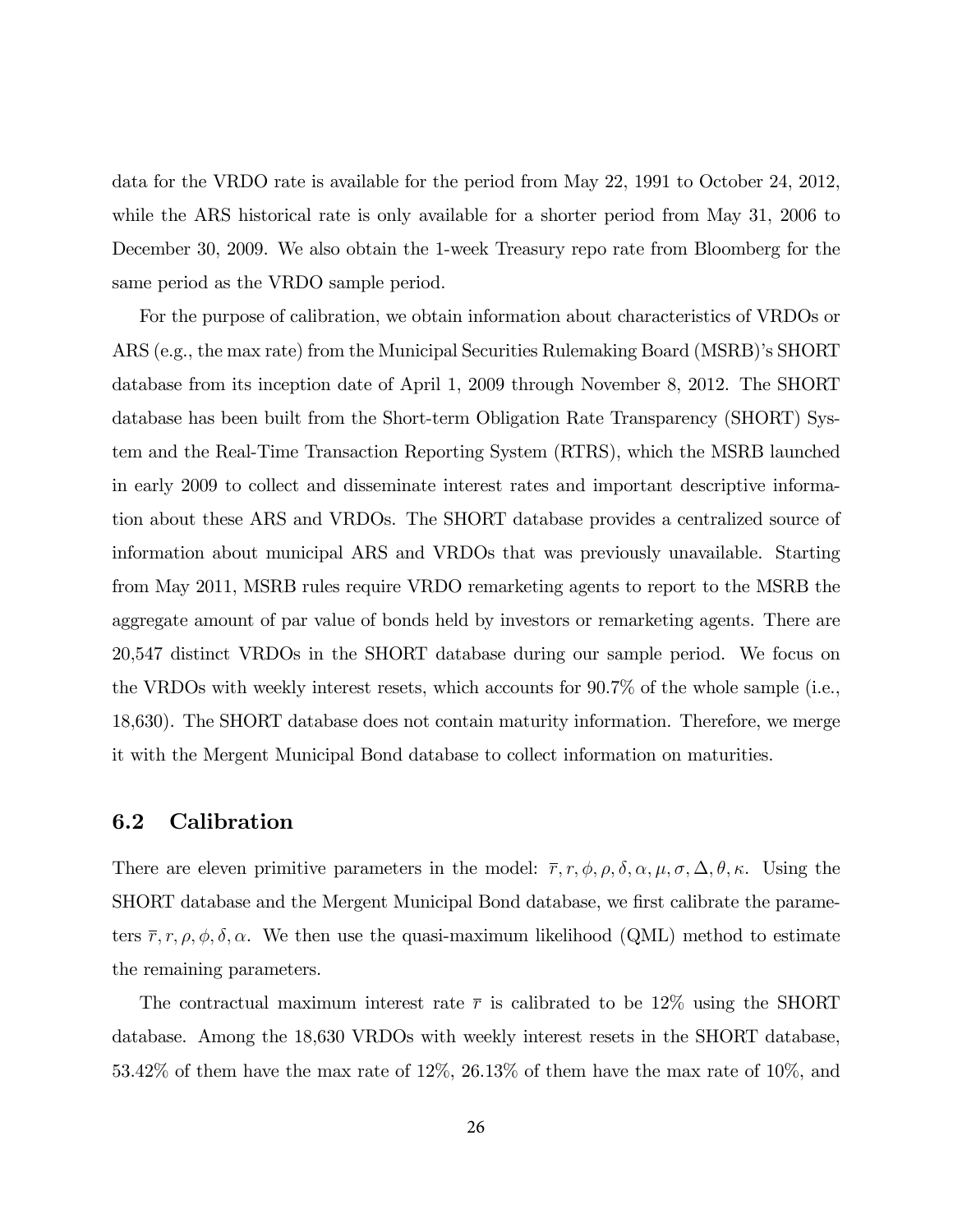10.37% of them have the max rate of 15%. The weighted average of these three rates is 11.76%. Therefore, we set  $\bar{r}$  as 12%. The cash flow rate from the project r is set to be equal to the average VRDO interest rate, or  $r = 2.39\%$ . That is, the municipality issuers have balanced budgets.

The average debt maturity of our merged VRDO sample from the SHORT and Mergent databases is 25.2 years (and the median is 25.96 years). We therefore set  $1/\phi$ , the expected asset maturity, to 25 based on the assumption that the average maturity coincides with the average asset maturity; that is,  $\phi = 0.04$ . The tax-adjusted risk-free rate  $\rho$  is set to the average value of the tax-adjusted repo rate, or  $\rho = 0.0195$ , during the sample period between 1991 and 2012 using a tax rate of  $40\%$  following Longstaff (2011).

The parameter  $\delta$  represents the arrival intensity of creditors who make the running decision. In the model, once a run occurs, the proportion of creditors who decide not to roll over the debt is  $\delta \Delta t$ , where we set  $\Delta t = 7/365.25$  to reflect the weekly frequency of the interest rate reset for the constituent VRDOs/ARS in the SIFMA indexes. In reality, VRDO/ARS creditors come to the remarketing or auction agent to buy or sell the securities on the interest rate reset dates. A run is considered to occur if a significant number of creditors decide to not roll over the debt. As a result, we set  $\delta = 12$ , meaning that on average creditors make the running decision on a monthly basis, and upon a run, about  $\delta \Delta t = 23\%$  of the securities are not rolled over. Furthermore, we set the recovery rate  $\alpha = 50\%$ .<sup>9</sup> The calibration results are reported in Table 2 Panel A.

#### [Insert Table 2 About Here]

<sup>9</sup>The recovery rate of municipal bonds is not readily available given municipal bankruptcy is rare. See, for instance, Coval and Stafford (2007) for the estimates of the recovery rate for stocks; and Andrade and Kaplan (1998), Hennessy and Whited (2007) , Ellul, Jotikashira, and Lundblad (2010), for the estimates of the recovery rate for corporate bonds.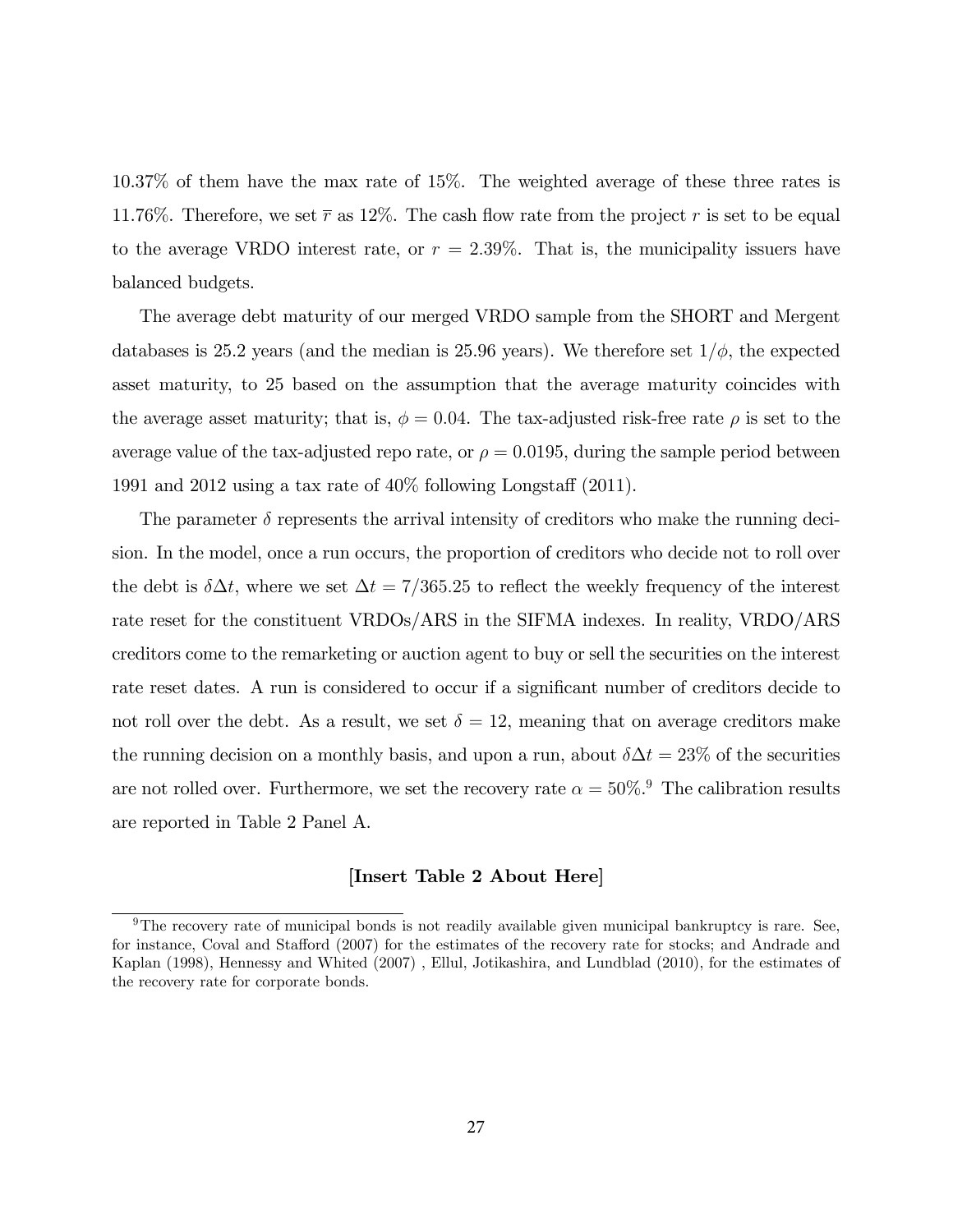## 6.3 Estimation Methodology

We use the Quasi-Maximum Likelihood (QML) method to structurally estimate the model. The key equation in the structural estimation is the following equation:

$$
rx_t^{ARS} = RX^{ARS} (y_t; y_*(\Theta_t)) + w_t, \text{ where } w_t \sim N(0, \nu^2), \qquad (17)
$$

where  $rx_t^{ARS}$  is the ARS interest rate in excess of the repo rate at time t, and  $RX^{ARS}(y_t; y_*(\Theta_t)) \equiv$  $R(y_t; y_*(\Theta_t)) - \rho$  is the model-implied excess interest rate for the ARS market (see Equation (15) for the expression of  $R^{ARS}(y_t; y_*(\Theta_t)))$ , and  $w_t$  denotes the pricing error that is assumed to follow a normal distribution with mean zero and standard deviation v. Note that the risk-free rate  $\rho$  is assumed to be constant in the model for tractability. We thus work directly with the excess rates in our structural estimation.

Note that the model-implied ARS excess rate depends on the equilibrium rollover threshold  $y_* (\Theta_t)$ , which in turn depends on the vector of the parameters to estimate  $\Theta_t =$  $(\mu, \sigma, \Delta, \theta, \kappa_t, v)$ , as well as the other parameters calibrated. The subscript t reflects one important identification assumption that there is a structural change in the beliefs of ARS investors. Denote by  $\tau$  the date of structural change. The probability of auction failures is considered to be zero before time  $\tau$ , and becomes positive and equal to  $\kappa \delta dt > 0$  at time  $\tau$  and onwards once investors realize that auction agents have no contractual obligations to provide liquidity (i.e., no explicit liquidity backstops). That is,

$$
\kappa_t = \begin{cases} 0, t \in [T_1, \tau) \\ \kappa > 0, t \in [\tau, T_2] \end{cases}, \tag{18}
$$

where  $T_1$  and  $T_2$  denotes the start and end time periods of the ARS sample period, respectively. As we will describe shortly, we choose the date of structural change  $\tau$  as November 14, 2007 when the VRDO and ARS rates start to diverge, and the ARS sample period is between May 31, 2006 and December 30, 2009.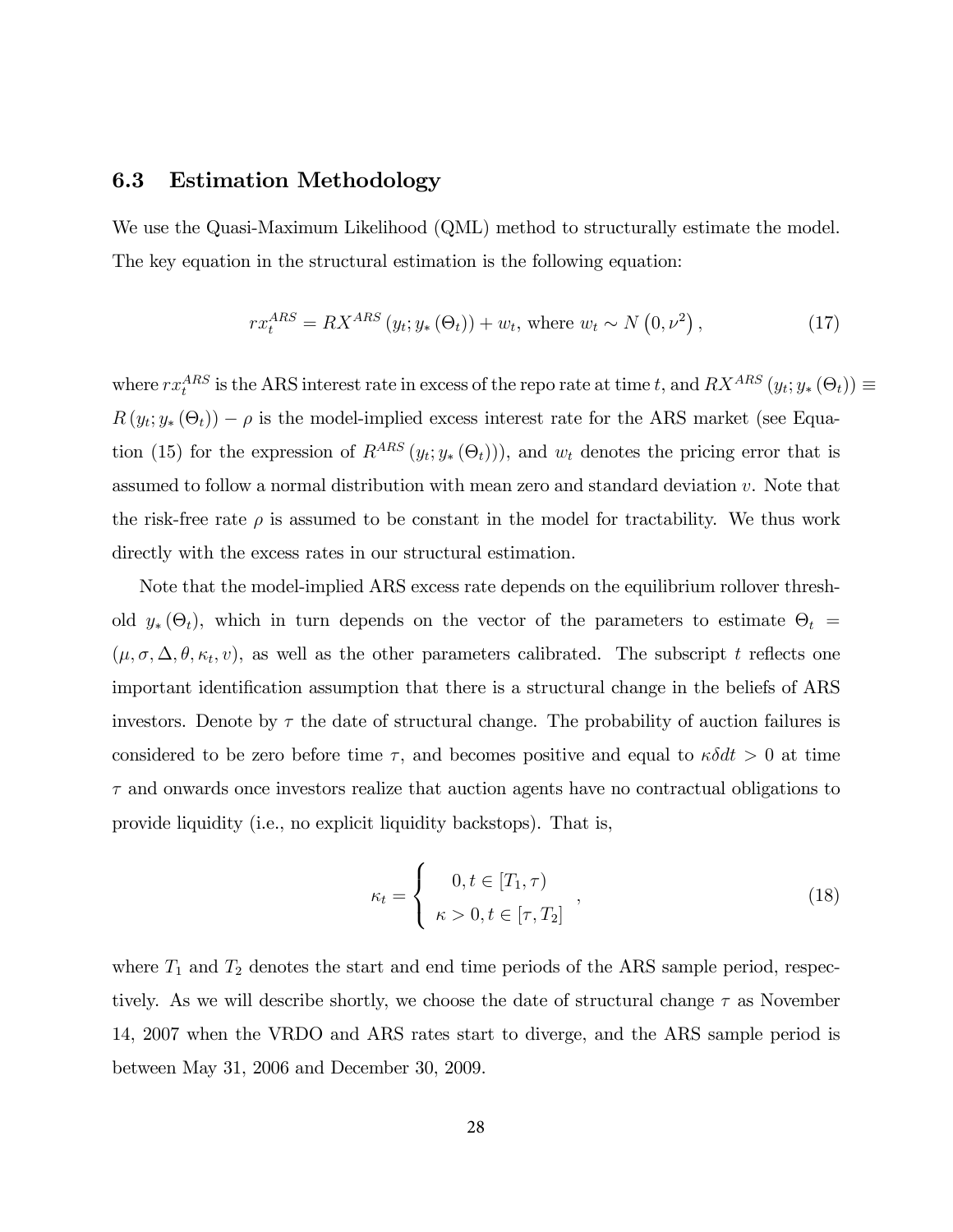The model-implied ARS excess rate also depends on the fundamental value  $y_t$ , which, however, is unobservable in the data. Based on the other identification assumption that both VRDO and ARS markets have the same fundamental process, we can infer  $y_t$  from the VRDO market. As mentioned before, this identification assumption is realistic since municipality issuers of VRDOs or ARS are very similar (and in fact the same in many cases). To infer  $y_t$ , we assume that there are no measurement errors in the VRDO market

$$
rx_t^{VRDO} = RX^{VRDO}(y_t; y_*^{VRDO}(\Theta_0))
$$
  
=  $\phi (1 - y_t)^+ + 1_{\{y_t \le y_*^{VRDO}(\Theta_0)\}} \theta \delta (1 - [L + ly_t])^+.$ 

Note that the explicit arrangement of liquidity backstops in the VRDO market implies  $\kappa = 0$ . Therefore, the VRDO rollover threshold  $y_{*}^{VROO}$  $\binom{VRDO}{*}$  ( $\Theta_0$ ) remains unchanged throughout the sample period, and  $\Theta_0 = (\mu, \sigma, \Delta, \theta)$  denotes the set of constant parameters to estimate. Also note that the model-implied VRDO excess rate is always non-negative while the VRDO excess rate in the data are sometimes (but very infrequently) negative. In this case, we set  $y_t = \max(1, y_*^{VRDO}(\Theta_0)).$  We denote by  $\hat{y}_t^{VRDO}$  the value of  $y_t$  inferred from the VRDO data.

The above method of assuming zero measurement error to extract latent factors in one market segment and then applying the extracted factors to the other market segment assuming non-zero measurement errors is widely used in the literature of affine term-structure models (ATSMs). In this literature, it is very common to assume that the Treasury yield curve is driven mainly by a finite number of latent factors (e.g., level, slope, and curvature, etc.). The usual way to estimate such ATSMs is to extract the latent factors by assuming zero measurement errors for the same number of Treasury securities, and then to estimate the model using the extracted factors together with the rest of the yield curve. Our method is similar, but has a major difference: when we extract the unobservable fundamental process  $\left\{\widehat{y}_{t}^{\text{VRDO}}\right\}$  and apply it to the ARS market, our structural estimation takes into consideration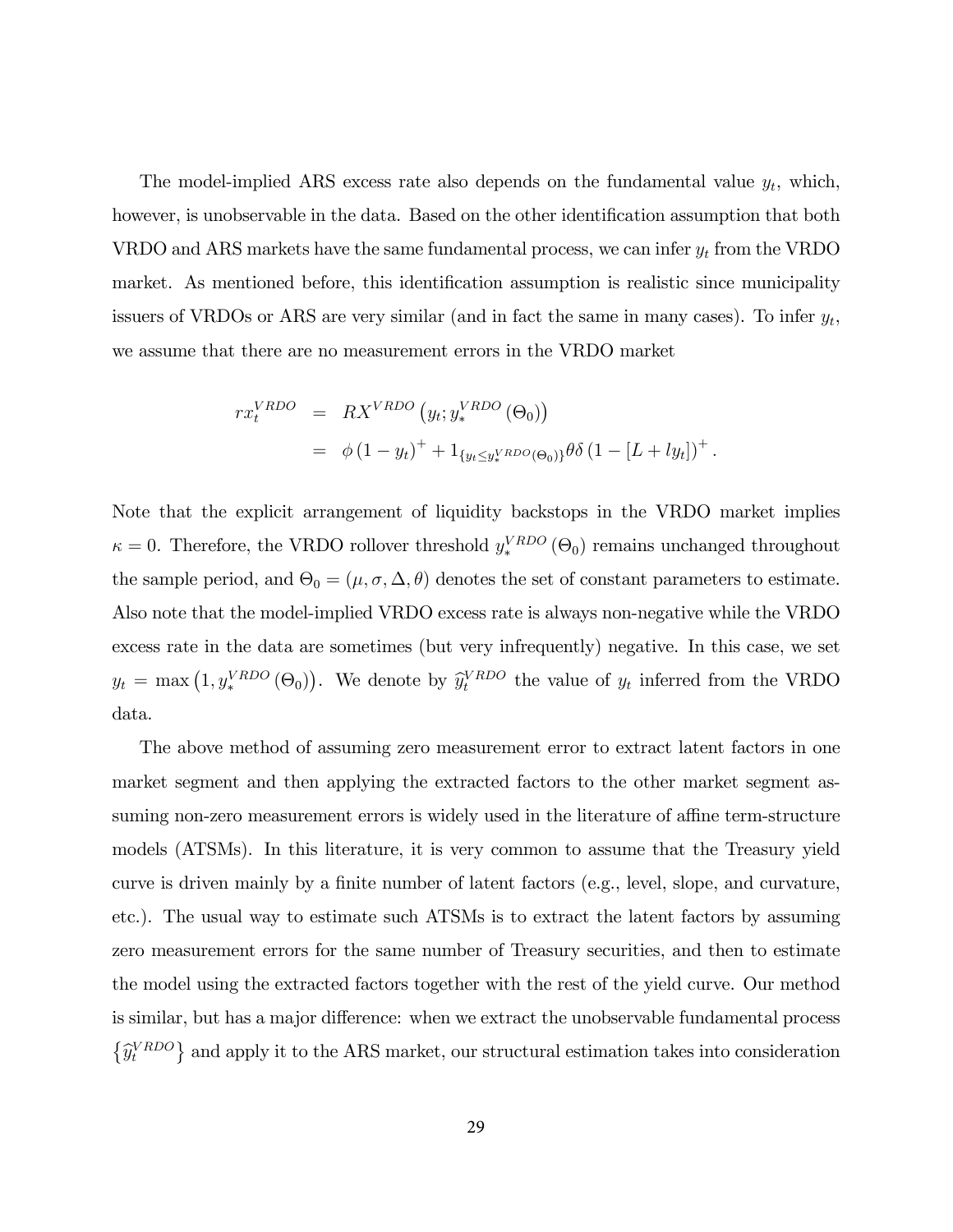the structural change in November 2007 when the probability of auction failures is (correctly) perceived to be positive.

Lastly, we can estimate the parameters  $\Theta = (\mu, \sigma, \Delta, \theta, \kappa, v)$  from the quasi-maximum likelihood (QML) method. That is, the QML estimator is the maximizer of log-likelihood function  $\ln L(\Theta; rx_{T_1:T_2}^{ARS}, \hat{y}_{T_1:T_2}^{VRDO})$ :

$$
\widehat{\Theta} = \arg \max_{\Theta} \ln \mathcal{L} \left( \Theta; rx_{T_1:T_2}^{ARS}, \widehat{y}_{T_1:T_2}^{VRDO} \right),
$$

where  $T_1$ :  $T_2$  denotes the sequence of time periods  $\{T_1, T_1 + 1, \dots, T_2\}$ . The log-likelihood function is constructed as follows:

$$
\ln \mathcal{L} \left( \Theta; rx_{T_1:T_2}^{ARS}, \widehat{y}_{T_1:T_2}^{VRDO} \right)
$$
\n
$$
= \sum_{t=T_1}^{(\tau-1)} \ln f^{(0)} \left( rx_t^{ARS} \left| \widehat{y}_t^{VRDO}, \Theta \right. \right) + \sum_{t=\tau}^{T_2} \ln f^{(1)} \left( rx_t^{ARS} \left| \widehat{y}_t^{VRDO}, \Theta \right. \right)
$$

where

$$
f^{(0)}\left(rx_t^{ARS}|\hat{y}_t^{VRDO},\Theta\right) = \frac{1}{\sqrt{2\pi}v} \exp\left\{-\frac{\left(rx_t^{ARS} - RX^{ARS}\left(\hat{y}_t^{VRDO}; y_*^{VRDO}\left(\Theta_0\right)\right)\right)}{2v^2}\right\},\
$$

$$
f^{(1)}\left(rx_t^{ARS}|\hat{y}_t^{VRDO},\Theta\right) = \frac{1}{\sqrt{2\pi}v} \exp\left\{-\frac{\left(rx_t^{ARS} - RX^{ARS}\left(\hat{y}_t^{VRDO}; y_*^{ARS}\left(\Theta\right)\right)\right)}{2v^2}\right\}.
$$

As discussed above, in the subperiod  $[T_1, \tau)$ , the probability of auction failures is assumed to be zero by ARS investors. Therefore, in this subperiod, the rollover threshold is the same as in the VRDO market, i.e.,  $y_*^{VRDO}$  $_{*}^{VRDO}$  ( $\Theta_{0}$ ), which is used in the density function  $f^{(0)}(.)$ . However, in the subperiod  $[\tau, T_2]$  following the structural change, the ARS rollover threshold  $y_*^{ARS}$  $_{*}^{ARS}$  ( $\Theta$ ) jumps to a higher level as a result of positive probability of auction failures (or  $\kappa > 0$ ). The density function  $f^{(1)}(\cdot)$  captures the structural change by using the higher threshold  $y_*^{ARS}$  $_{*}^{ARS}$  ( $\Theta$ ).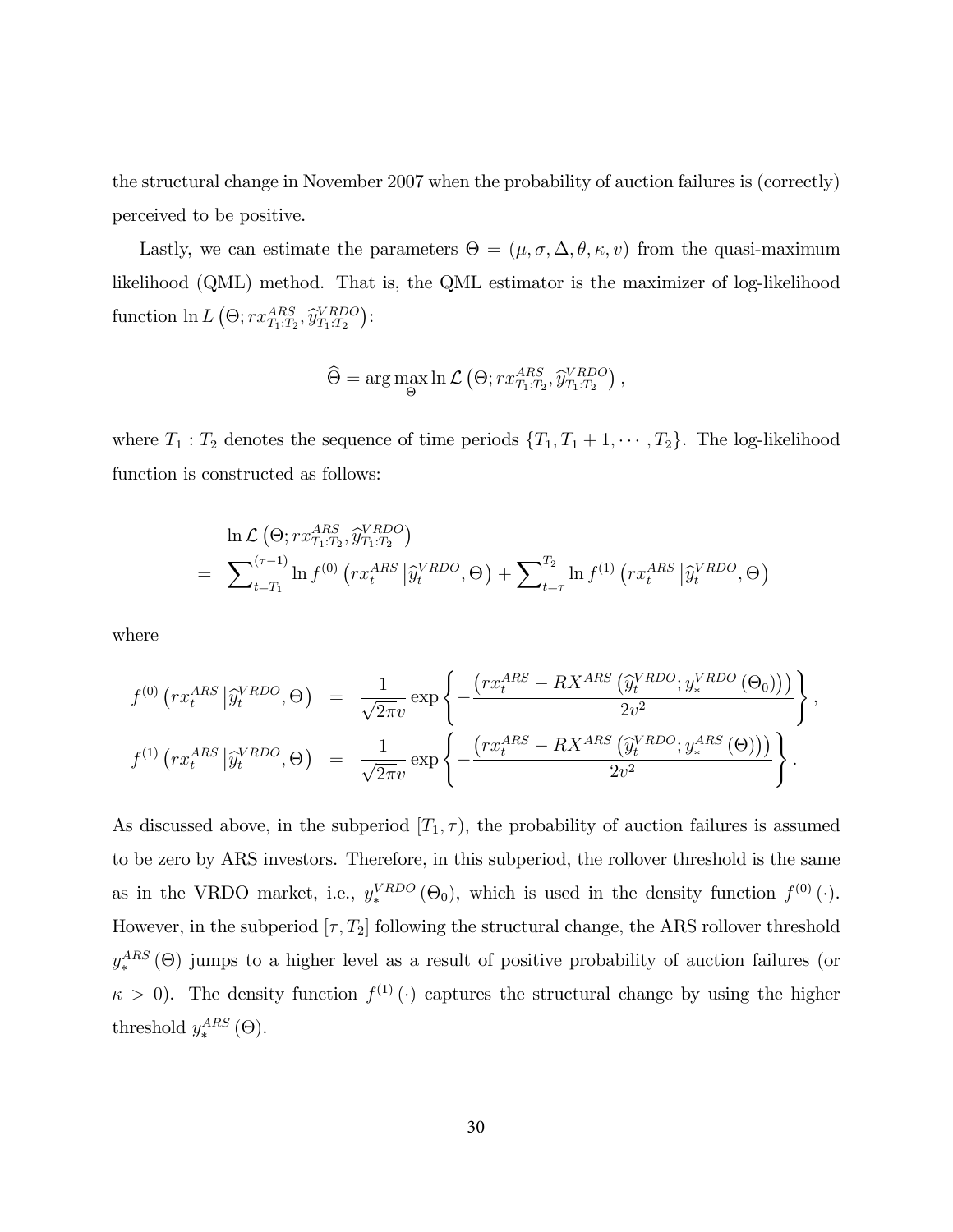### 6.4 Estimation Results

We apply the above estimation methodology to the SIFMA historical interest rate indexes for the VRDO and ARS markets. The VRDO sample period ranges between May 22, 1991 and October 24, 2012, while the ARS sample period ranges between May 31, 2006 and December 30, 2009 when the SIFMA stopped producing the ARS index. Recall that from Figure 1 the ARS rate had largely moved in lockstep with the VRDO rate until November 14, 2007, and has diverged since then. Based on this observation, we set  $\kappa$  to zero for the pre-crisis period when using the ARS data, but allow for a positive  $\kappa$  between November 14, 2007 and December 30, 2009 as a reflection the structural change in investors' beliefs. For the VRDO data, we restrict  $\kappa$  to zero for the entire sample period. In addition, we set  $\mu = \sigma^2/2$  so that the (log) fundamental process has zero expected growth rate.

We back out the fundamental process using the VRDO historical rate, which is plotted by solid line in Figure 6 Panel A below. In plotting the figure, we focus on the period between May 2006 and December 2009 when both ARS and VRDO data are available. In Panel A, we also plot the VRDO rollover threshold (dashed line) and the ARS rollover threshold (dashpointed line). The latter is plotted only after November 2007 when the structural change took place. The estimation results confirm that once a positive probability of auction failures is taken into account, ARS investors face a higher threshold and are more likely to run. Moreover, in February and March 2008, it is only the higher ARS rollover threshold that is crossed, not the VRDO threshold. This is consistent with the differential crisis experiences in these markets in early 2008 when there was a run in the ARS market, but not in the VRDO market. Moreover, in late 2008 following the Lehmanís bankruptcy, both rollover thresholds were crossed, indicating runs in both markets. This is consistent with the market commentary that Lehmanís bankruptcy put in doubt the ability of liquidity providers to honor their commitments.

In Panels B and C of Figure 6, we also plot the actual and model-implied excess interest rates in both markets. Because the actual VRDO excess interest rate is used to exactly fit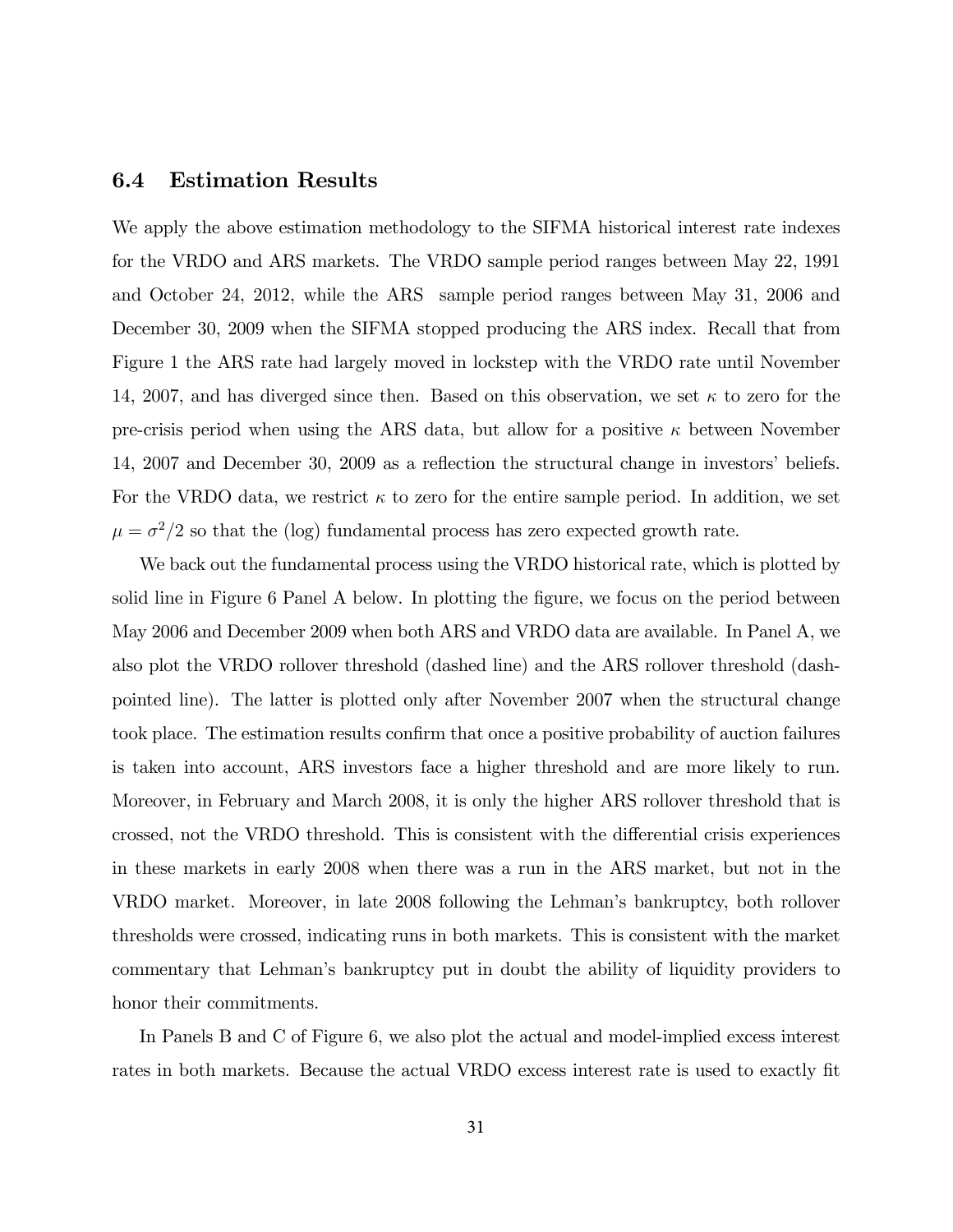the model-implied one in order to back out the fundamental process, these two series coincide with each other as shown in Panel B of Figure 6. We then estimate the model using QML to best fit the actual ARS excess interest rate. Panel C of Figure 6 shows a reasonably good fit between the model and the data. In particular, consistent with the data our model is able to generate spikes in the ARS excess interest rate in both run episodes in 2008.

#### [Insert Figures 6 and 7 About Here]

The structural estimation also allows us to compute the likelihood of a run to occur within the following week. Figure 7 plots such run probabilities for both VRDOs (Panel A) and ARS (Panel B). From Panel A, the model implies a 50% chance of a VRDO run within a week following the Lehman's bankruptcy. The run probability of  $50\%$  is very likely to understate the true likelihood of runs. This is due to the truncation in the fundamental process when we infer it from the historical VRDO rate. Recall that when the rollover threshold is hit for the first time, the interest rate jumps (see Panel A of Figure 4). Observing a spike in the VRDO rate indicates that the fundamental hits and may fall below the rollover threshold. In our estimation, we truncate the fundamental in this case at the threshold level. This leads to the artificial probability value of  $50\%$ . The run probability estimates for the ARS market are not subject to this problem. As a result, we can see from Panel B of Figure 7 that the run probability increases to about 80% during the Örst ARS run and to about 100% during the second ARS run in 2008. Furthermore, except these run episodes, the run probabilities are close to zero. In summary, our model is able to reproduce the differential crisis experiences for both markets.

We now turn to the quantitative estimation results, reported in Panels B-D in Table 2. We report the estimated parameter values in Panel B of Table 2. The default intensity  $\theta$  is estimated to be 0.0111 so that the average time from a run to eventual bankruptcy is equal to  $1/(\theta\delta) = 7.5$  years, which is roughly in line with the bankruptcy experience of Jefferson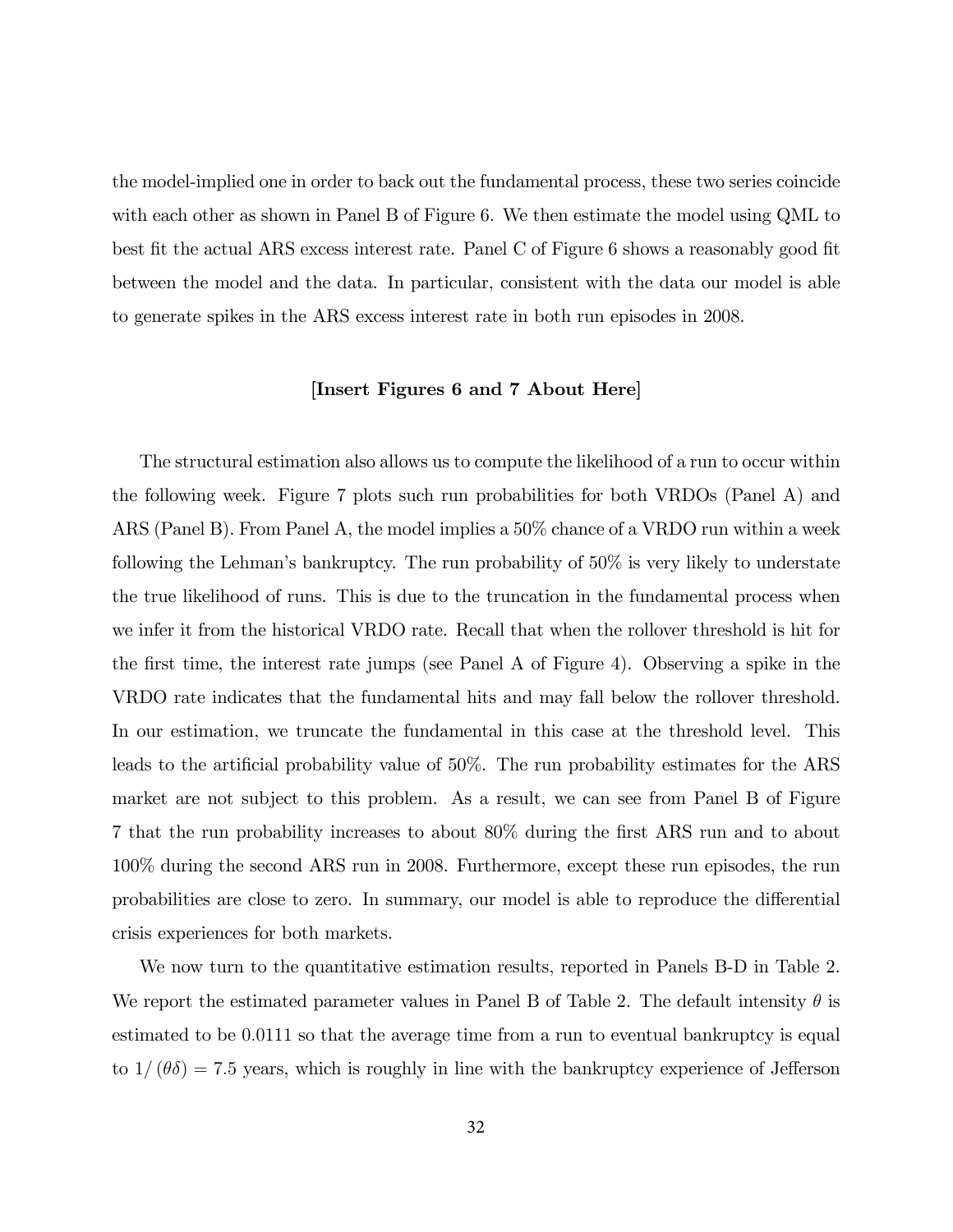County, AL (Woodley (2012)). Furthermore, the parameter  $\kappa$  is estimated to be 0.003, under which the fraction of auctions that have failed within the 14-week window between November 14, 2007 and February 20, 2008 is about  $1\%$ .<sup>10</sup> Based on the formula  $L = \frac{\alpha r}{\alpha + 1}$  $\frac{\alpha r}{\rho + \phi}$  and  $l = \frac{\alpha \phi}{\rho + \phi - \phi}$  $\rho + \phi - \mu$ and the estimated parameter values, the parameters governing the recovery rate of the asset in the worst case scenario are calibrated as:  $(L, l) = (20.2\%, 55.8\%)$ . The estimated value of  $\Delta$  equal to 1 basis points accounts for about 0.4% of the average VRDO interest rate (i.e., 2.4%), or 0.3% of the average ARS interest rate (i.e.,  $3.02\%$ ) in the data.

Standard errors, reported in parentheses, are constructed from Monte Carlo simulations. Each simulation begins by randomly generating 119 weekly data of the underlying fundamental process. We then reestimate the key parameters with maximum likelihood using these data. We repeat this procedure 1000 times to construct the standard errors. The standard errors should be treated with caution. They are correct assuming the model is specified accurately. However, because of focus on the run episodes during the crisis, our data sample contain some extreme observations (e.g., spikes in the historical interest rates in the markets considered), which are likely to be less informative about the data-generating process than the Gaussian model implies.

The equilibrium thresholds are reported in Table 2 Panel C. First, the estimation results confirm that with a positive probability of auction failures (i.e.,  $\kappa > 0$ ), the rollover threshold for ARS investors is indeed higher than that for VRDO investors:  $y_*^{ARS} > y_*^{VRDO}$ . This is consistent with the economic intuition discussed in Section 5.2 that the fear of getting stuck when future auctions fail propels ARS creditors more likely to run, ex ante, relative to VRDO creditors. The higher rollover threshold for ARS creditors reflects the lack of a liquidity backstop in the ARS market.

We also study the effect of the floating interest rate on the run behavior. Recall that in

<sup>&</sup>lt;sup>10</sup>By definition, following a run, a fraction ( $\kappa \delta dt$ ) of auctions will fail in the first week, or  $(1 - \kappa \delta dt)$  of auctions will surive the first week. Similarly, among the ARS whose auctions succeeded in the first week, a fraction of them,  $(1 - \kappa \delta dt)^2$ , will continue to surve in the second week, ... The cumulative fraction of auctions that have failed with N weeks equals  $1 - (1 - \kappa \delta dt)^N$ . Plugging in  $\kappa = 0.003$ ,  $\delta = 12$ ,  $dt = 7/365$ leads to a failure rate of 1% in a 14-week window.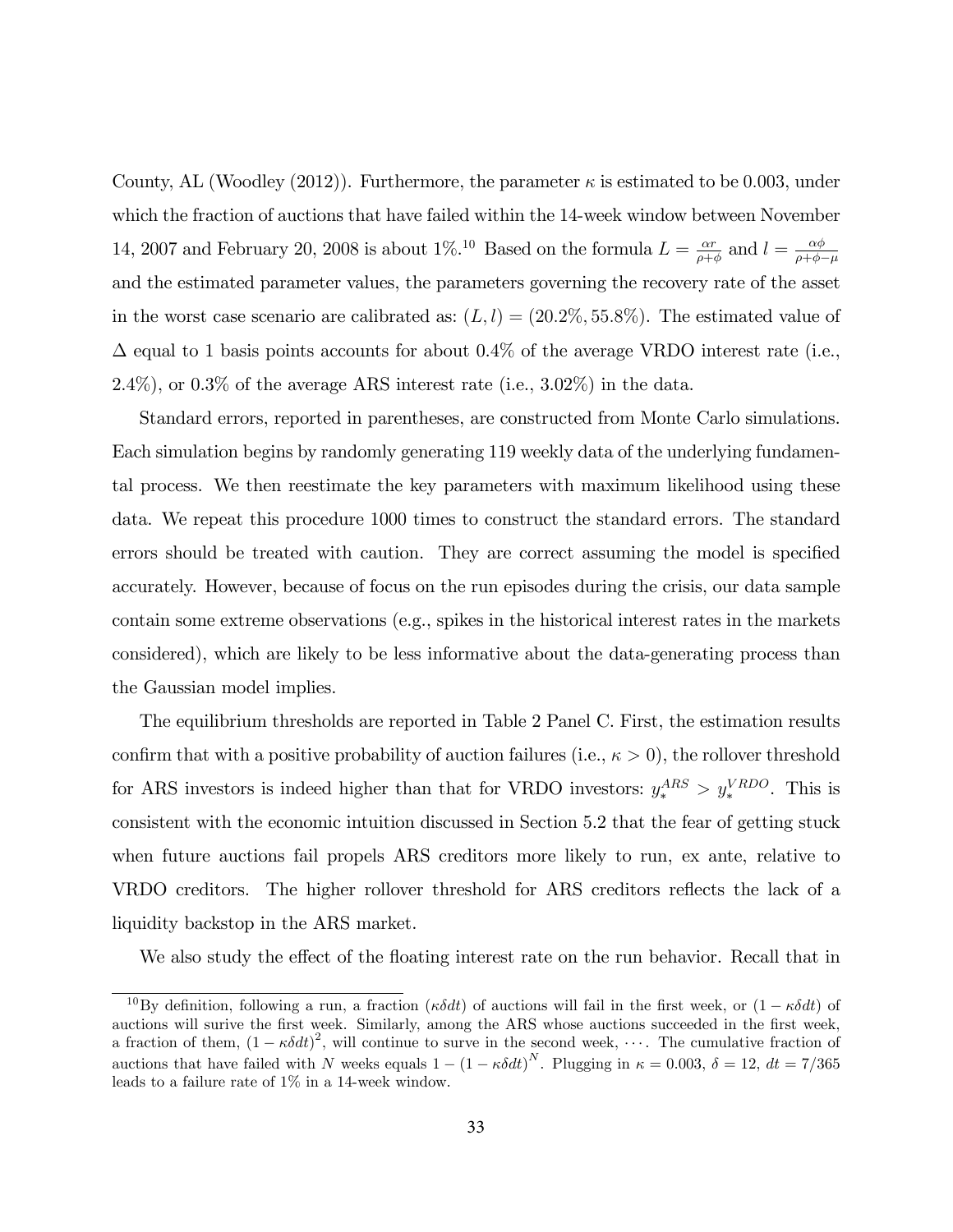our structural estimation, we set the cash flow  $r$  to the average VRDO interest rate. That is, on average, the municipality issuer has a balanced budget. To compare with the HX model which has a fixed interest rate, we consider a fixed interest rate equal to the constant cash flow rate r. The equilibrium rollover threshold in this case is labeled as  $y_*^{HX}$  $_{*}^{H X}$ , which turns out to be higher than the rollover thresholds in either VRDO or ARS markets, according to the estimation results in Panel C of Table 2. This result suggest that floating interest rates tend to mitigate runs in both markets. This is an intuitive result because the floating interest rate moves inversely with the fundamental. When the issuer's fundamental deteriorates, the interest rate increases to compensate investors for the higher default risk, and thus makes them more willing to roll over. It is worthwhile to note that this result is contrary to the finding in Schroth, Suarez, and Taylor (2012) where due to the dilution risk time-varying yields in the ABCP market tend to make investors more likely to run because only maturing creditors enjoy a higher yield. By contrast, the dilution risk does not exist in our model because the floating interest rate, once reset, applies to all creditors. As a result, the floating interest rate in our paper tends to make investors less likely to run.

Lastly, we estimate the value of a liquidity backstop (denoted by  $\Gamma$ ) and the estimation result is reported in Table 2 Panel D. Recall that from Proposition 1, the rollover threshold  $y_*$ decreases with the liquidity/risk premium  $\Delta$ . Therefore, to measure the value of a liquidity backstop  $\Gamma$ , we should find out how much the interest rate needs to be increased so that the ARS rollover threshold can be reduced to the same level of the VRDO rollover threshold. The required increase  $\Gamma$  in the interest rate is a measure of the value of a liquidity backstop. Mathematically, we express the rollover thresholds  $y_*^{ARS}$  $_{*}^{ARS}(\Delta, \kappa)$  and  $y_{*}^{VRDO}$  $_{*}^{VRDO}(\Delta,0)$  to denote their dependence on  $\Delta$ , and define the value of a liquidity backstop  $\Gamma > 0$  as the solution to the following equation:

$$
y_*^{ARS} (\Delta + \Gamma, \kappa) = y_*^{VRDO} (\Delta, 0).
$$

The estimated value of a liquidity backstop is about 14 basis points. In present value (i.e.,  $\Gamma / (\rho + \phi)$ ), a liquidity backstop is evaluated to be about 2.4% of the par value. Therefore,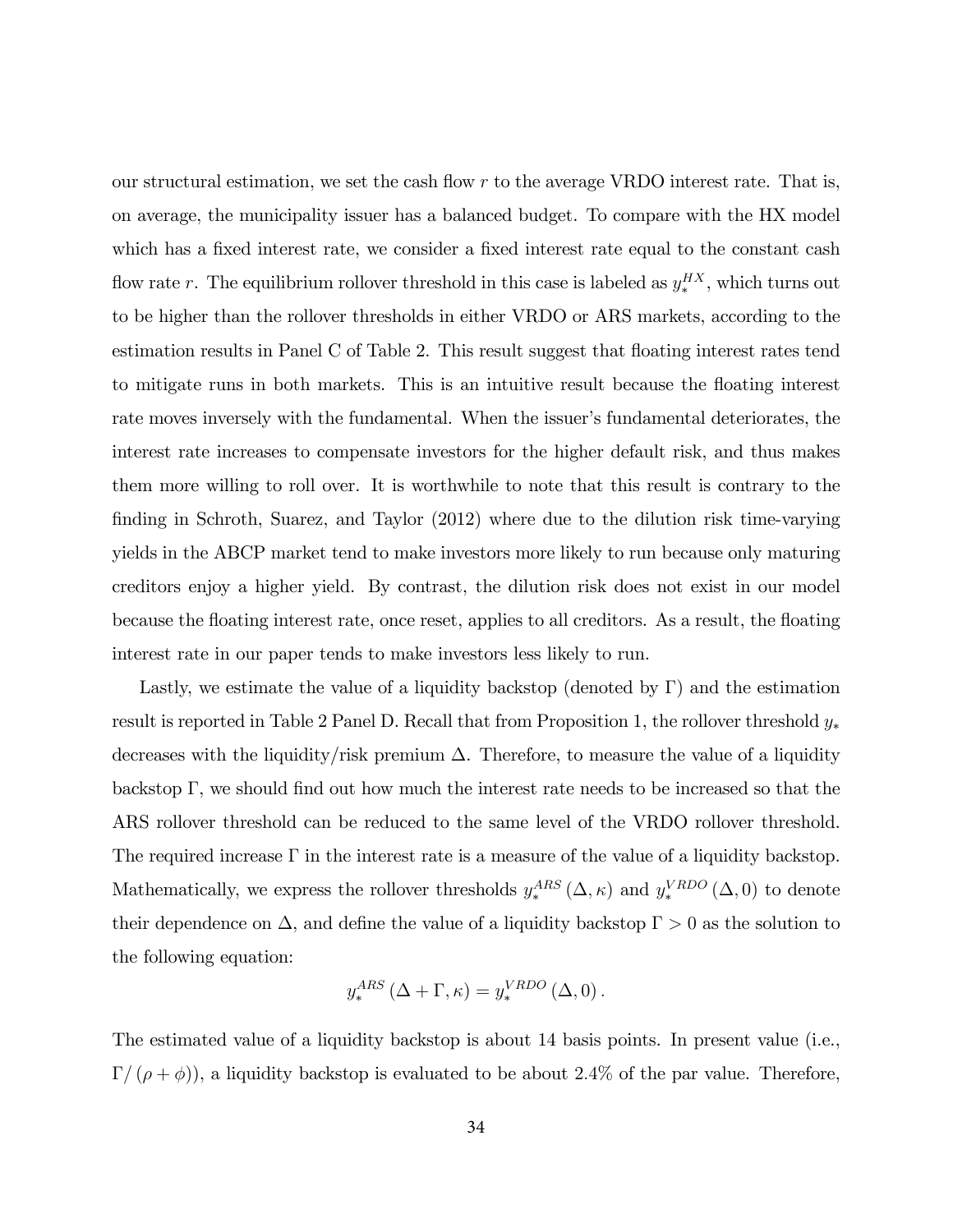the implied value (or cost) of providing liquidity backstops for the ARS market is about \$4.7 billion for the \$200 billion ARS market at the peak level before its collapse.

## 6.5 Policy Implications

Our study has several policy implications. First, this paper sheds light on (the costs of) government bailouts, or public liquidity backstops, although we focus on (private) liquidity backstops provided by banks.<sup>11</sup> In particular, the value of a private liquidity backstop estimated in this paper can serve as a lower bound for that of a public liquidity backstop and thus can be used to estimate the costs of government bailouts. For example, the FDIC o§ered on October 13, 2008 a three-year government guarantee on new unsecured bank debt issues with an annualized fee equal to 75 basis points.<sup>12</sup>

Second, the stabilizing role of liquidity backstops studied in this paper helps us better understand the fragility in the shadow banking system. The shadow banking system provides important liquidity and credit transformation outside of the traditional banking system (Moreira and Savov (2013)), however, as pointed out in Tarullo (2012),

ì[s]shadow banking also refers to the creation of assets that are thought to be safe, short-term, and liquid, and as such, "cash equivalents" similar to insured deposits in the commercial banking system. Of course, as many financial market actors learned to their dismay, in periods of stress these assets are not the same as insured deposits."

Due to a lack of government guarantees that backstop the traditional banking system  $(e.g., federal deposit insurance and the central bank's lender-of-last-resort capacity)$ , "shadow" money" created by the shadow banking system is runnable. In fact, the recent financial crisis

 $11$ See Veronesi and Zingales (2010) for the study of the costs and benefits of government intervention during the financial crisis.

 $12$ More detail about the Temporary Liquidity Guarantee Programm can be found at https://www.fdic.gov/news/board/08BODtlgp.pdf.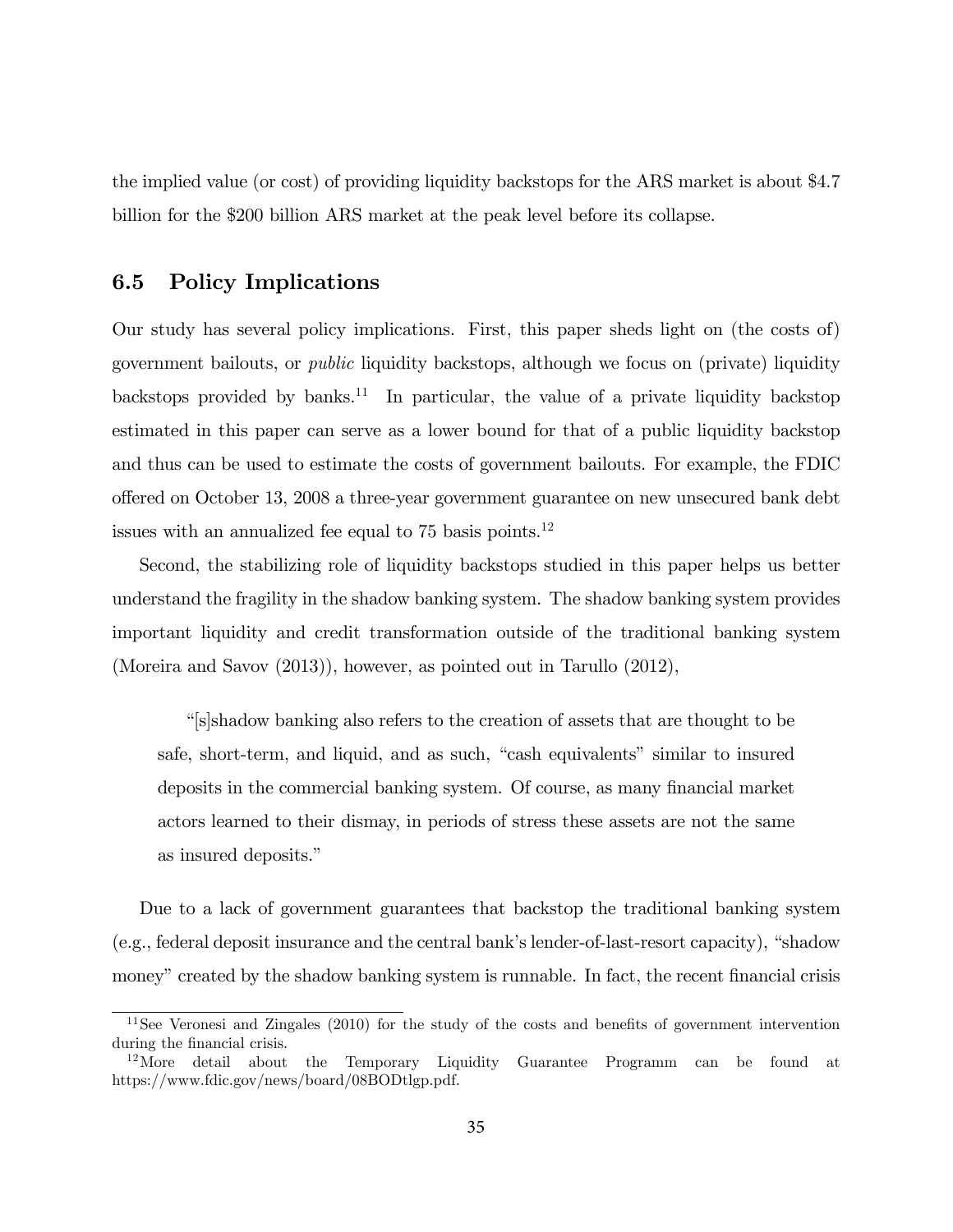can be considered as a modern bank run on the shadow banking system (Gorton and Metrick (2010, 2012)). The value of a liquidity backstop, the key focus of this paper, speaks to the central difference between the shadow banking system and the traditional banking system. Related to the "neglected risk" view of shadow banking in Gennaioli, Shleifer, and Vishny (2013) studied in a static setting, this paper contributes to the growing literature on shadow banking by showing that in a *dynamic* setting, recognition of "neglected risk" in conjunction with strategic complementaries among investors can further exacerbate runs.<sup>13</sup>

## 7 Concluding Remarks

In this paper, we develop a model of dynamic debt runs to provide a microfoundation for the important role of liquidity backstops in mitigating runs. We focus on the municipal bond markets for ARS and VRDOs, which provide an idea laboratory to identify and quantify the value of a liquidity backstop in terms of its run-mitigating role. As discussed in the paper, ARS were considered almost identical to VRDOs prior to the Önancial crisis, however, investors started to recognize the lack of a liquidity backstop in the ARS market at the onset of the crisis. The structural change in investors' beliefs drove a wedge in the experiences of these two markets during the crisis: the liquidity-backstop-lacking ARS market was more susceptible to runs and collapsed, while the liquidity-backstop-possessing VRDO market survived. Such structural change is also the key in identifying the value of a liquidity backstop. Through structural estimation, we estimate that a liquidity backstop is valued at about 14.5 basis points per annum.

Our model provides a microfoundation for the destabilizing effects of the lack of a liquidity backstop observed during the crisis. In the model, a run by future creditors imposes two types of negative externalities on earlier creditors who have decided to roll over the debt.

 $13$ The dynamic effects in exacerbating runs have empirical evidence from runs on money market or openend mutual funds (see, Kacperczyk and Schnabl (2013) and Chen, Goldstein, and Jiang (2010)). Also see Pozsar, et al. (2012) for a comprehensive overview of the shadow banking system and the references therein.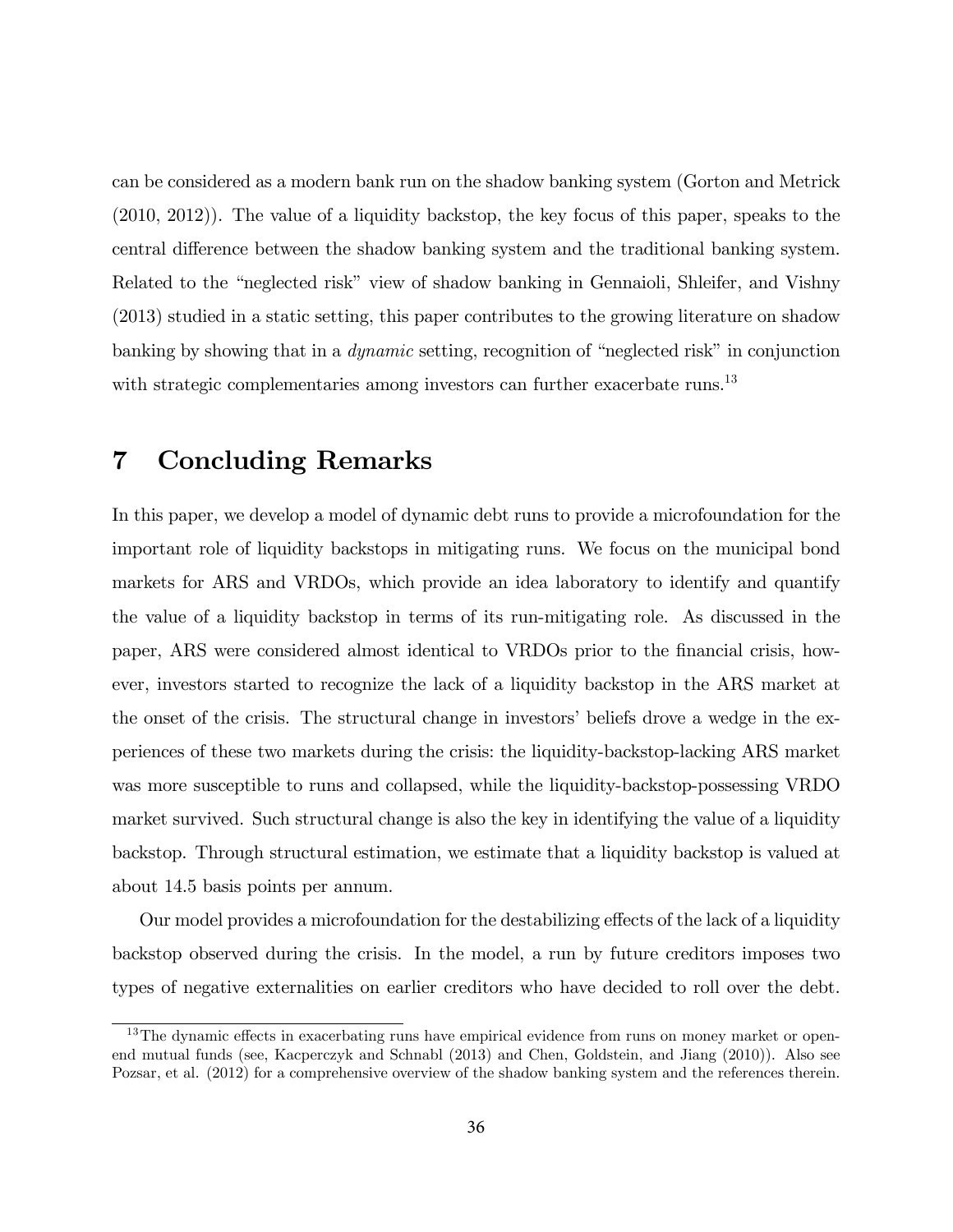The first type of externalities, studied in HX, results from losses due to premature liquidation of the project triggered by the run, while the second type, new in this paper, arises from losses due to illiquidity when the run cause liquidity to completely dry up unexpectedly (e.g., auction failures in the ARS market). The latter explains why the ARS market that lacks liquidity backstops was more susceptible to runs than the VRDO market.

Note that the microfoundation has broad applications beyond these municipal bond markets studied in the paper. For example, when the Reserve Primary Fund broke the buck in September 2008 following the Lehmanís bankruptcy, the fund sponsor did not cover the losses, which made investors realize that fund sponsors have the option, but not the obligation, to support failing money market funds. Similar to the run on ARS in early 2008, the structural change in beliefs triggered a wide-spread run on other money market funds. However, focusing on the run on money market funds is not enough for us to identify the value of a liquidity backstop. Instead, we consider the markets for ARS and VRDOs that allow for such identification in a spirit similar to the "difference-in-difference" approach. Through structural estimation of the model based on the QML method, we are able to quantify the value of a liquidity backstop as about 14 basis points per annum.

Consistent with the literature on the "neglected risk" view of shadow banking, "shadow money" (e.g., ARS in this paper, or money market fund shares) can stop being liquid or safe once investors take account of tail risks that are previously neglected (see Gennaioli, Shleifer, and Vishny  $(2013)$ ). We further demonstrate possible amplifying effects of neglecting tail risks in a dynamic setting in the context of the markets for VRDOs and ARS. Despite our focus on these specific markets, the key model implication is more general: the possibility of shadow money becoming illiquid in the future prompts investors to run more often, ex ante. Having a public liquidity backstop (e.g., deposit insurance) effectively mitigates runs induced by such liquidity risk. Therefore the value of a liquidity backstop studied in this paper speaks to the central difference between the shadow banking system and the traditional banking system in terms of their differential access to public liquidity backstops.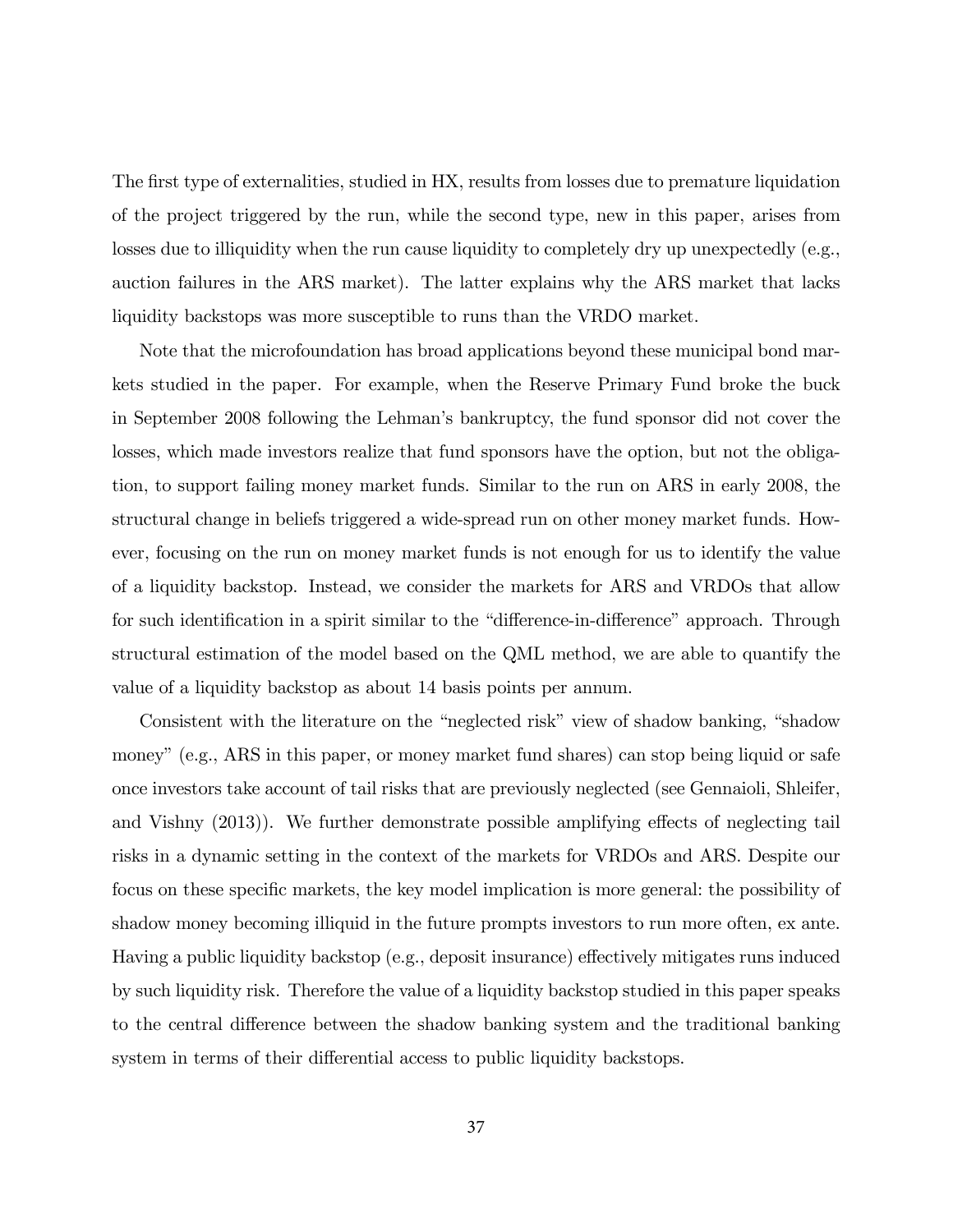## References

Acharya, Viral, and Nada Mora, 2015, A crisis of banks as liquidity providers, Journal of Finance 70,  $1-43$ .

Brunnermeier, Markus, 2009, Deciphering the liquidity and credit crunch 2007–08, Journal of Economic Perspectives  $23, 77-100$ .

Carey, Mark, Ricardo Correa, and Jason Kotter, 2009, Revenge of the steamroller: ABCP as a window on risk choices, Working paper, Board of Governors of the Federal Reserve System.

Chen, Qi, Itay Goldstein, and Wei Jiang, 2010, Payoff complementarities and financial fragility: Evidence from mutual fund outflows, *Journal of Financial Economics* 97, 239 262.

Cheng, Ing-Haw, and Konstantin Milbradt, 2012, The hazards of debt: Rollover freezes, incentives, and bailouts, *Review of Financial Studies* 25, 1070–1110.

Covitz, Daniel, Nellie Liang, and Gustavo Suarez, 2013, The evolution of a financial crisis: Collapse of the asset-backed commercial paper market, *Journal of Finance* 68, 815–848.

Diamond, Douglas, and Philip Dybvig, 1983, Bank runs, deposit insurance, and liquidity, Journal of Political Economy 91, 401-419.

Gatev, Evan, and Philip Strahan, 2006, Banks' advantage in herding liquidity risk: Theory and evidence from the commercial paper market, *Journal of Finance* 61, 867–892.

Gatev, Evan, Til Schuermann, and Philip Strahan, 2009, Managing bank liquidity risk: How deposit-loan synergies vary with market conditions, Review of Financial Studies 22, 995-1020.

Gennaioli, Nicola, Andrei Shleifer, and Robert Vishny, 2013, A model of shadow banking, Journal of Finance  $68$ , 1331–1363.

Goldstein, Itay, and Ady Pauzner, 2005, Demand-deposit contracts and the probability of bank runs, *Journal of Finance* 60, 1293–1327.

Gorton, Gary, 2008, The panic of 2007, NBER Working Paper 14358.

Gorton, Gary, and Andrew Metrick, 2010, Regulating the shadow banking system, *Brookings* Papers on Economic Activity, 261–297.

Gorton, Gary, and Andrew Metrick, 2012, Securitized banking and the run on repo, *Journal* of Financial Economics 104,  $425-451$ .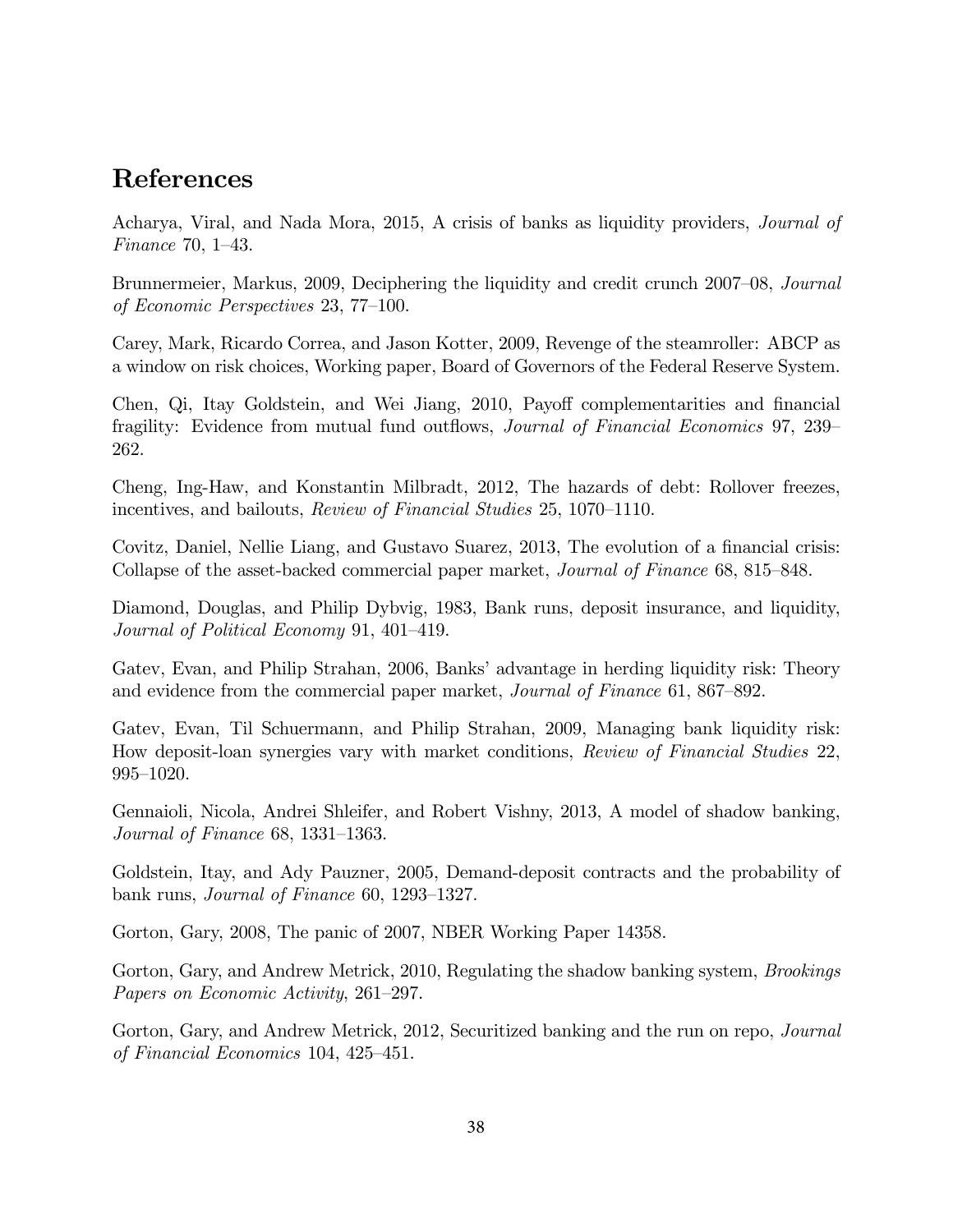Han, Song, and Dan Li, 2009, Liquidity crisis, runs, and security design  $-$  Lessons from the collapse of the auction rate securities market, Working paper, Federal Reserve Board.

He, Zhiguo, and Wei Xiong, 2012, Dynamic debt runs, Review of Financial Studies 25, 1799–1843.

Kacperczyk, Marcin, and Philipp Schnabl, 2013, How safe are money market funds?, Quarterly Journal of Economics 128,  $1073-1122$ .

Kashyap, Anil, Raghuram Rajan, and Jeremy Stein, 2002, Banks as liquidity providers: An explanation for the coexistence of lending and deposit-taking, *Journal of Finance* 57,  $33-73$ .

Krishnamurthy, Arvind, 2010, How debt markets have malfunctioned in the crisis, Journal of Economic Perspectives  $24, 3-28.$ 

Longstaff, Francis, 2011, Municipal debt and marginal tax rates: Is there a tax premium in asset prices?, Journal of Finance  $66, 721-751$ .

Martin, Antoine, David Skeie, and Ernst-Ludwig Von Thadden, 2012, Repo runs, Working paper, Federal Reserve Bank of New York.

McConnell, John, and Alessio Saretto, 2010, Auction failures and the market for auction rate securities, *Journal of Financial Economics* 97, 451–469.

Moreira, Alan, and Alexi Savov, 2013, The macroeconomics of shadow banking, Working paper, Yale and New York University.

Nagel, Stefan, 2012, Evaporating liquidity, Review of Financial Studies 25, 2005–2039.

Pozsar, Zoltan, Tobias Adrian, Adam Ashcraft, and Hayley Boesky, 2012, Shadow banking, Federal Reserve Bank of New York Staff Reports.

Rochet, Jean-Charles, and Xavier Vives, 2004, Coordination failures and the lender of last resort: Was Bagehot right after all?, Journal of the European Economic Association 2, 1116 1147.

Schroth, Enrique, Gustavo Suarez, and Lucian Taylor, 2014, Dynamic debt runs and financial fragility: Evidence from the ABCP crisis of 2007, Journal of Financial Economics 112, 164 189.

Shin, Hyun Song, 2009, Reflections on modern bank runs: A case study of Northern Rock, Journal of Economic Perspectives 23, 101–119.

Tarullo, Daniel, 2012, Shadow banking after the financial crisis, Speech at the conference on Challenges in Global Finance, San Francisco, CA.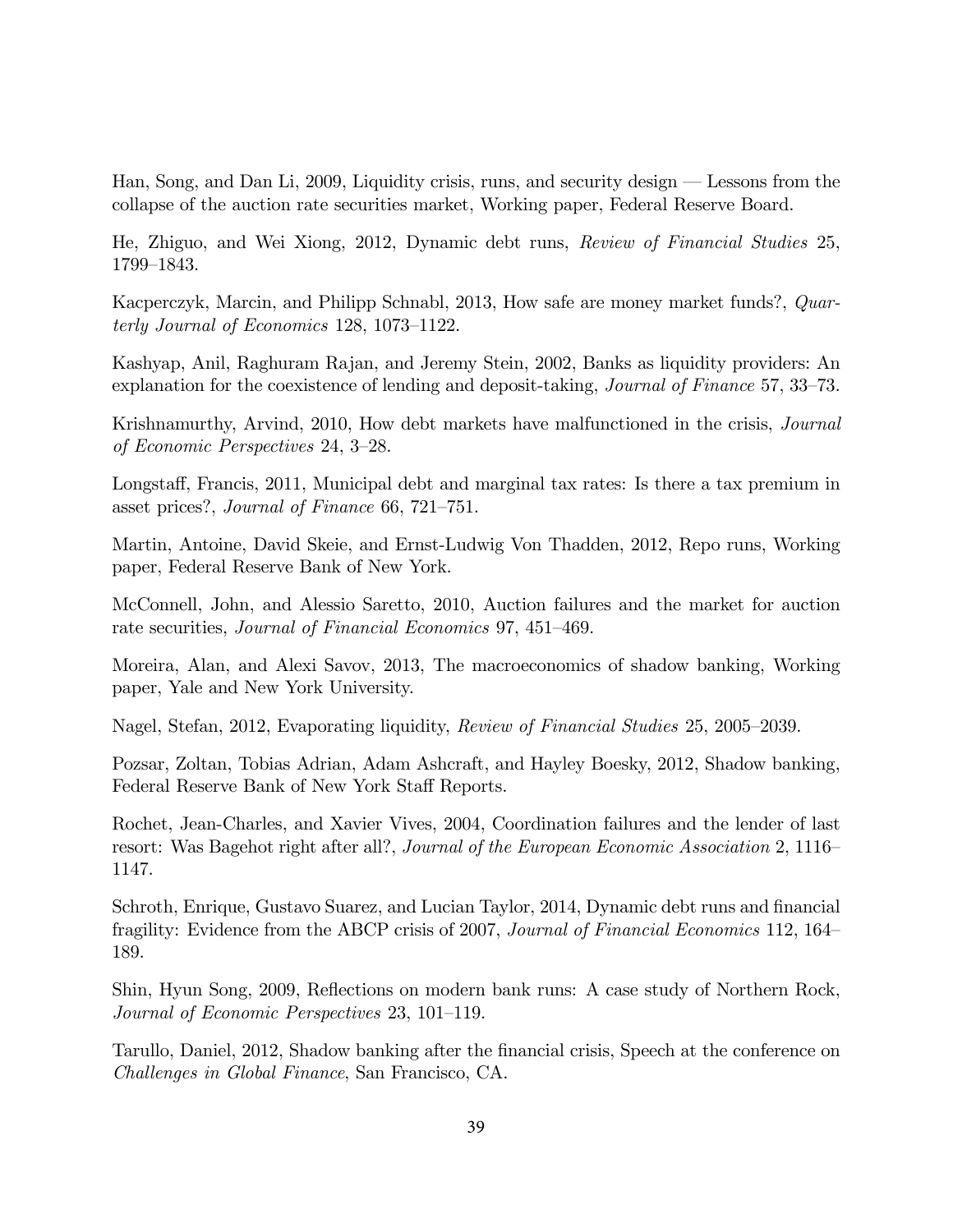Veronesi, Peitro, and Luigi Zingales, 2010, Paulson's gift, *Journal of Financial Economics* 97, 339-368.

Wermers, Russ, 2012, Runs on money market mutual funds, Working paper, University of Maryland.

Woodley, Melissa, 2012, Flushed away: Jerfferson County, Alabama's sewer debt crisis, Journal of Applied Finance  $22, 6-18$ .

# Appendix A: Notation

We denote by  $-\gamma_i$  and  $\eta_i$  two real roots of the quadratic equation  $\frac{1}{2}\sigma^2 x (x-1) + \mu x$  $(\rho + \phi + \delta_i) = 0, i = 1, 2, 3,$ 

$$
-\gamma_{i} = -\frac{\mu - \frac{1}{2}\sigma^{2} + \sqrt{\left(\frac{1}{2}\sigma^{2} - \mu\right)^{2} + 2\sigma^{2}\left[\rho + \phi + \delta_{i}\right]}}{\sigma^{2}} < 0,
$$
  

$$
\eta_{i} = -\frac{\mu - \frac{1}{2}\sigma^{2} - \sqrt{\left(\frac{1}{2}\sigma^{2} - \mu\right)^{2} + 2\sigma^{2}\left[\rho + \phi + \delta_{i}\right]}}{\sigma^{2}} > 0.
$$

where  $\delta_1 = \delta (1 + \theta + \kappa)$ ,  $\delta_2 = 0$ ,  $\delta_3 = \overline{\theta} \delta$ . The following notation is used in determining equilibrium threshold

$$
K_1 = \frac{\overline{r} + \delta(1+\theta L)}{\rho + \phi + \delta(1+\theta + \kappa)}
$$
\n
$$
K_2 = \frac{\phi + \theta \delta l}{\rho + \phi + \delta(1+\theta + \kappa)}
$$
\n
$$
K_3 = \frac{\overline{r} + \phi + \delta(1+\theta + \kappa)}{\rho + \phi + \delta(1+\theta + \kappa)}
$$
\n
$$
K_4 = \frac{\theta \delta l}{\rho + \phi + \delta(1+\theta + \kappa)}
$$
\n
$$
K_5 = \frac{\overline{r} + \phi}{\rho + \phi + \delta(1+\theta + \kappa)}
$$
\n
$$
K_6 = \frac{\phi}{\rho + \phi + \delta(1+\theta + \kappa)}
$$
\n
$$
K_7 = \frac{\overline{r} + \phi + \delta(1+\theta + \kappa)}{\rho + \phi + \delta(1+\theta + \kappa)}
$$
\n
$$
K_8 = \frac{\overline{r} + \phi}{\rho + \phi}
$$
\n
$$
K_9 = \frac{\overline{r} + \phi}{\rho + \phi + \delta(1+\theta + \kappa)}
$$
\n
$$
K_9 = \frac{\overline{r} + \phi}{\rho + \phi + \delta(1+\theta + \kappa)}
$$
\n
$$
K_1 = \frac{\overline{r} + \phi}{\rho + \phi + \delta(1+\theta + \kappa)}
$$
\n
$$
K_2 = \frac{\overline{r} + \phi}{\rho + \phi + \theta}
$$
\n
$$
K_3 = \frac{\overline{r} + \phi + \delta(1+\theta)}{\rho + \phi + \theta}
$$
\n
$$
K_4 = \frac{\overline{\theta} \delta l}{\rho + \phi + \delta(1+\theta + \kappa)}
$$
\n
$$
K_5 = \frac{\overline{r} + \phi}{\rho + \phi + \theta}
$$
\n
$$
K_6 = \frac{\overline{r} + \phi}{\rho + \phi + \delta(1+\theta + \kappa)}
$$
\n
$$
K_7 = \frac{\overline{r} + \phi}{\rho + \phi + \delta(1+\theta + \kappa)}
$$
\n
$$
K_8 = \frac{\overline{r} + \phi}{\rho + \phi + \delta(1+\theta + \kappa)}
$$
\n
$$
K_9 = \frac{\overline{r} + \phi +
$$

## Appendix B: Proofs

**Proof.** [Proof of Lemma 1] The HJB equation for  $U(y)$  is the following

$$
\rho U(y_t) = \mu y_t U_y(y_t) + \frac{\sigma^2}{2} y_t^2 U_{yy}(y_t) + \overline{r} + \phi \left[ \min(1, y_t) - U(y_t) \right] + \overline{\theta} \delta \left[ \min(1, L + ly_t) - U(y_t) \right].
$$

Depending on the value of  $y$ , the HJB equation can be re-expressed as

$$
\left(\rho + \phi + \overline{\theta}\delta\right)U - \mu yU_y - \frac{\sigma^2}{2}y^2U_{yy} = \begin{cases} \overline{r} + \phi y + \overline{\theta}\delta\left(L + ly\right), \text{ if } y \in (0, 1];\\ \overline{r} + \phi + \overline{\theta}\delta\left(L + ly\right), \text{ if } y \in (1, \frac{1 - L}{l};\\ \overline{r} + \phi + \overline{\theta}\delta, \text{ if } y \in (\frac{1 - L}{l}, \infty). \end{cases}
$$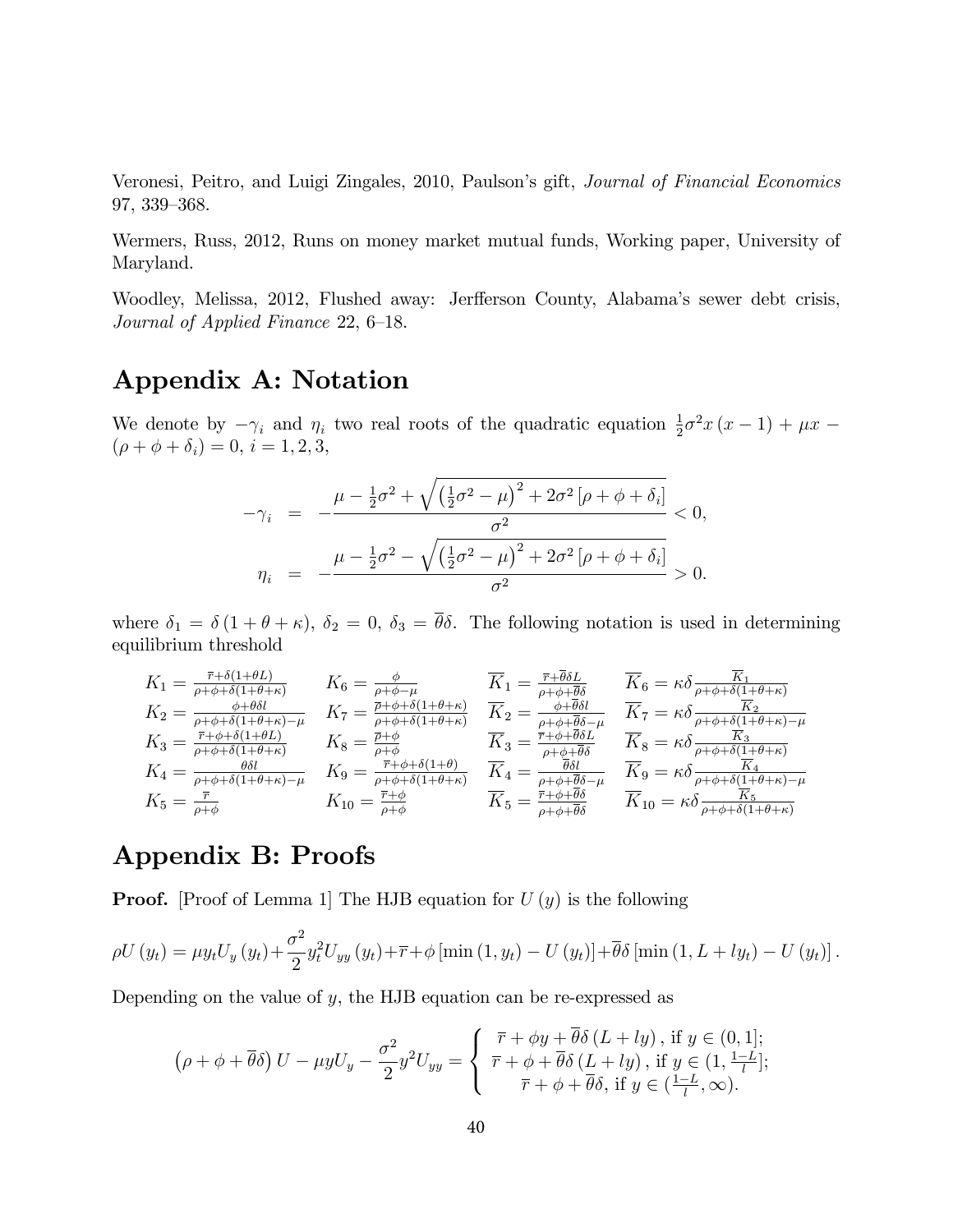Therefore, the solution has the functional form in Eq. (13). We determine the unknown coefficients  $U_1, \dots, U_4$  from the value-matching and smooth-pasting conditions:

$$
U_1 = (\overline{K}_3 + \overline{K}_4) - (\overline{K}_1 + \overline{K}_2) + U_2 + U_3,
$$
  
\n
$$
U_2 = -\frac{\eta_3 (\overline{K}_3 - \overline{K}_1) + (\eta_3 - 1) (\overline{K}_4 - \overline{K}_2)}{\eta_3 + \gamma_3},
$$
  
\n
$$
U_3 = \frac{-\gamma_3 (\overline{K}_3 - \overline{K}_5) - (\gamma_3 + 1) \overline{K}_4 (\frac{1 - L}{l})}{(\eta_3 + \gamma_3) (\frac{1 - L}{l})^{\eta_3}},
$$
  
\n
$$
U_4 = -\frac{\overline{K}_4 (\frac{1 - L}{l}) - \gamma_3 U_2 (\frac{1 - L}{l})^{-\gamma_3} + \eta_3 U_3 (\frac{1 - L}{l})^{\eta_3}}{\gamma_3 (\frac{1 - L}{l})^{-\gamma_3}}.
$$

To prove the monotonicity of  $U(y)$ , we first prove that  $U_i < 0$ , for  $i = 1, \dots, 4$ . Substituting the expressions of  $\overline{K}_1, \cdots, \overline{K}_5$  into  $U_1, U_2, U_3$ , we have

$$
U_1 = \frac{\phi + \overline{\theta}\delta \left(1 - L\right) \left(\frac{1 - L}{l}\right)^{-\eta_3}}{\left(\eta_3 + \gamma_3\right)} \left[\frac{\gamma_3}{\rho + \phi + \overline{\theta}\delta} - \frac{\gamma_3 + 1}{\rho + \phi + \overline{\theta}\delta - \mu}\right] < 0;
$$
  
\n
$$
U_2 = -\frac{\phi}{\eta_3 + \gamma_3} \left[\frac{\eta_3}{\rho + \phi + \overline{\theta}\delta} - \frac{\eta_3 - 1}{\rho + \phi + \overline{\theta}\delta - \mu}\right] < 0;
$$
  
\n
$$
U_3 = \frac{\overline{\theta}\delta \left(1 - L\right)}{\left(\eta_3 + \gamma_3\right) \left(\frac{1 - L}{l}\right)^{\eta_3}} \left[\frac{\gamma_3}{\rho + \phi + \overline{\theta}\delta} - \frac{\gamma_3 + 1}{\rho + \phi + \overline{\theta}\delta - \mu}\right] < 0.
$$

Lastly, from the above expression of  $U_3$  and the result  $U_2 < 0$ , we have

$$
\gamma_3 \left(\frac{1-L}{l}\right)^{-\gamma_3} U_4 = -\left[\frac{(\eta_3 - 1)\,\overline{\theta}\delta\left(1-L\right)}{(\eta_3 + \gamma_3)\left(\rho + \phi + \overline{\theta}\delta - \mu\right)} - \gamma_3 U_2 \left(\frac{1-L}{l}\right)^{-\gamma_3}\right] < 0.
$$

Next, we prove U (y) is monotonically increasing. For  $y > \frac{1-L}{l}$ , U' (y) =  $U_4$  (- $\gamma_3$ )  $y^{-\gamma_3-1}$  > 0 for since  $U_4 < 0$ . For  $0 < y \le 1$ , because  $\left(\frac{1-L}{l}\right)^{-\eta_3} < \frac{l}{1-l}$  $\frac{l}{1-L}$  and definitions of  $\eta_3$  and  $\gamma_3$ , we have

$$
U'(y) = \overline{K}_2 + \eta_3 U_1 y^{\eta_3 - 1} \ge \overline{K}_2 + \eta_3 U_1
$$
  
= 
$$
\frac{\phi + \overline{\theta} \delta l}{\rho + \phi + \overline{\theta} \delta - \mu} + \eta_3 \frac{\phi + \overline{\theta} \delta (1 - L) \left(\frac{1 - L}{l}\right)^{-\eta_3}}{(\eta_3 + \gamma_3)} \left[\frac{\gamma_3}{\rho + \phi + \overline{\theta} \delta} - \frac{\gamma_3 + 1}{\rho + \phi + \overline{\theta} \delta - \mu}\right]
$$
  
> 
$$
\frac{\phi + \overline{\theta} \delta l}{\rho + \phi + \overline{\theta} \delta - \mu} + \eta_3 \frac{\phi + \overline{\theta} \delta l}{(\eta_3 + \gamma_3)} \left[\frac{\gamma_3}{\rho + \phi + \overline{\theta} \delta} - \frac{\gamma_3 + 1}{\rho + \phi + \overline{\theta} \delta - \mu}\right]
$$
  
= 
$$
\frac{\gamma_3 (\phi + \overline{\theta} \delta l)}{\eta_3 + \gamma_3} \left[\frac{\eta_3}{\rho + \phi + \overline{\theta} \delta} - \frac{\eta_3 - 1}{\rho + \phi + \overline{\theta} \delta - \mu}\right] > 0.
$$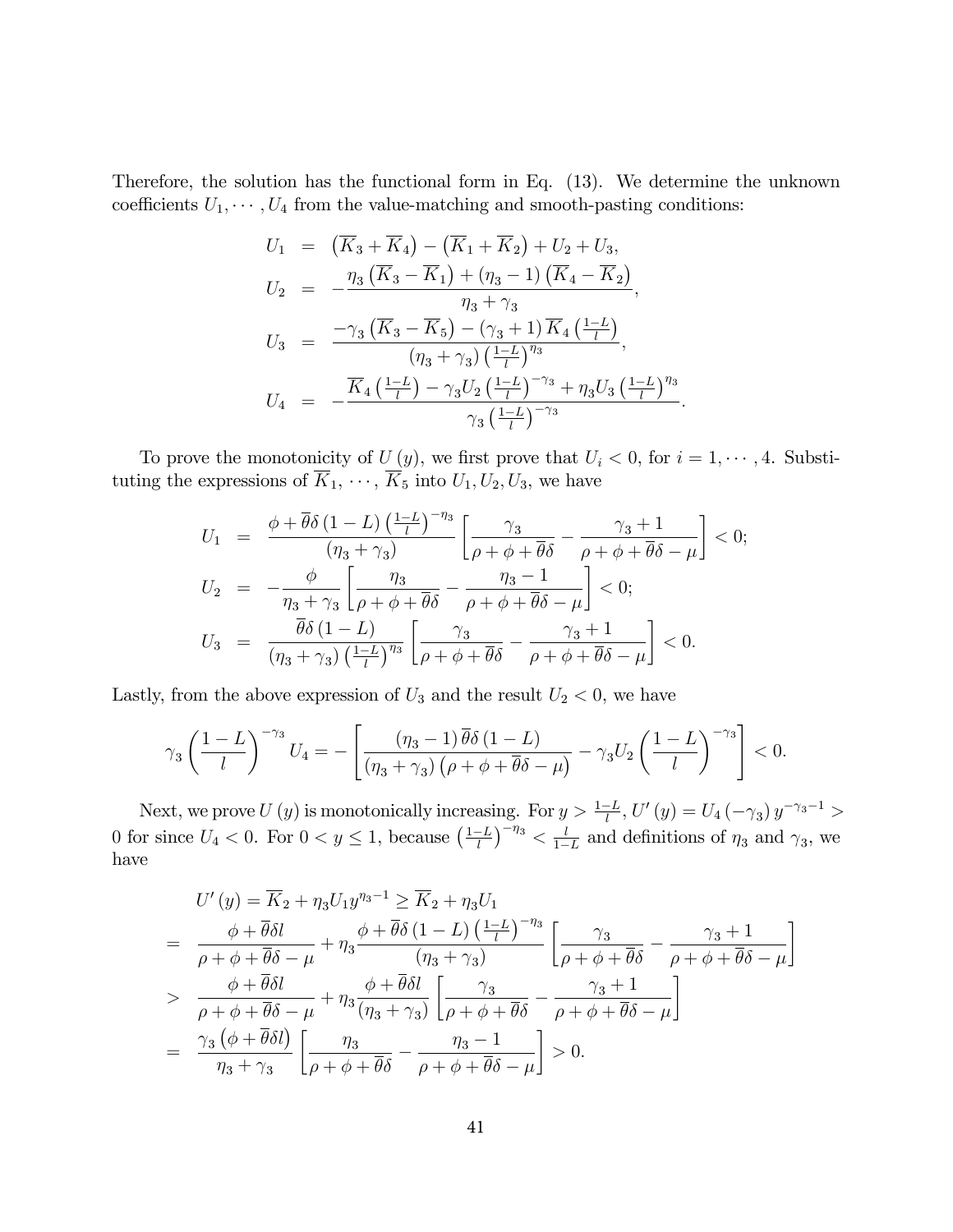For  $1 < y \leq \frac{1-L}{l}$ ,

**Contract** 

$$
U'(y) = \overline{K}_4 + (-\gamma_3) U_2 y^{-\gamma_3 - 1} + \eta_3 U_3 y^{\eta_3 - 1} > \overline{K}_4 - \gamma_3 U_2 + \eta_3 U_3 \left(\frac{1 - L}{l}\right)^{\eta_3 - 1}
$$
  
= 
$$
\frac{\overline{\theta} \delta l}{\rho + \phi + \overline{\theta} \delta - \mu} + \gamma_3 \frac{\phi}{\eta_3 + \gamma_3} \left[ \frac{\eta_3}{\rho + \phi + \overline{\theta} \delta} - \frac{\eta_3 - 1}{\rho + \phi + \overline{\theta} \delta - \mu} \right]
$$

$$
+ \eta_3 \frac{\overline{\theta} \delta l}{(\eta_3 + \gamma_3)} \left[ \frac{\gamma_3}{\rho + \phi + \overline{\theta} \delta} - \frac{\gamma_3 + 1}{\rho + \phi + \overline{\theta} \delta - \mu} \right]
$$

$$
= \frac{\gamma_3 \left(\phi + \overline{\theta} \delta l\right)}{\eta_3 + \gamma_3} \left[ \frac{\eta_3}{\rho + \phi + \overline{\theta} \delta} - \frac{\eta_3 - 1}{\rho + \phi + \overline{\theta} \delta - \mu} \right] > 0.
$$

The following lemmas are needed. Lemma 2ís proof is straightforward and thus omitted.

**Lemma 2** For  $\eta_i$  and  $\gamma_i$ ,  $i = 1, 2, 3$ , defined in Appendix A, we can show that: (i)  $\frac{\eta_i \gamma_i}{\rho + \phi + \delta_i}$  $\frac{(\eta_i-1)(\gamma_i+1)}{\rho+\phi+\delta_i-\mu}=\frac{2}{\sigma^2}$  $\frac{2}{\sigma^2}$ ; (ii) Under the restriction  $\rho + \phi > \mu$ ,  $\chi_i \equiv \frac{\eta_i}{\rho + \phi_i}$  $\frac{\eta_i}{\rho + \phi + \delta_i} - \frac{\eta_i - 1}{\rho + \phi + \delta_i}$  $\frac{\eta_i-1}{\rho+\phi+\delta_i-\mu}>0.$ 

**Lemma 3** Under the parameter restrictions in Eqs.  $(5)-(9)$  and the following restrictions

$$
(\eta_1 - 1) (K_2 + \overline{K}_7) + \eta_3 (\eta_1 - \eta_3) U_1 > 0, \qquad (19)
$$

:

$$
(\eta_1 - 1) \left( K_4 + \overline{K}_9 \right) + \eta_3 \left( \eta_1 - \eta_3 \right) U_3 \left( (1 - L) / l \right)^{\eta_3 - 1} > 0, \tag{20}
$$

the function  $W(y)$  is strictly increasing.

**Proof.** [Proof of Lemma 3] Because there are eight different cases and in each different case the function  $W(y)$  takes a different form. Below we prove the monotonicity of  $W(y)$  in each of the ten cases. Define  $y_{**}^C = \frac{\bar{p} + \phi - \bar{r}}{\phi} < 1$ , and  $y_{**}^A$ ,  $y_{**}^E$  as solutions to the following equations:

$$
\overline{r} = \overline{\rho} + \phi \left( 1 - y_{**}^A \right) + \theta \delta \left( 1 - \left[ L + l y_{**}^A \right] \right) + \kappa \delta \left( 1 - \left[ \overline{K}_1 + \overline{K}_2 y_{**}^A + U_1 \left( y_{**}^A \right)^{\eta_3} \right] \right), \n\overline{r} = \overline{\rho} + \theta \delta \left( 1 - \left[ L + l y_{**}^E \right] \right) + \kappa \delta \left( 1 - \left[ \overline{K}_3 + \overline{K}_4 y_{**}^E + U_2 \left( y_{**}^E \right)^{-\gamma_3} + U_3 \left( y_{**}^E \right)^{\eta_3} \right] \right).
$$

(i) In Case A where  $\overline{r} > \overline{\rho} + \phi(1-y) + \theta \delta(1 - [L + ly]) + \kappa \delta(1 - U(y))$ , the function  $W(y) = W_A(y) = \frac{\eta_1 K_7 + \gamma_2 K_8}{\eta_1 + \gamma_2} + \frac{\eta_1 + \gamma_1}{\eta_1 + \gamma_2}$  $\frac{\eta_1 + \gamma_1}{\eta_1 + \gamma_2} A_2 y^{-\gamma_1}$ , for  $y \in (0, 1]$ . To prove  $W_A(y)$  is strictly increasing, we only need to prove  $A_2 = \frac{\eta_1 (K_1 + \overline{K}_6 - K_7) + (\eta_1 - 1)(K_2 + \overline{K}_7) y_{**}^A + (\eta_1 - \eta_3) U_1 (y_{**}^A)^{\eta_3}}{(\eta_1 + \overline{\chi})^{(\eta_4 - \gamma_1)}},$  $\frac{(n_1+\gamma_1)(y^A_{**})^{-\gamma_1}}{(n_1+\gamma_1)(y^A_{**})^{-\gamma_1}} < 0.$ Substituting the expression of  $r_{**}^A$  into the above equation yields

$$
(\eta_1 + \gamma_1) (y_{**}^A)^{-\gamma_1} A_2 = -(\phi + \theta \delta l + \kappa \delta \overline{K}_2) y_{**}^A \chi_1 + \left[ \eta_1 - \eta_3 - \frac{\kappa \delta \eta_1}{\rho + \phi + \delta (1 + \theta + \kappa)} \right] U_1 (y_{**}^A)^{\eta_3}
$$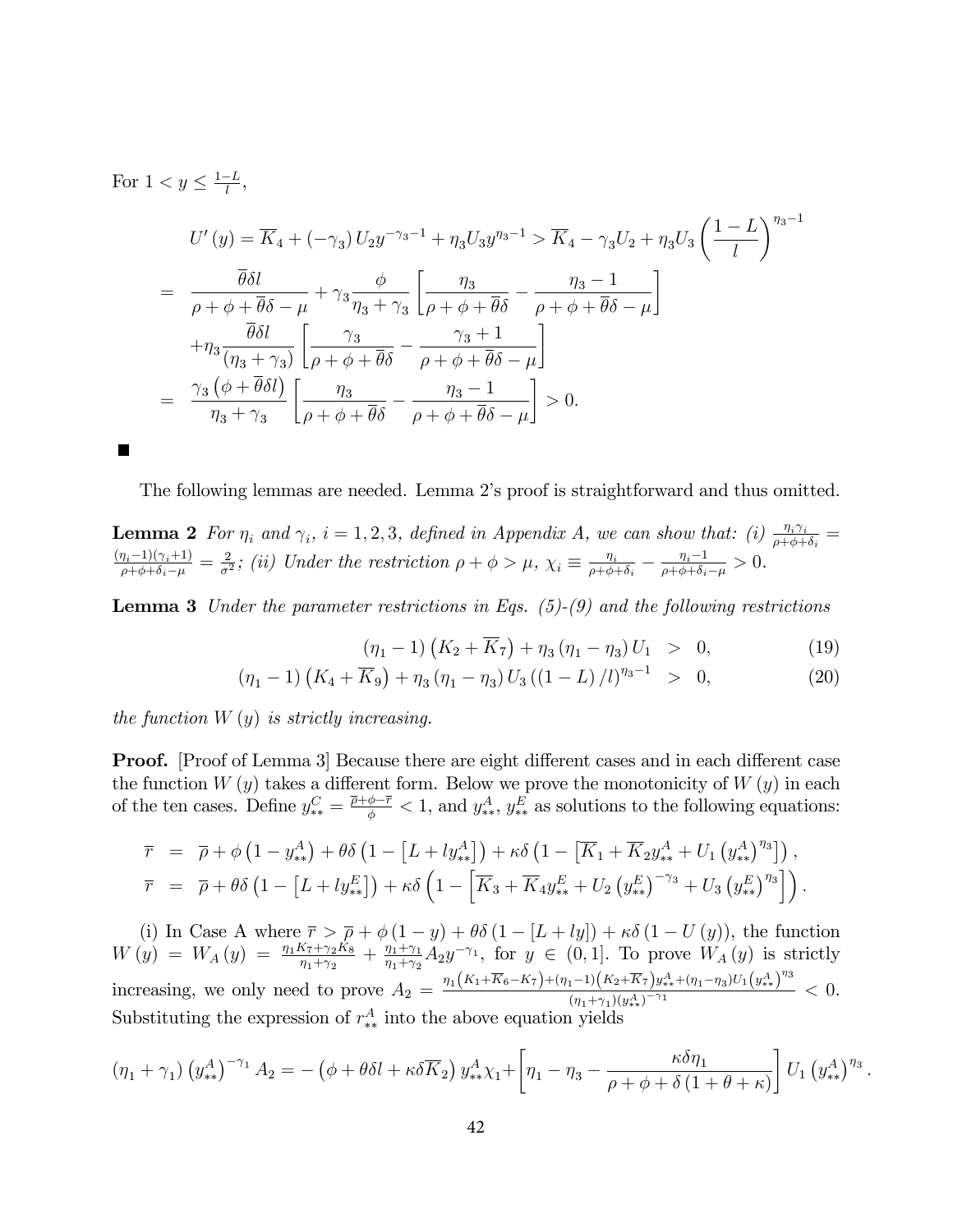From Condition (19) and Lemma 2, we have

$$
\frac{(\eta_1 - 1) (\phi + \theta \delta l + \kappa \delta \overline{K}_2)}{\rho + \phi + \delta (1 + \theta + \kappa) - \mu} = (\phi + \theta \delta l + \kappa \delta \overline{K}_2) \gamma_1 \chi_1 > -\eta_3 (\eta_1 - \eta_3) U_1,
$$

and, note that  $\eta_1 - \gamma_1 = \eta_3 - \gamma_3$  and  $\frac{\eta_1 \gamma_1}{(1+\theta+\kappa)} = \frac{\eta_3 \gamma_3}{\rho+\phi+\theta\delta}$ ,

$$
\eta_3(\eta_1 - \eta_3) + \gamma_1 \left( \eta_1 - \eta_3 - \frac{\kappa \delta \eta_1}{\rho + \phi + \delta (1 + \theta + \kappa)} \right) = -\eta_3 \gamma_3 + \frac{(\rho + \phi + \delta (1 + \theta)) \eta_1 \gamma_1}{\rho + \phi + \delta (1 + \theta + \kappa)} = 0.
$$

Therefore, since  $0 < (y_{**}^A)^{\eta_3} < y_{**}^A < 1$ , we have

$$
\left(\eta_1 + \gamma_1\right) \left(y_{**}^A\right)^{-\gamma_1} A_2 < \left[\eta_3 \left(\eta_1 - \eta_3\right) + \gamma_1 \left(\eta_1 - \eta_3 - \frac{\kappa \delta \eta_1}{\rho + \phi + \delta \left(1 + \theta + \kappa\right)}\right)\right] U_1 \frac{\left(y_{**}^A\right)^{\eta_3}}{\gamma_1} = 0.
$$

(ii) In Case B where  $\overline{\rho} + \phi(1 - y) \leq \overline{r} \leq \overline{\rho} + \phi(1 - y) + \theta \delta(1 - [L + ly]) + \kappa \delta(1 - U(y)),$ the function  $W(y) = W_B(y)$ , for  $y \in (0, 1]$ 

$$
W_B(y) = \frac{\eta_1 (K_1 + \overline{K}_6) + \gamma_2 K_8 + (\eta_1 - 1) (K_2 + \overline{K}_7) y}{\eta_1 + \gamma_2} + \frac{(\eta_1 - \eta_3) U_1 y^{\eta_3}}{\eta_1 + \gamma_2}
$$

:

Under Condition (19) and  $y \leq 1$ , we have

$$
(\eta_1 + \gamma_2) W'_B(y) = (\eta_1 - 1) (K_2 + \overline{K}_7) + \eta_3 (\eta_1 - \eta_3) U_1 y^{\eta_3 - 1}
$$
  
\n
$$
\geq (\eta_1 - 1) (K_2 + \overline{K}_7) + \eta_3 (\eta_1 - \eta_3) U_1 > 0.
$$

(iii) In Case C where  $\bar{r} < \bar{\rho} + \phi (1 - y) < \bar{\rho} + \phi$ , the function  $W(y) = W_C(y)$ , for  $y \in (0, 1]$ 

$$
W_C(y) = \frac{\gamma_2 K_5 + \eta_1 (K_1 + \overline{K}_6) + (\gamma_2 + 1) K_6 y + (\eta_1 - 1) (K_2 + \overline{K}_7) y}{(\eta_1 + \gamma_2)}
$$
  
+ 
$$
\frac{\eta_1 - \eta_3}{\eta_1 + \gamma_2} U_1 y^{\eta_3} + \frac{\gamma_2 (K_8 - K_5) - (\gamma_2 + 1) K_6 y_{**}^C}{(\eta_1 + \gamma_2) (y_{**}^C)^{\eta_2}} y^{\eta_2}.
$$

When  $\bar{r} < \bar{\rho} + \phi$ , it holds that  $\gamma_2 (K_8 - K_5) - (\gamma_2 + 1) K_6 y_{**}^C = (\bar{\rho} + \phi - \bar{r}) \left[ \frac{\gamma_2}{\rho + \phi} - \frac{\gamma_2 + 1}{\rho + \phi - \rho} \right]$  $\rho + \phi - \mu$  $\Big] < 0.$ Furthermore, since  $y < y_{**}^C < 1$  and  $U_1 < 0$ , we have that under Condition (19),

$$
(\eta_1 + \gamma_2) W'_C(y) > \begin{bmatrix} (\eta_1 - 1) (K_2 + \overline{K}_7) + (\gamma_2 + 1) K_6 + \eta_3 (\eta_1 - \eta_3) U_1 (y_{**}^C)^{\eta_3 - 1} \\ + [\gamma_2 (K_8 - K_5) - (\gamma_2 + 1) K_6 y_{**}^C] \frac{\eta_2}{y_{**}^C} \\ = (\eta_1 - 1) (K_2 + \overline{K}_7) + \eta_3 (\eta_1 - \eta_3) U_1 (y_{**}^C)^{\eta_3 - 1} > (\eta_1 - 1) (K_2 + \overline{K}_7) + \eta_3 (\eta_1 - \eta_3) U_1 > 0. \end{bmatrix}
$$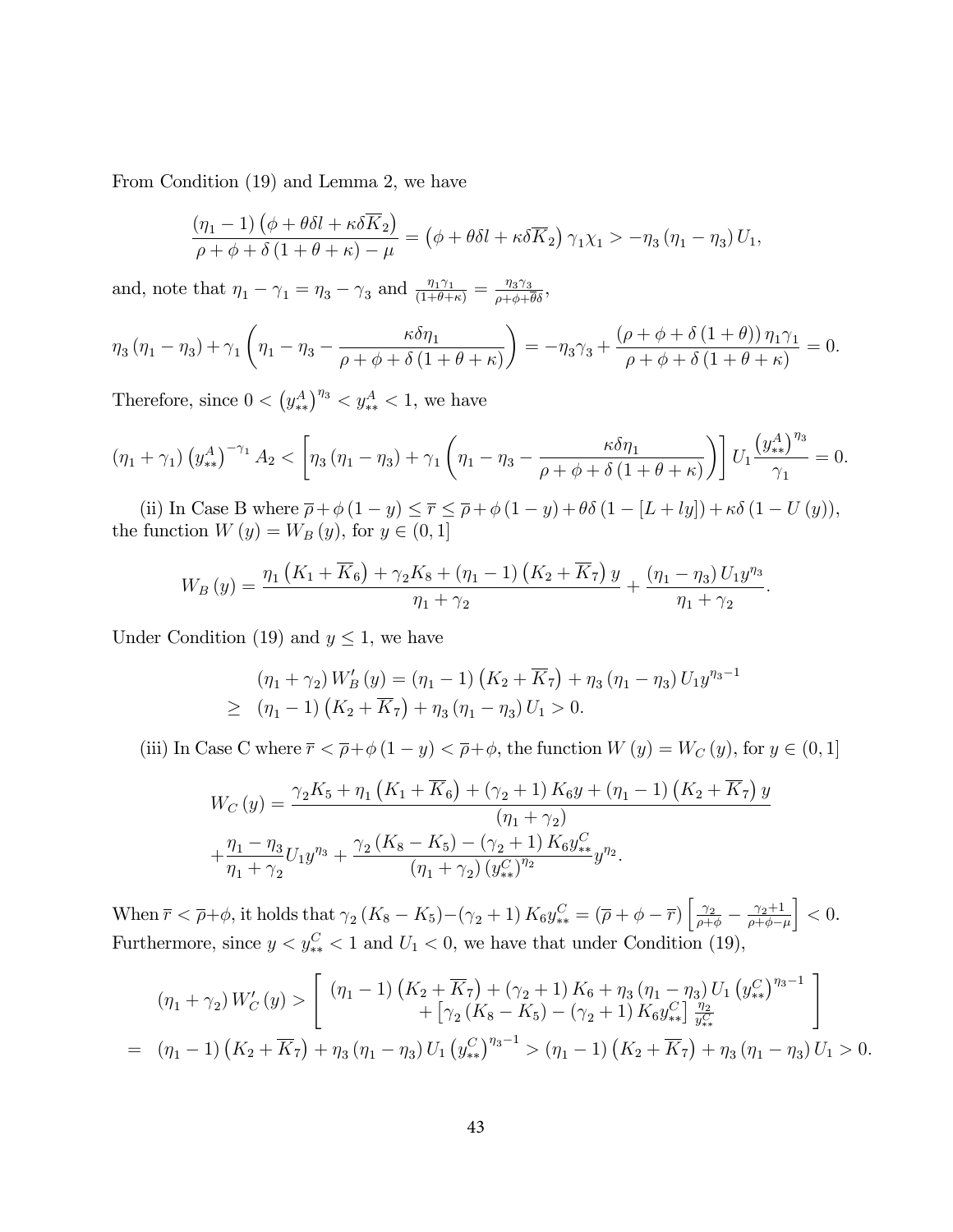(iv) In Case D where  $\overline{r} \geq \overline{\rho} + \theta \delta (1 - L - l) + \kappa \delta (1 - U(1))$ , the function  $W(y) =$  $W_D(y) = W_A(y)$ , for  $y \in \left(1, \frac{1-L}{y}\right)$ . The proof in (i) applies here too.

(v) In Case E where  $\overline{\rho} + \theta \delta (1 - L - ly) + \kappa \delta (1 - U(y)) < \overline{r} < \overline{\rho} + \theta \delta (1 - L - l) +$  $\kappa \delta (1 - U(1)),$  the function  $W(y) = W_E(y) = \frac{\eta_1 K_7 + \gamma_2 K_8}{\eta_1 + \gamma_2} + \frac{\eta_1 + \gamma_1}{\eta_1 + \gamma_2}$  $\frac{\eta_1 + \gamma_1}{\eta_1 + \gamma_2} E_4 y^{-\gamma_1}$ , for  $1 < y_*^E < y <$  $\frac{1-L}{l}$  where

$$
E_4 = E_2 + \frac{(y_{**}^E)^{\gamma_1}}{(\eta_1 + \gamma_1)} \left[ \begin{array}{c} \eta_1 \left( K_3 + \overline{K}_8 - K_7 \right) + (\eta_1 - 1) \left( K_4 + \overline{K}_9 \right) y_{**}^E \\ + (\eta_1 + \gamma_3) \kappa U_2 \left( y_{**}^E \right)^{-\gamma_3} + (\eta_1 - \eta_3) \kappa U_3 \left( y_{**}^E \right)^{\eta_3} \end{array} \right],
$$
  
\n
$$
E_2 = \frac{1}{\eta_1 + \gamma_1} \left[ \begin{array}{c} \eta_1 \left( K_1 + \overline{K}_6 - K_3 - \overline{K}_8 \right) - (\eta_1 - 1) \left( K_4 + \overline{K}_9 - K_2 - \overline{K}_7 \right) \\ + (\eta_1 - \eta_3) \kappa \left( U_1 - U_3 \right) - (\eta_1 + \gamma_3) \kappa U_2 \end{array} \right].
$$

To prove the increasing monotonicity of  $W_E(y)$ , we only need to prove the coefficient of  $y^{-\gamma_1}$ in  $W_E(y)$  is negative, or  $E_4 < 0$ . It is straightforward to verify that  $E_2 = 0$ . As a result,

$$
(\eta_1 + \gamma_1) E_4 (y_{**}^E)^{-(\gamma_1+1)}
$$
  
=  $-(\theta \delta l + \kappa \delta \overline{K}_4) \chi_1 + (\eta_1 + \gamma_3 - \frac{\kappa \delta \eta_1}{\rho + \phi + \delta (1 + \theta + \kappa)}) U_2 (y_{**}^E)^{-(\gamma_3+1)}$   
+  $(\eta_1 - \eta_3 - \frac{\kappa \delta \eta_1}{\rho + \phi + \delta (1 + \theta + \kappa)}) U_3 (y_{**}^E)^{\eta_3-1}$   
 $< \left[ -(\theta \delta l + \kappa \delta \overline{K}_4) \chi_1 + (\eta_1 - \eta_3 - \frac{\kappa \delta \eta_1}{\rho + \phi + \delta (1 + \theta + \kappa)}) U_3 \left( \frac{1-L}{l} \right)^{\eta_3-1} \right] \left( \frac{y_{**}^E}{(1-L)/l} \right)^{\eta_3-1}$   
< 0.

where we used the following fact based on a similar argument as in in the proof of (i) that under Condition (20)

$$
- \left(\theta \delta l + \kappa \delta \overline{K}_4\right) \chi_1 + \left(\eta_1 - \eta_3 - \frac{\kappa \delta \eta_1}{\rho + \phi + \delta (1 + \theta + \kappa)}\right) U_3 \left(\frac{1 - L}{l}\right)^{\eta_3 - 1}
$$
  

$$
< \frac{1}{\gamma_1} \left[\eta_3 \left(\eta_1 - \eta_3\right) + \gamma_1 \left(\eta_1 - \eta_3 - \frac{\kappa \delta \eta_1}{\rho + \phi + \delta (1 + \theta + \kappa)}\right)\right] U_3 \left(\frac{1 - L}{l}\right)^{\eta_3 - 1}
$$
  
= 0.

(vi) In Case F where 
$$
\overline{r} \leq \overline{\rho} + \theta \delta (1 - L - ly) + \kappa \delta (1 - U(y))
$$
, the function  $W(y) = \frac{\left[\eta_1 \left(K_3 + \overline{K}_8\right) + \gamma_2 K_8 + (\eta_1 - 1) \left(K_4 + \overline{K}_9\right) y\right]}{+(\eta_1 + \gamma_3) U_2 y^{-\gamma_3} + (\eta_1 - \eta_3) U_3 y^{\eta_3}} + \frac{\eta_1 + \gamma_1}{\eta_1 + \gamma_2} F_2 y^{-\gamma_1}$  for  $y \in \left(1, \frac{1 - L}{l}\right)$  where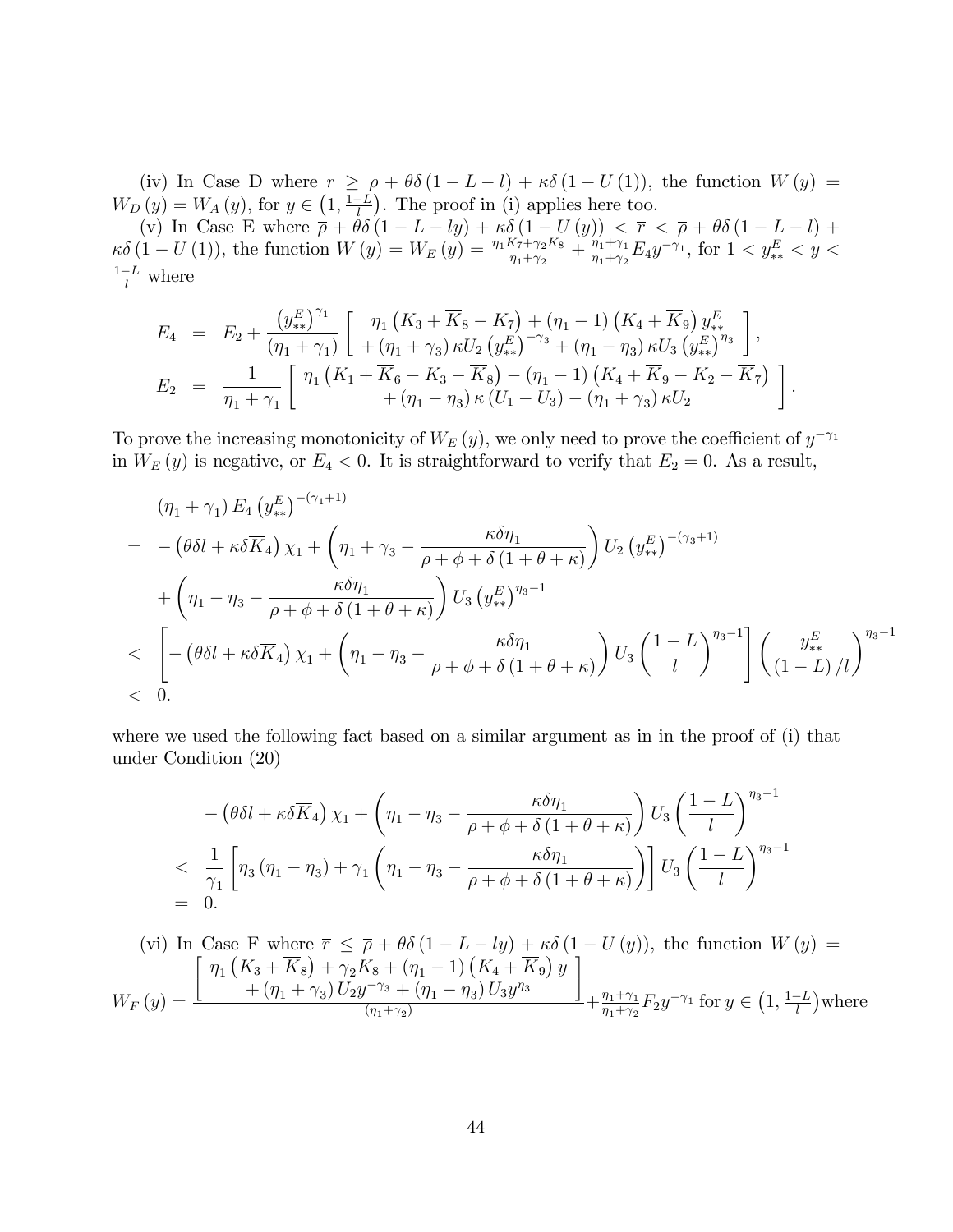$F_2 = E_2 = 0$ . Under Condition (20), we have

$$
(\eta_1 + \gamma_2) W'_F(y) = (\eta_1 - 1) \left( K_4 + \overline{K}_9 \right) - \gamma_3 (\eta_1 + \gamma_3) U_2 y^{-\gamma_3 - 1} + \eta_3 (\eta_1 - \eta_3) U_3 y^{\eta_3 - 1}
$$
  
> 
$$
\left[ (\eta_1 - 1) \left( K_4 + \overline{K}_9 \right) + \eta_3 (\eta_1 - \eta_3) U_3 \left( \frac{1 - L}{l} \right)^{\eta_3 - 1} \right] \left( \frac{y}{(1 - L)/l} \right)^{\eta_3 - 1} > 0.
$$

(vii) In Case G where  $\overline{r} \geq \overline{\rho} + \theta \delta (1 - L - l) + \kappa \delta (1 - U(1))$ , the function  $W(y) =$  $W_G(y) = W_A(y)$  for  $y \ge \frac{1-L}{l}$ . The proof of (i) applies here too.

(y)  $-\frac{1}{2}$  in  $\frac{1}{2}$  in the proof of (i) applies field too.<br>
(viii) In Case H where  $\frac{1}{\rho} + \kappa \delta \left(1 - U\left(\frac{1-L}{l}\right)\right) \leq \overline{r} \leq \overline{\rho} + \theta \delta \left(1 - L - l\right) + \kappa \delta \left(1 - U\left(1\right)\right)$ , the function  $W(y) = W_H(y) = W_E(y)$  for  $y \ge \frac{1-L}{l}$ . The proof of (v) applies here too.

**Proof.** [Proof of Theorem 1] The equilibrium threshold  $y_*$  is determined by the condition  $V(y_*; y_*) = 1$ . Define  $W(y_*) \equiv V(y_*; y_*)$ . Here we prove that there always exists a unique  $y_*$  such that  $W(y_*) = 1$ . To simplify notation, we replace  $y_*$  by y and express  $W(y_*)$  as  $W(y)$  throughout the proof. It is easy to show that under the parameter restriction  $(9)$ ,  $W_C(0) < W_B(0) < 1, W_A(\infty) > 1, \text{ and } W_E(\infty) > 1.$ 

Denote by  $y_{**} = \max \{y : R(y; y_*) = \overline{r}\}\$ the maximum fundamental value that is associated with the max rate. That is, the constraint of the max rate is binding if and only if  $y \leq y_{**}$ . It is straightforward to see that in Case B or Case F,  $y_{**}$  coincides with  $y_{*}$ (i.e.,  $y_{**} = y_*$ ), and in Case C,  $y_{**}^C \equiv \frac{\bar{p} + \phi - \bar{r}}{\phi} \leq 1$ . For the other cases,  $y_{**}$  is determined by  $f(y_{**}) = 0$  where the function  $f(\cdot)$  is defined as

$$
f(y) = \overline{\rho} + \phi (1 - y)^{+} + \theta \delta (1 - L - ly)^{+} + \kappa \delta (1 - U(y)) - \overline{r}.
$$

Then from Lemma 1,  $f(y)$  is continuous and strictly decreasing. Furthermore, under the parameter restrictions (8) and (9), we have  $f(0) > 0$  and  $f\left(\frac{1-L}{l}\right) \leq 0$ , implying that parameter restrictions (c) and (c), we have  $f(0) > 0$  and  $f(1) \ge 0$ , implying that  $f(y_{**}) = 0$  has a unique solution  $y_{**} \in (0, \frac{1-L}{l}]$ . It is straightforward to check that  $W_B(y^C_{**}) = W_C(y^C_{**}), W_A(y_{**}) = W_B(y_{**}), W_F(y_{**}) = W_E(y_{**}), \text{ and } W_B(1) = W_F(1).$ 

We now prove the existence of the unique threshold  $y_*$  by considering all the possible max rates  $\bar{r}$ . Under the restriction (6),  $\bar{\rho} + \phi < \bar{\rho} + \theta \delta (1 - L - l) + \kappa \delta (1 - U(1))$ . There are three possibilities.

(i) Consider the possibility where  $\bar{r} \geq \bar{\rho} + \theta \delta (1 - L - l) + \kappa \delta (1 - U(1))$ , implying  $f(1) \leq$ 0 and  $y_{**} \in (0,1]$ . Based on the strict monotonicity of  $W_A$  and  $W_B$ , as well as  $y_{**} \leq 1$ , we have

$$
W_B(0) < W_A(y_{**}) = W_B(y_{**}) \le W_A(1) < W_A(\infty).
$$

If  $W_A(1) < 1$ , then Case D or Case G holds (note  $W_A(\infty) > 1$ ) where  $W_A(y) = 1$  has a unique root  $y > 1$ , depending on whether  $W_A\left(\frac{1-L}{l}\right) \geq 1$  or not. Otherwise, if  $W_A(1) \geq 1$ , depending on whether  $W_A(y_{**}) = W_B(y_{**}) < 1$  or not, either Case A holds where  $W_A(y) = 1$ has a unique root  $y \in (y_{**}, 1]$ , or Case B holds where  $W_B(y) = 1$  has a unique root  $y \in (0, y_{**}).$ 

(ii) Consider the possibility where  $\bar{\rho} + \phi \leq \bar{r} < \bar{\rho} + \theta \delta (1 - L - l) + \kappa \delta (1 - U(1))$ , implying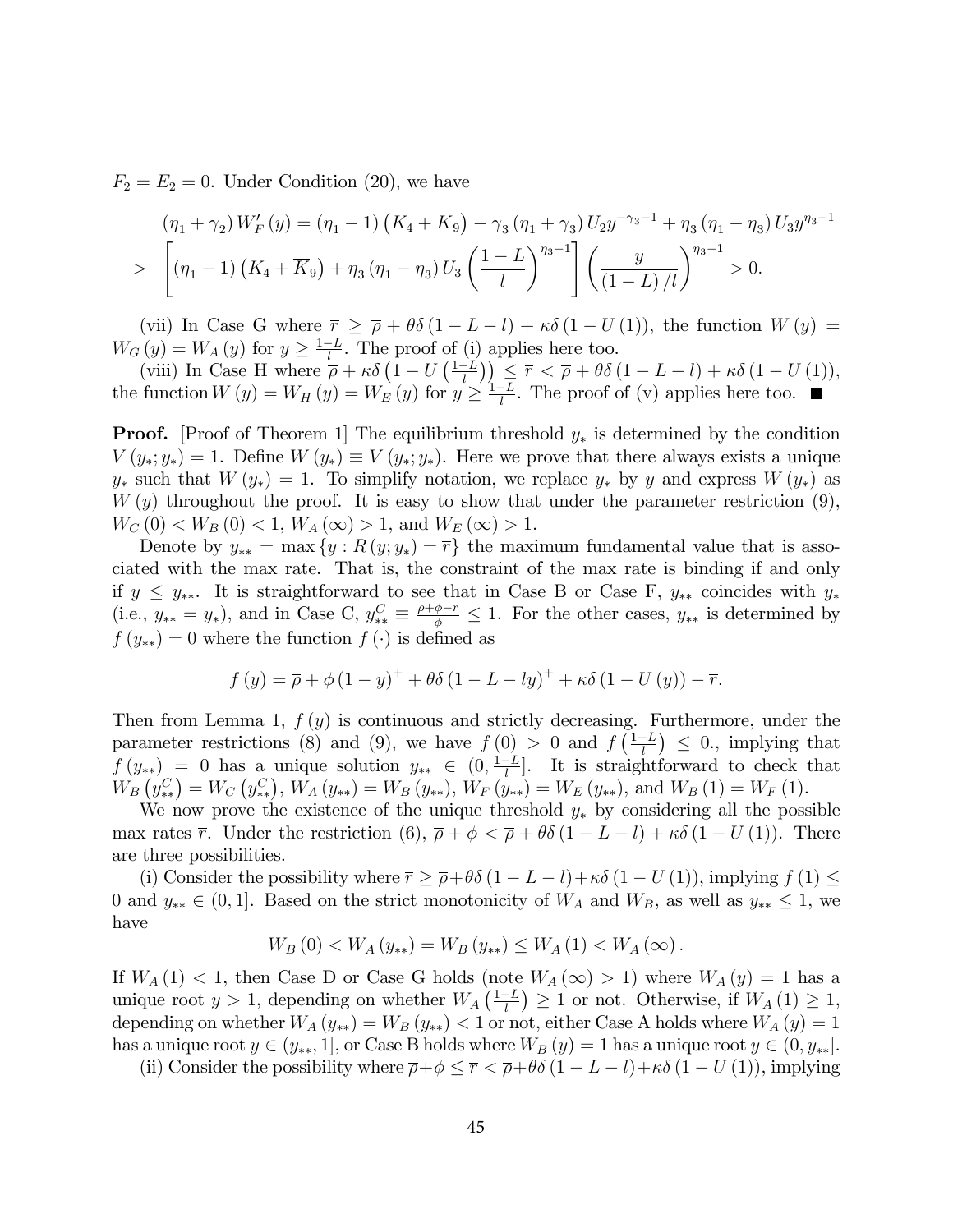$f(1) > 0$  and  $y_{**} \in (1, \frac{1-L}{l}]$ . Based on the strict monotonicity of  $W_B$ ,  $W_E$ , and  $W_F$ , and  $y_{**} > 1$ , we know

$$
W_B(1) = W_F(1) < W_F(y_{**}) = W_E(y_{**}).
$$

If  $W_E(y_{**}) < 1$ , then Case E or Case H holds (note  $W_E(\infty) > 1$ ) where  $W_E(y) = 1$ has a unique root  $y > y_{**}$ , depending on whether  $W_E\left(\frac{1-L}{l}\right) \geq 1$  or not. Otherwise, if  $W_E(y_{**}) = W_F(y_{**}) \geq 1$ , depending on whether  $W_B(1) = W_F(1) < 1$  or not, either Case F holds where  $W_F(y) = 1$  has a unique root  $y \in (1, y_{**}]$ , or Case B holds where  $W_B(y) = 1$ has a unique root  $y \in (0, 1]$ .

(iii) Consider the possibility where  $\overline{r} < \overline{\rho} + \phi$ , implying  $0 < y_{**}^C \le 1$  and  $y_{**} \in (1, \frac{1-L}{l}]$ . Based on the strict monotonicity of  $W_B$  and  $W_F$ , as well as  $y_{**} > 1$ , we have

$$
W_C(0) < W_B\left(y_*^C\right) = W_C\left(y_*^C\right) < W_B\left(1\right) = W_F\left(1\right) < W_F\left(y_{**}\right) = W_E\left(y_{**}\right).
$$

If  $W_C(y_{**}^C) \geq 1$ , then Case C holds (note  $W_C(0) < 1$ ) where  $W_C(y) = 1$  has a unique solution  $y \in (0, y_{**}^C]$ . Otherwise, if  $W_C(y_{**}^C) < 1$ , by the same argument used in Possibility (ii), we can prove that Case B holds if  $W_B(1) \geq 1$ , or Case E or Case H holds if  $W_B(1) < 1$ and  $W_E(y_{**}) < 1$ , or Case F holds if  $W_B(1) < 1$  and  $W_E(y_{**}) \ge 1$ .

**Proof.** [Proof of Proposition 1] (i) We first prove  $\frac{dy_*}{d\bar{r}} < 0$ . By the implicit function theorem,  $\frac{dy_{*}}{d\overline{r}}=-\frac{\partial W/\partial \overline{r}}{\partial W/\partial y_{*}}$  $\frac{\partial W/\partial r}{\partial W/\partial y_*}$ . We have shown in Lemma 3 that  $\partial W/\partial y > 0$ . Therefore, we only need to show that  $\partial W/\partial \overline{r} > 0$  for each of functions  $W_A(y), \cdots, W_H(y)$  in order to prove the claim. From Lemma 2, we have

$$
\frac{\partial W_A(y)}{\partial \overline{r}} = \frac{y^{-\gamma_1}}{(\eta_1 + \gamma_2)} \frac{\partial \left[\eta_1 \left(K_1 - K_7\right) \left(y_{**}^A\right)^{\gamma_1} + \left(\eta_1 - 1\right) K_2 \left(y_{**}^A\right)^{\gamma_1 + 1}\right]}{\partial \overline{r}}
$$
\n
$$
= \frac{(\gamma_1 + 1) y^{-\gamma_1} \left(y_{**}^A\right)^{\gamma_1}}{(\eta_1 + \gamma_2)} \left[\frac{\eta_1}{\rho + \phi + \delta \left(1 + \theta\right)} - \frac{\eta_1 - 1}{\rho + \phi + \delta \left(1 + \theta\right) - \mu}\right]
$$
\n
$$
> 0.
$$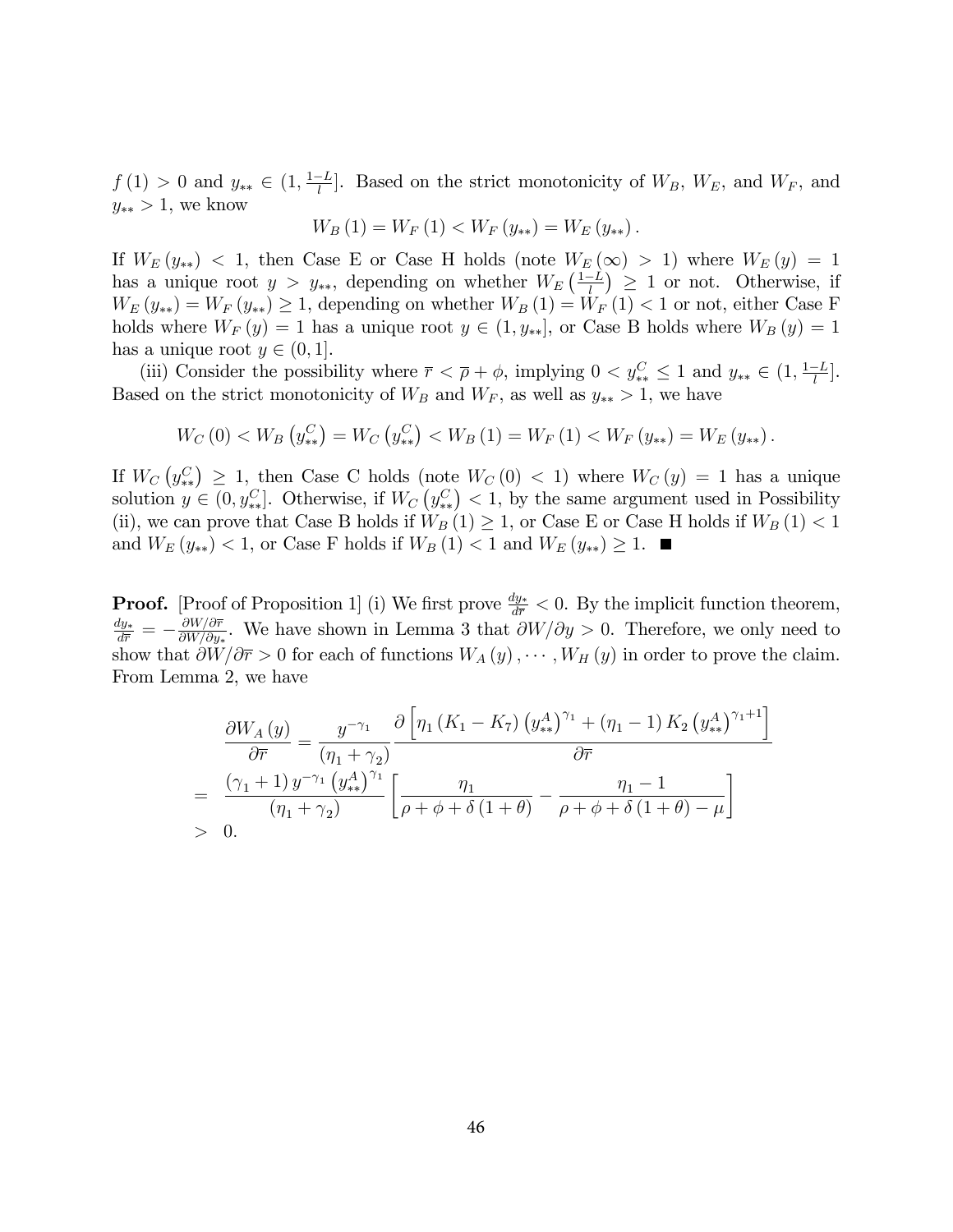When  $\bar{r} < \bar{\rho} + \phi$ , for  $y < y_{**}^C$ , from Lemma 2, we have

$$
\frac{\partial W_C(y)}{\partial \overline{r}} = \frac{\partial \left[ \frac{\eta_1 K_1 + \gamma_2 K_5}{\eta_1 + \gamma_2} + \frac{\gamma_2 (K_8 - K_5) - (\gamma_2 + 1) K_6 y_{**}^C}{(\eta_1 + \gamma_2)(y_{**}^C)^{\eta_2}} y^{\eta_2} \right]}{\partial \overline{r}}
$$
\n
$$
= \frac{1}{\eta_1 + \gamma_2} \left[ \frac{\eta_1}{\rho + \phi + \delta(1 + \theta)} + \frac{\gamma_2}{\rho + \phi} \right] + \frac{(\eta_2 - 1) y^{\eta_2} (y_{**}^C)^{-\eta_2}}{\eta_1 + \gamma_2} \left[ \frac{\gamma_2}{\rho + \phi} - \frac{\gamma_2 + 1}{\rho + \phi - \mu} \right]
$$
\n
$$
> \frac{1}{\eta_1 + \gamma_2} \left[ \frac{\eta_1}{\rho + \phi + \delta(1 + \theta)} + \frac{\gamma_2}{\rho + \phi} \right] + \frac{\eta_2 - 1}{\eta_1 + \gamma_2} \left[ \frac{\gamma_2}{\rho + \phi} - \frac{\gamma_2 + 1}{\rho + \phi - \mu} \right]
$$
\n
$$
= \frac{1}{\eta_1 + \gamma_2} \frac{\eta_1}{\rho + \phi + \delta(1 + \theta)} > 0.
$$

When  $\bar{r} < \bar{\rho} + \theta \delta (1 - L - l)$ , from Lemma 2, we have

$$
\frac{\partial W_E(y)}{\partial \overline{r}} = \frac{y^{-\gamma_1}}{\eta_1 + \gamma_2} \frac{\partial \left[ \eta_1 \left( K_3 - K_7 \right) \left( y_{**}^E \right)^{\gamma_1} + \left( \eta_1 - 1 \right) K_4 \left( y_{**}^E \right)^{1 + \gamma_1} \right]}{\partial \overline{r}}
$$
\n
$$
= \frac{\left( \gamma_1 + 1 \right) y^{-\gamma_1} \left( y_{**}^E \right)^{\gamma_1}}{\eta_1 + \gamma_2} \left[ \frac{\eta_1}{\rho + \phi + \delta \left( 1 + \theta \right)} - \frac{\left( \eta_1 - 1 \right)}{\rho + \phi + \delta \left( 1 + \theta \right) - \mu} \right] > 0.
$$

Lastly,  $\frac{\partial W_B(y)}{\partial \overline{r}} = \frac{\partial W_F(y)}{\partial \overline{r}} = \frac{\eta_1}{\eta_1 + \eta_2}$  $\eta_1 + \gamma_2$  $\frac{1}{\rho+\phi+\delta(1+\theta)} > 0$ .

(ii) Next, we prove  $\frac{dy_*}{d\Delta} < 0$ . By the similar argument as in (i), we only need to show that  $\partial W/\partial \Delta > 0$  for each of functions  $W_A(y), \cdots, W_H(y)$ . From Lemma 2, we have

$$
\frac{\partial W_A\left(y\right)}{\partial\Delta} = \left[ \begin{array}{c} \frac{\eta_1}{\eta_1 + \gamma_2} \frac{1}{\rho + \phi + \delta(1+\theta)} + \frac{\gamma_2}{\eta_1 + \gamma_2} \frac{1}{\rho + \phi} \\ -\frac{(\gamma_1 + 1) y^{-\gamma_1} \left(y_+^A\right)^{\gamma_1}}{\left(\eta_1 + \gamma_2\right)} \left(\frac{\eta_1}{\rho + \phi + \delta(1+\theta)} - \frac{\eta_1 - 1}{\rho + \phi + \delta(1+\theta) - \mu}\right) \\ \frac{\eta_1}{\eta_1 + \gamma_2} \frac{1}{\rho + \phi + \delta(1+\theta)} + \frac{\gamma_2}{\eta_1 + \gamma_2} \frac{1}{\rho + \phi} \\ -\frac{\gamma_1 + 1}{\eta_1 + \gamma_2} \left(\frac{\eta_1}{\rho + \phi + \delta(1+\theta)} - \frac{\eta_1 - 1}{\rho + \phi + \delta(1+\theta) - \mu}\right) \end{array} \right] = \frac{\gamma_2}{\eta_1 + \gamma_2} \frac{1}{\rho + \phi} > 0;
$$

and when  $\bar{r} < \bar{\rho} + \phi$ , for  $y < y_{**}^C$ ,  $\frac{\partial W_C(y)}{\partial \Delta} = \frac{(\eta_2 - 1)y^{\eta_2}(y_{**}^C)^{-\eta_2}}{\eta_1 + \gamma_2}$  $\eta_1 + \gamma_2$  $\Big(\frac{\gamma_2+1}{\rho+\phi-\mu}\,-\,\frac{\gamma_2}{\rho+\circ}$  $\rho + \phi$  $\big) > 0$ ; and furthermore, when  $\bar{r} < \bar{\rho} + \theta \delta (1 - L - l)$ , we have

$$
\frac{\partial W_E(y)}{\partial \Delta} = \left[ \begin{array}{cc} \frac{\eta_1}{\eta_1 + \gamma_2} \frac{1}{\rho + \phi + \delta(1+\theta)} + \frac{\gamma_2}{\eta_1 + \gamma_2} \frac{1}{\rho + \phi} \\ -\frac{(\gamma_1 + 1)y^{-\gamma_1} \left( y_{k_\star}^E \right)^{\gamma_1}}{\eta_1 + \gamma_2} \left( \frac{\eta_1}{\rho + \phi + \delta(1+\theta)} - \frac{(\eta_1 - 1)}{\rho + \phi + \delta(1+\theta) - \mu} \right) \end{array} \right]
$$
  
> 
$$
\left[ \begin{array}{cc} \frac{\eta_1}{\eta_1 + \gamma_2} \frac{1}{\rho + \phi + \delta(1+\theta)} + \frac{\gamma_2}{\eta_1 + \gamma_2} \frac{1}{\rho + \phi} \\ -\frac{\gamma_1 + 1}{\eta_1 + \gamma_2} \left( \frac{\eta_1}{\rho + \phi + \delta(1+\theta)} - \frac{(\eta_1 - 1)}{\rho + \phi + \delta(1+\theta) - \mu} \right) \end{array} \right] = \frac{\gamma_2}{\eta_1 + \gamma_2} \frac{1}{\rho + \phi} > 0.
$$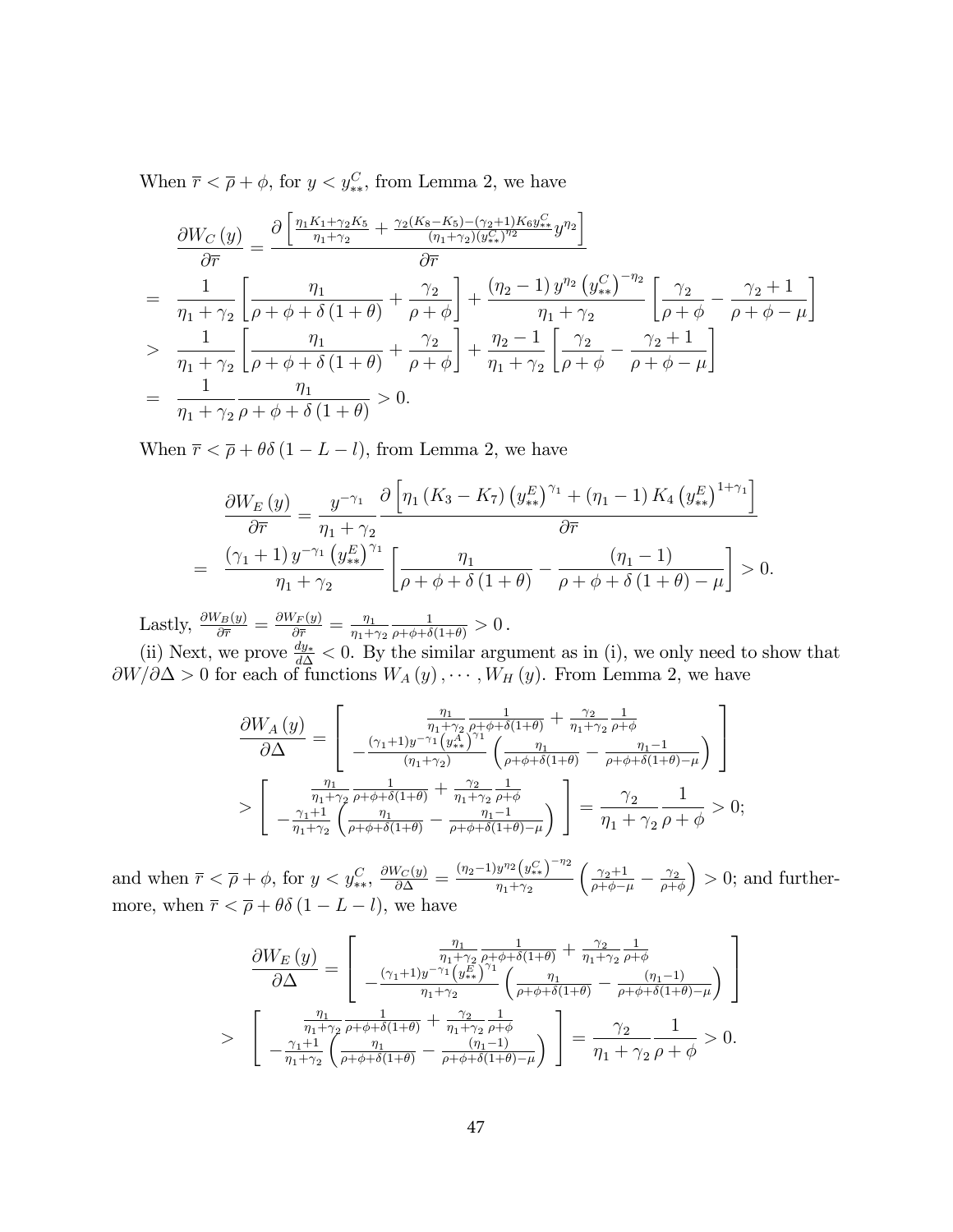Lastly,  $\frac{\partial W_B(y)}{\partial \Delta} = \frac{\partial W_F(y)}{\partial \Delta} = \frac{\gamma_2}{\eta_1 + \rho_2}$  $\eta_1 + \gamma_2$  $\frac{1}{\rho + \phi} > 0.$ 

(iii) Lastly, we prove by contradiction that  $\lim_{n \to \infty}$  $\lim_{\Delta \to 0} y_* = \infty$ . Suppose  $\lim_{\overline{\rho} \setminus \rho} y_* = y_0 < \infty$ . Consider two cases:  $\overline{r} > \rho + \theta \delta (1 - L - l)$  and  $\overline{r} \leq \rho + \theta \delta (1 - L - l)$ .

(iii-A) If  $\bar{r} > \rho + \theta \delta (1 - L - l)$ , then  $\lim_{\bar{\rho}\searrow\rho}W_A(y_*) = 1 = \lim_{\bar{\rho}\searrow\rho}W_A(y_0)$ . However, note that when  $\bar{\rho}$  tends to  $\rho$ ,  $K_7$  and  $K_8$  tends to 1. Therefore, we have

$$
\lim_{\overline{\rho}\searrow\rho} W_A(y_0)
$$
\n
$$
= 1 + \lim_{\overline{\rho}\searrow\rho} \frac{\eta_1(K_7 - 1) + \gamma_2(K_8 - 1)}{\eta_1 + \gamma_2} + \frac{\eta_1(K_1 - K_7) + (\eta_1 - 1) K_2 y_{**}^A}{(\eta_1 + \gamma_2) (y_{**}^A)^{-\gamma_1}} y_0^{-\gamma_1}
$$
\n
$$
= 1 + \frac{\eta_1(K_1 - K_7) + (\eta_1 - 1) K_2 y_{**}^A}{(\eta_1 + \gamma_2) (y_{**}^A)^{-\gamma_1}} y_0^{-\gamma_1} < 1,
$$

which is a contradiction.

(iii-B) If  $\bar{r} \leq \rho + \theta \delta (1 - L - l)$ , then  $\lim_{\bar{\rho} \setminus \rho} W_B(1) < 1$  because

$$
W_B(1) - 1 = \frac{\eta_1 (K_1 - 1) + \gamma_2 (K_8 - 1) + (\eta_1 - 1) K_2}{\eta_1 + \gamma_2}
$$
  
\n
$$
\rightarrow \frac{\eta_1}{\eta_1 + \gamma_2} \left( \frac{\overline{r} + \delta (1 + \theta L)}{\rho + \phi + \delta (1 + \theta)} - 1 \right) + \frac{\eta_1 - 1}{\eta_1 + \gamma_2} \frac{\phi + \theta \delta l}{\rho + \phi + \delta (1 + \theta) - \mu}
$$
  
\n
$$
= -\frac{\eta_1}{\eta_1 + \gamma_2} \left( \frac{(\rho + \theta \delta (1 - L - l)) - \overline{r}}{\rho + \phi + \delta (1 + \theta)} \right)
$$
  
\n
$$
- \frac{\phi + \theta \delta l}{\eta_1 + \gamma_2} \left( \frac{\eta_1}{\rho + \phi + \delta (1 + \theta)} - \frac{\eta_1 - 1}{\rho + \phi + \delta (1 + \theta) - \mu} \right)
$$
  
\n
$$
< 0.
$$

Similarly as before, we can prove that in this case,  $\lim_{\bar{p}\setminus\rho}y_* = \infty$ . We can prove it by contradiction. Suppose  $\lim_{\bar{\rho}\searrow\rho}y_* = y_0 < \infty$ . Then  $\lim_{\bar{\rho}\searrow\rho}W_E(y_*) = 1 = \lim_{\bar{\rho}\searrow\rho}W_E(y_0)$ . However,

$$
\lim_{\overline{\rho}\searrow\rho}W_E\left(y_0\right) = 1 + \left[\frac{\eta_1 + \gamma_1}{\eta_1 + \gamma_2}E_2 + \frac{\eta_1\left(K_3 - K_7\right) + \left(\eta_1 - 1\right)K_4y_*^E}{\left(\eta_1 + \gamma_2\right)\left(y_*^E\right)^{-\gamma_1}}\right]y_0^{-\gamma_1} < 1,
$$

which is a contradiction.  $\blacksquare$ 

**Proof.** [Proof of Proposition 2] There are only three possibilities:  $y_* < 1, 1 \le y_* \le \frac{1-L}{l}$ , and  $y_* > \frac{1-L}{l}$ :

1. If  $y_* \leq 1$ , then the value function is given by

$$
V(y; y_*) = \begin{cases} (K_1 + \overline{K}_6) + (K_2 + \overline{K}_7) y + U_1 y^{\eta_3} + A_1 y^{\eta_1}, & \text{if } y \in (0, y_*)\\ K_5 + K_6 y + A_2 y^{-\gamma_2} + A_3 y^{\eta_2}, & \text{if } y \in (y_*, 1] \\ K_{10} + A_4 y^{-\gamma_2}, & \text{if } y \in (1, \infty) \end{cases}
$$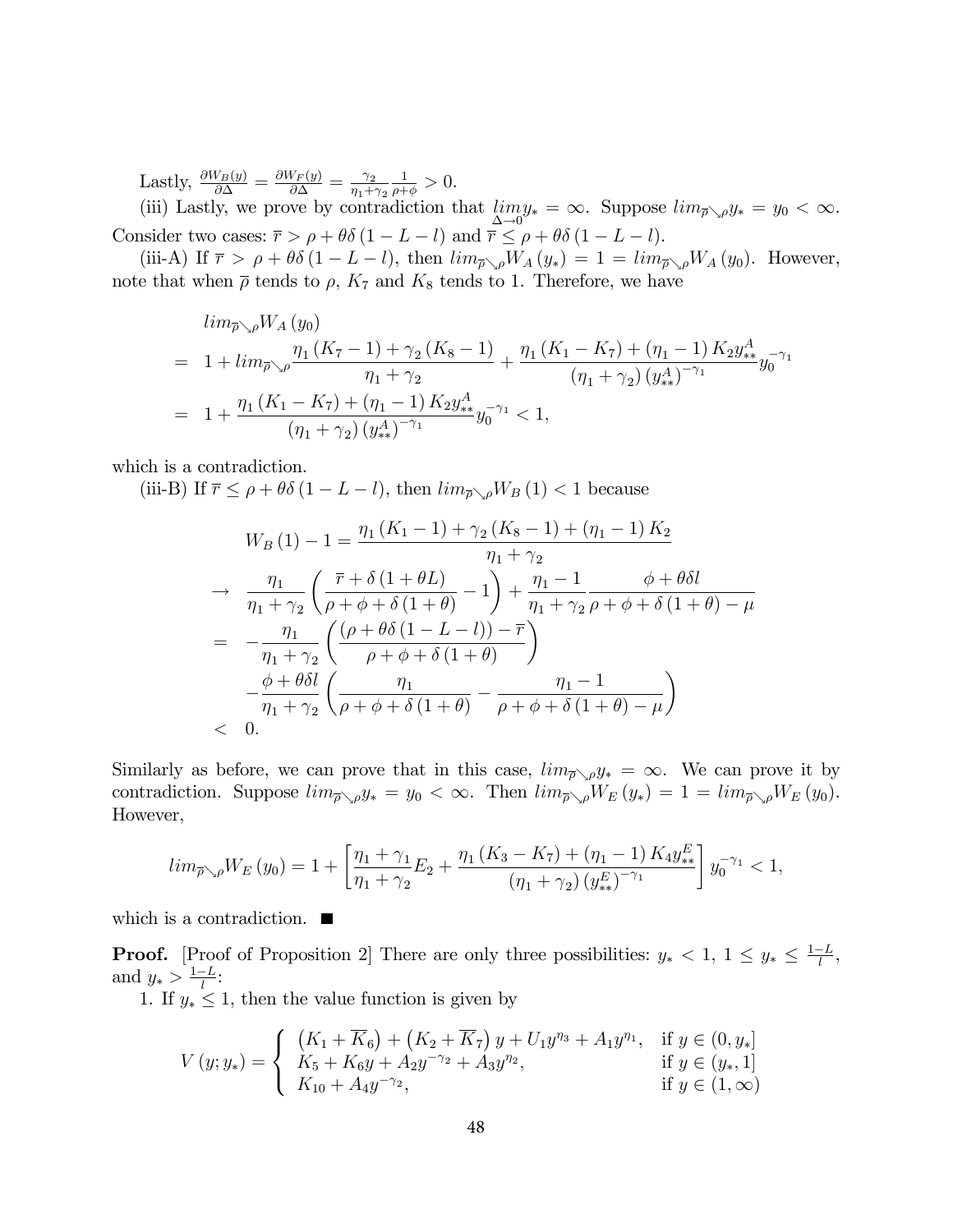2. If  $1 < y_* \leq \frac{1-L}{l}$ , then the value function is given by

$$
V(y; y_*) = \begin{cases} \begin{array}{l} \left( K_1 + \overline{K}_6 \right) + \left( K_2 + \overline{K}_7 \right) y + U_1 y^{\eta_3} + B_1 y^{\eta_1}, & \text{if } y \in (0, 1] \\ \left[ \left( K_3 + \overline{K}_8 \right) + \left( K_4 + \overline{K}_9 \right) y + U_2 y^{-\gamma_3} \\ + U_3 y^{\eta_3} + B_2 y^{-\gamma_1} + B_3 y^{\eta_1} \end{array} \right], & \text{if } y \in (1, y_*) \\ \text{if } y \in (y_*, \infty) \end{cases}
$$

3. If  $y_* > \frac{1-L}{l}$ , then the value function is given by

$$
V(y; y_*) = \begin{cases} \begin{array}{ll} \left( K_1 + \overline{K}_6 \right) + \left( K_2 + \overline{K}_7 \right) y + U_1 y^{\eta_3} + C_1 y^{\eta_1}, & \text{if } y \in (0, 1] \\ \left[ \left( K_3 + \overline{K}_8 \right) + \left( K_4 + \overline{K}_9 \right) y + U_2 y^{-\gamma_3} \right] & \text{if } y \in (1, \frac{1 - L}{l}] \\ \left[ \frac{+ U_3 y^{\eta_3} + C_2 y^{-\gamma_1} + C_3 y^{\eta_1}}{K_{10} + \overline{K}_{10}} \right) + U_4 y^{-\gamma_3} + C_4 y^{-\gamma_1} + C_5 y^{\eta_1}, & \text{if } y \in (\frac{1 - L}{l}, y_*) \\ \overline{K}_{10} + C_6 y^{-\gamma_2}, & \text{if } y \in (y_*, \infty) \end{array} \end{cases}
$$

where the unknown coefficients  $A_1, \dots, C_6$  are determined through the value matching and smooth pasting conditions.

Similarly as the proof of Proposition 1, to prove  $\frac{dy_*}{d\kappa} > 0$ , we only need to prove  $\frac{\partial W(y)}{\partial \kappa} < 0$ for Case A, Case B, and Case C.

For simplicity, we only provide the proof for Case A:  $\frac{\partial W_A(y)}{\partial \kappa} < 0$  for  $0 < y \le 1$ . The proof for the other two cases is similar. In Case A,

$$
W_A(y) = \begin{bmatrix} \frac{\eta_1(K_1 + \overline{K}_6) + \gamma_2 K_5}{\eta_1 + \gamma_2} + \frac{(\eta_1 - 1)(K_2 + \overline{K}_7) + (1 + \gamma_2)K_6}{\eta_1 + \gamma_2} y \\ + \frac{\gamma_2(K_1 - K_5) - (1 + \gamma_2)K_6}{\eta_1 + \gamma_2} y^{\eta_2} + \frac{\eta_1 - \eta_3}{\eta_1 + \gamma_2} U_1 y^{\eta_3} \end{bmatrix}
$$
  
=  $I_A + II_A y + III_A y^{\eta_2} + IV_A y^{\eta_3}$ 

Note that  $\frac{\partial IV_A}{\partial \kappa}\Big|_{\kappa=0} = \frac{U_1}{\eta_1 + \lambda}$  $\eta_1 + \gamma_2$  $\partial \eta_1$  $\partial \kappa$  $\Big|_{\kappa=0}$  < 0. Below we consider the first three terms. First, it is straightforward to show that

$$
\frac{\partial (K_1 + \overline{K}_6)}{\partial \kappa} = \frac{\partial (K_3 + \overline{K}_8)}{\partial \kappa} = -\frac{\delta^2 (1 - L)}{(\rho + \phi + \delta (1 + \theta + \kappa))^2},
$$
  

$$
\frac{\partial (K_2 + \overline{K}_7)}{\partial \kappa} = \frac{\partial (K_4 + \overline{K}_9)}{\partial \kappa} = \frac{\delta^2 l}{(\rho + \phi + \delta (1 + \theta + \kappa) - \mu)^2},
$$
  

$$
\frac{\partial (K_9 + \overline{K}_{10})}{\partial \kappa} = 0.
$$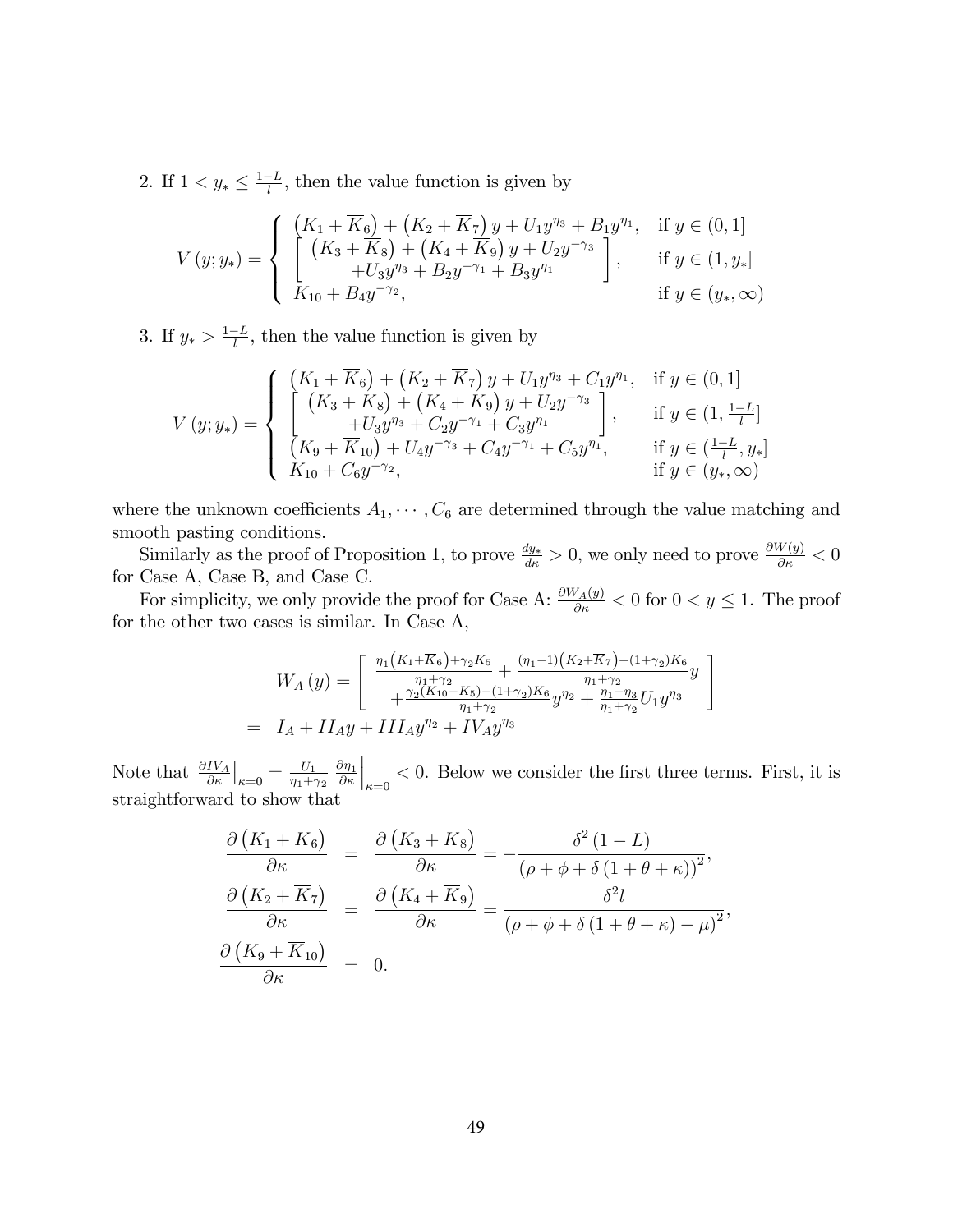Therefore,

$$
\frac{\partial W_A(y)}{\partial \kappa}\Big|_{\kappa=0} < \left[\begin{array}{c} \left(\frac{\gamma_2(K_1+K_2y)}{(\eta_1+\gamma_2)^2} - \frac{\gamma_2(K_{10}-K_5)-(1+\gamma_2)K_6}{(\eta_1+\gamma_2)^2}y^{\eta_2}\right)\frac{\partial \eta_1}{\partial \kappa} \\ + \frac{\eta_1}{\eta_1+\gamma_2}\left(-\frac{\delta^2(1-L)}{(\rho+\phi+\delta(1+\theta))^2} + \frac{\delta^2l}{(\rho+\phi+\delta(1+\theta)-\mu)^2}y\right) \end{array}\right].
$$

Because  $\gamma_2 (K_{10} - K_5) - (1 + \gamma_2) K_6 = \phi \left( \frac{\gamma_2}{\rho + \phi} - \frac{1 + \gamma_2}{\rho + \phi - \phi} \right)$  $\rho + \phi - \mu$  $($  > 0 and  $y \le 1$ , we have

$$
\left. \frac{\partial W_A\left(y\right)}{\partial \kappa} \right|_{\kappa=0} \leq \left[ \begin{array}{c} \frac{\gamma_2(K_1+K_2)-(\gamma_2(K_{10}-K_5)-(1+\gamma_2)K_6)}{(\eta_1+\gamma_2)^2} \frac{\partial \eta_1}{\partial \kappa} \\ +\frac{\eta_1}{\eta_1+\gamma_2}\left(\frac{\delta^2 l}{(\rho+\phi+\delta(1+\theta)-\mu)^2} - \frac{\delta^2(1-L)}{(\rho+\phi+\delta(1+\theta))^2}\right) \end{array} \right]
$$

Therefore, for  $\frac{\partial W_A(y)}{\partial \kappa}$  $\Big|_{\kappa=0}$  < 0, it is sufficient to have

$$
K_1 + K_2 < \left[ \frac{\frac{1}{\gamma_2} \left( \gamma_2 \left( K_{10} - K_5 \right) - \left( 1 + \gamma_2 \right) K_6 \right)}{\frac{\eta_1 (\eta_1 + \gamma_2) \delta^2}{\gamma_2} \left( \frac{1 - L}{\left( \rho + \phi + \delta (1 + \theta) \right)^2} - \frac{l}{\left( \rho + \phi + \delta (1 + \theta) - \mu \right)^2} \right)} \right]
$$

which imposes an upper bound on  $\overline{r}.$ 

In Case B,

$$
W_B(y) = \begin{bmatrix} \frac{\eta_1(K_3 + \overline{K}_8) + \gamma_2 K_{10}}{\eta_1 + \gamma_2} + \frac{(\eta_1 - 1)(K_4 + \overline{K}_9)}{\eta_1 + \gamma_2} y + \frac{\eta_1(\overline{K}_3 - \overline{K}_1) + (\eta_1 - 1)(\overline{K}_4 - \overline{K}_2)}{\eta_1 + \gamma_2} y^{-\gamma_1} \\ + \frac{(\eta_1 + \gamma_3)U_2}{\eta_1 + \gamma_2} y^{-\gamma_3} + \frac{(\eta_1 - \eta_3)U_3}{\eta_1 + \gamma_2} y^{\eta_3} \end{bmatrix}^{n_1 + \gamma_2} = I_B + II_B y + III_B y^{-\gamma_1} + IV_B y^{-\gamma_3} + V_B y^{\eta_3}
$$

$$
\frac{\partial W_B}{\partial \kappa}\Big|_{\kappa=0} = \begin{bmatrix} \frac{\partial \frac{\eta_1}{\eta_1 + \gamma_2}}{\partial \kappa} \left( K_3 + K_4 y + (\overline{K}_3 - \overline{K}_1 + \overline{K}_4 - \overline{K}_2) y^{-\gamma_1} \right) \\ + \frac{\eta_1}{\eta_1 + \gamma_2} \frac{\partial (K_3 + \overline{K}_8)}{\partial \kappa} + \frac{\eta_1 - 1}{\eta_1 + \gamma_2} \frac{\partial (K_4 + \overline{K}_9)}{\partial \kappa} y \\ - \frac{\eta_1 (\overline{K}_3 - \overline{K}_1) + (\eta_1 - 1) (\overline{K}_4 - \overline{K}_2)}{\eta_1 + \gamma_2} \log (y) \frac{\partial \gamma_1}{\partial \kappa} y^{-\gamma_1} \end{bmatrix} \Bigg]
$$
\n
$$
= \begin{bmatrix} \frac{\gamma_2}{(\eta_1 + \gamma_2)^2} \frac{\partial \eta_1}{\partial \kappa} \left( K_3 + K_4 y + (\overline{K}_3 - \overline{K}_1 + \overline{K}_4 - \overline{K}_2) y^{-\gamma_1} \right) \\ - \delta^2 \frac{\eta_1}{\eta_1 + \gamma_2} \frac{1 - L}{(\rho + \phi + \delta(1 + \theta + \kappa))^2} + \delta^2 \frac{\eta_1 - 1}{\eta_1 + \gamma_2} \frac{l}{(\rho + \phi + \delta(1 + \theta + \kappa) - \mu)^2} y \\ - \frac{\eta_1 (\overline{K}_3 - \overline{K}_1) + (\eta_1 - 1) (\overline{K}_4 - \overline{K}_2)}{\eta_1 + \gamma_2} \log (y) y^{-\gamma_1} \frac{\partial \eta_1}{\partial \kappa} \end{bmatrix}
$$
\n
$$
< \frac{\gamma_2}{(\eta_1 + \gamma_2)^2} \frac{\partial \eta_1}{\partial \kappa} \left( K_3 + K_4 \frac{1 - L}{l} + (\overline{K}_3 - \overline{K}_1 + \overline{K}_4 - \overline{K}_2) \left( \frac{1 - L}{l} \right)^{-\gamma_1} \right)
$$
\n
$$
- \delta^2 \frac{\eta_1}{\eta_1 + \gamma_2} \frac{1 - L}{(\rho + \phi + \delta(1
$$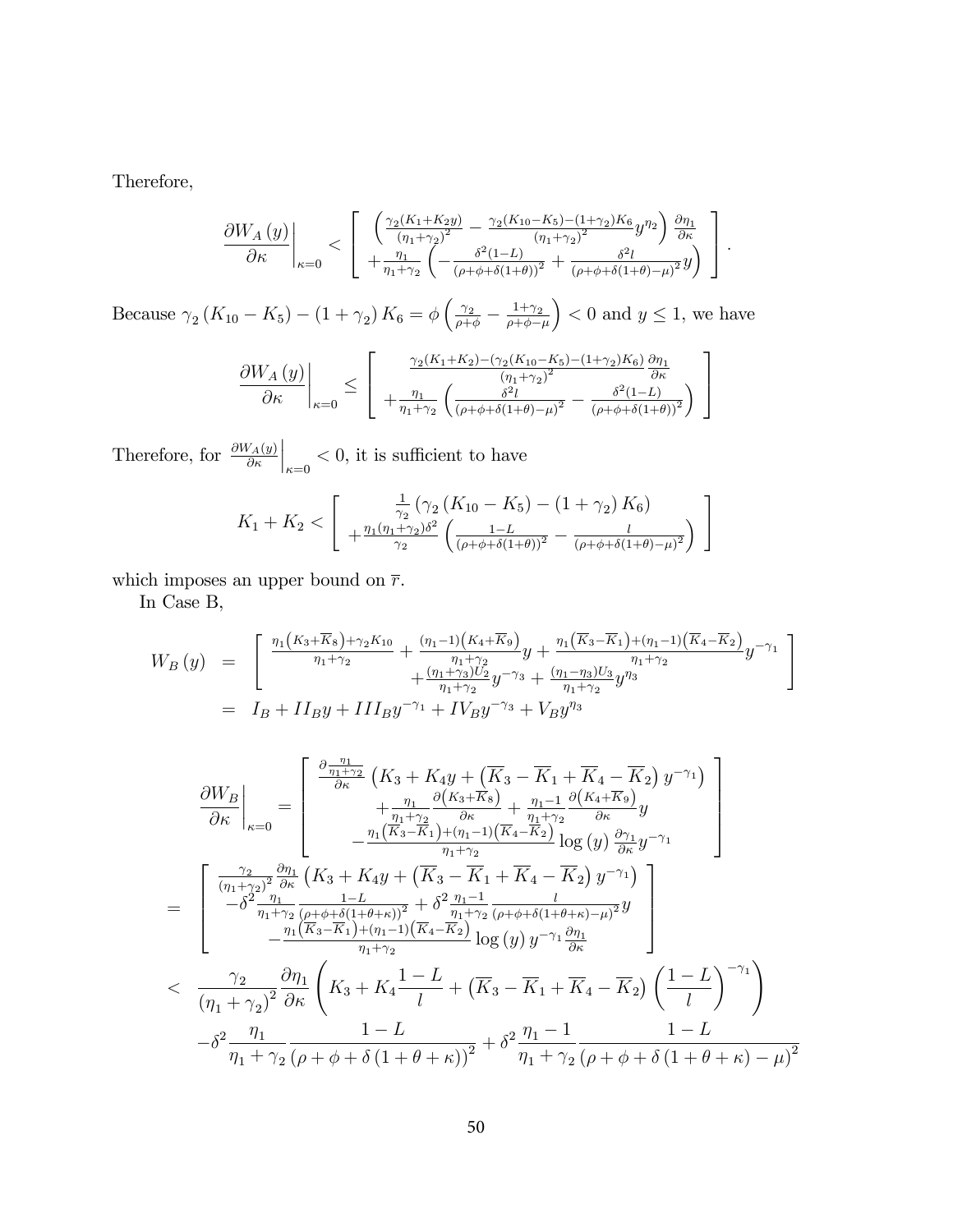where we used the fact  $1 < y \leq \frac{1-L}{l}$ ,

$$
\overline{K}_3 - \overline{K}_1 + \overline{K}_4 - \overline{K}_2 = \frac{\phi}{\rho + \phi + \overline{\theta}\delta} - \frac{\phi}{\rho + \phi + \overline{\theta}\delta - \mu} < 0
$$
  

$$
\eta_1 (\overline{K}_3 - \overline{K}_1) + (\eta_1 - 1) (\overline{K}_4 - \overline{K}_2) = \phi \left( \frac{\eta_1}{\rho + \phi + \overline{\theta}\delta} - \frac{\eta_1 - 1}{\rho + \phi + \overline{\theta}\delta - \mu} \right) > 0
$$

Therefore, for  $\frac{\partial W_B(y)}{\partial \kappa}$  $\Big|_{\kappa=0} < 0$ , it is sufficient to have  $\frac{\eta_1}{(\rho+\phi+\delta(1+\theta))^2} > \frac{\eta_1-1}{(\rho+\phi+\delta(1+\theta))^2}$  $\frac{\eta_1-1}{(\rho+\phi+\delta(1+\theta)-\mu)^2}$  and

$$
K_3 + K_4 \frac{1-L}{l} < \left[ \frac{\left(\frac{\phi}{\rho+\phi+\overline{\theta}\delta-\mu} - \frac{\phi}{\rho+\phi+\overline{\theta}\delta}\right) \left(\frac{1-L}{l}\right)^{-\gamma_1}}{\frac{\partial \eta_1}{\partial \kappa} \gamma_2 \left(\frac{\eta_1}{(\rho+\phi+\delta(1+\theta))^2} - \frac{\eta_1-1}{(\rho+\phi+\delta(1+\theta)-\mu)^2}\right)} \right]
$$

which imposes an upper bound on  $\mu$  and  $\overline{r}.$ 

In Case C,

$$
W_C(y) = \frac{\eta_1 (K_9 + \overline{K}_{10}) + \gamma_2 K_{10}}{(\eta_1 + \gamma_2)}
$$
  
+ 
$$
\left[ -\frac{\eta_1 (K_3 + \overline{K}_8 - K_1 - \overline{K}_6) + (\eta_1 - 1) (K_4 + \overline{K}_9 - K_2 - \overline{K}_7)}{\eta_1 + \gamma_2} \right] y^{-\gamma_1}
$$
  
+ 
$$
\frac{\eta_1 (K_3 + \overline{K}_8 - K_9 - \overline{K}_{10}) + (\eta_1 - 1) (K_4 + \overline{K}_9) (\frac{1 - L}{l})}{(\eta_1 + \gamma_2)} (\frac{y}{(1 - L)/l})^{-\gamma_1}
$$
  
+ 
$$
\frac{(\eta_1 + \gamma_3) U_4}{(\eta_1 + \gamma_2)} y^{-\gamma_3} - \frac{(\eta_1 + \gamma_3) U_2 + (\eta_1 - \eta_3) (U_3 - U_1)}{\eta_1 + \gamma_2} y^{-\gamma_1}
$$
  
+ 
$$
\frac{(\eta_1 + \gamma_3) (U_2 - U_4) (\frac{1 - L}{l})^{-\gamma_3} + (\eta_1 - \eta_3) U_3 (\frac{1 - L}{l})^{\eta_3}}{(\eta_1 + \gamma_2) (\frac{1 - L}{l})^{-\gamma_1}} y^{-\gamma_1}
$$
  
= 
$$
I_C + I I_C y^{-\gamma_1} + I I I_C \left( \frac{y}{(1 - L)/l} \right)^{-\gamma_1} + I V_C
$$

where we used the facts

$$
\frac{\partial \left( K_4 + \overline{K}_9 - K_2 - \overline{K}_7 \right)}{\partial \kappa} = \frac{\partial \left( K_3 + \overline{K}_8 - K_1 - \overline{K}_6 \right)}{\partial \kappa} = \frac{\partial \left( K_9 + \overline{K}_{10} \right)}{\partial \kappa} = 0
$$

$$
\eta_1 (K_3 - K_1) + (\eta_1 - 1) (K_4 - K_2) = \phi \chi_1 > 0
$$
  

$$
\eta_1 (K_3 - K_9) + (\eta_1 - 1) K_4 \left( \frac{1 - L}{l} \right) = -\theta \delta (1 - L) \chi_1 < 0
$$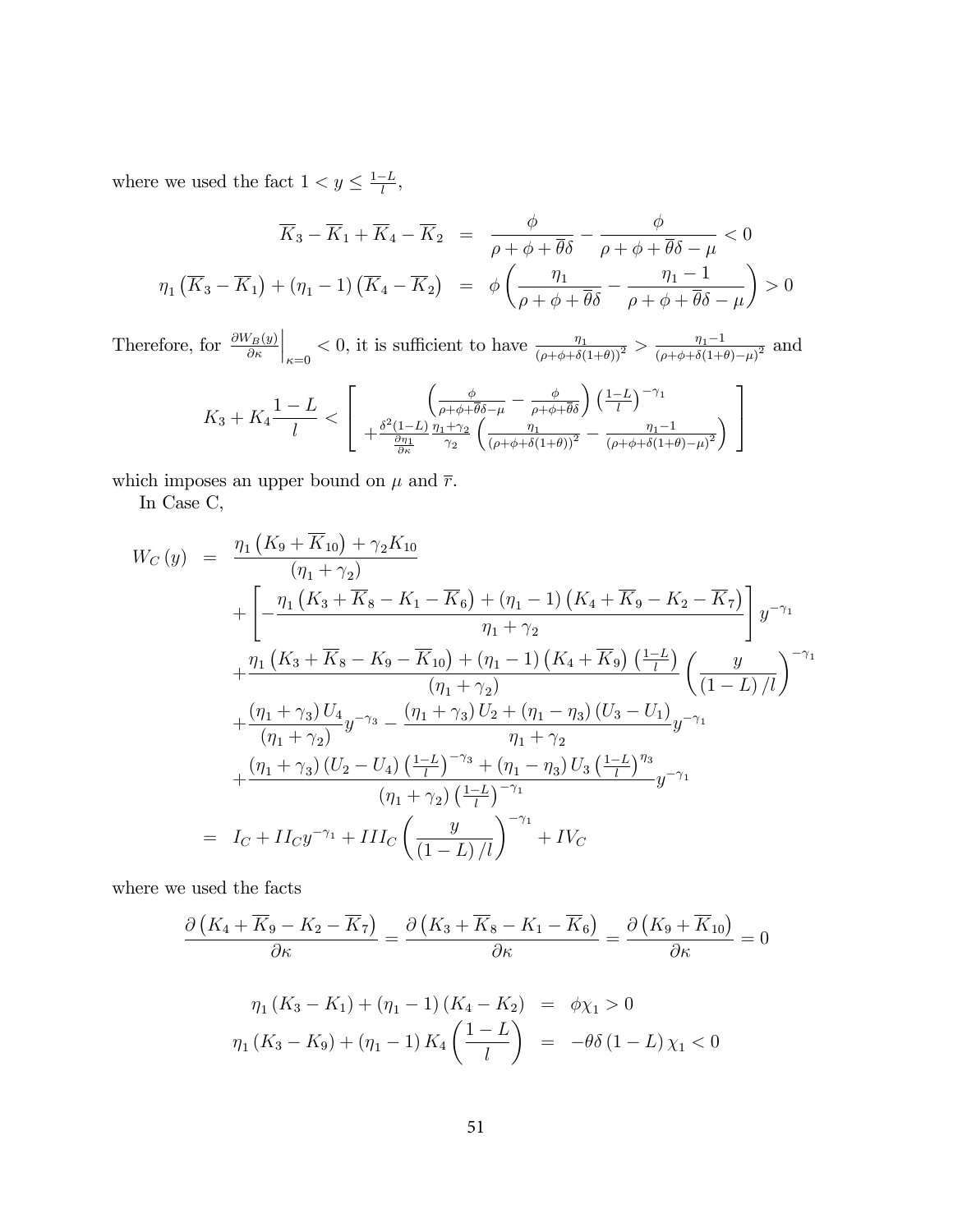$$
K_1 - K_3 + K_2 - K_4 = \frac{\phi}{\rho + \phi + \delta(1 + \theta + \kappa) - \mu} - \frac{\phi}{\rho + \phi + \delta(1 + \theta + \kappa)} > 0
$$
  

$$
K_3 - K_9 + K_4 \left(\frac{1 - L}{l}\right) = \frac{\theta \delta(1 - L)}{\rho + \phi + \delta(1 + \theta + \kappa) - \mu} - \frac{\theta \delta(1 - L)}{\rho + \phi + \delta(1 + \theta + \kappa)} > 0
$$

and

$$
\eta_1 \frac{\partial (K_3 + \overline{K}_8)}{\partial \kappa} + (\eta_1 - 1) \frac{\partial (K_4 + \overline{K}_9)}{\partial \kappa} \left(\frac{1 - L}{l}\right)
$$
  
= 
$$
-\delta^2 (1 - L) \left(\frac{\eta_1}{(\rho + \phi + \delta(1 + \theta + \kappa))^2} - \frac{\eta_1 - 1}{(\rho + \phi + \delta(1 + \theta + \kappa) - \mu)^2}\right)
$$

thus

 $\blacksquare$ 

$$
\frac{\partial W_C}{\partial \kappa}\Big|_{\kappa=0}
$$
\n
$$
< \frac{\partial \frac{\eta_1}{\eta_1 + \gamma_2}}{\partial \kappa} \left( K_9 + (K_1 - K_3 + K_2 - K_4) \left( \frac{1 - L}{l} \right)^{-\gamma_1} + \left( K_3 - K_9 + K_4 \frac{1 - L}{l} \right) \right)
$$
\n
$$
- \delta^2 (1 - L) \frac{\frac{\eta_1}{(\rho + \phi + \delta(1 + \theta + \kappa))^2} - \frac{\eta_1 - 1}{(\rho + \phi + \delta(1 + \theta + \kappa) - \mu)^2}}{\left( \eta_1 + \gamma_2 \right)} \left( \frac{y}{(1 - L)/l} \right)^{-\gamma_1}
$$

Therefore, for  $\frac{\partial W_C(y)}{\partial \kappa}$  $\Big|_{\kappa=0} < 0$ , it is sufficient to have  $\frac{\eta_1}{(\rho+\phi+\delta(1+\theta+\kappa))^2} > \frac{\eta_1-1}{(\rho+\phi+\delta(1+\theta+\kappa))^2}$  $\frac{\eta_1-1}{(\rho+\phi+\delta(1+\theta+\kappa)-\mu)^2}$  and

$$
\frac{\gamma_2}{\eta_1 + \gamma_2} \frac{\partial \eta_1}{\partial \kappa} \left[ K_9 + (K_1 - K_3 + K_2 - K_4) \left( \frac{1 - L}{l} \right)^{-\gamma_1} + K_3 - K_9 + K_4 \frac{1 - L}{l} \right]
$$
  

$$
< \delta^2 \frac{(1 - L)^{1 + \gamma_1}}{l^{\gamma_1}} \left[ \frac{\eta_1}{(\rho + \phi + \delta (1 + \theta + \kappa))^2} - \frac{\eta_1 - 1}{(\rho + \phi + \delta (1 + \theta + \kappa) - \mu)^2} \right] y^{-\gamma_1}
$$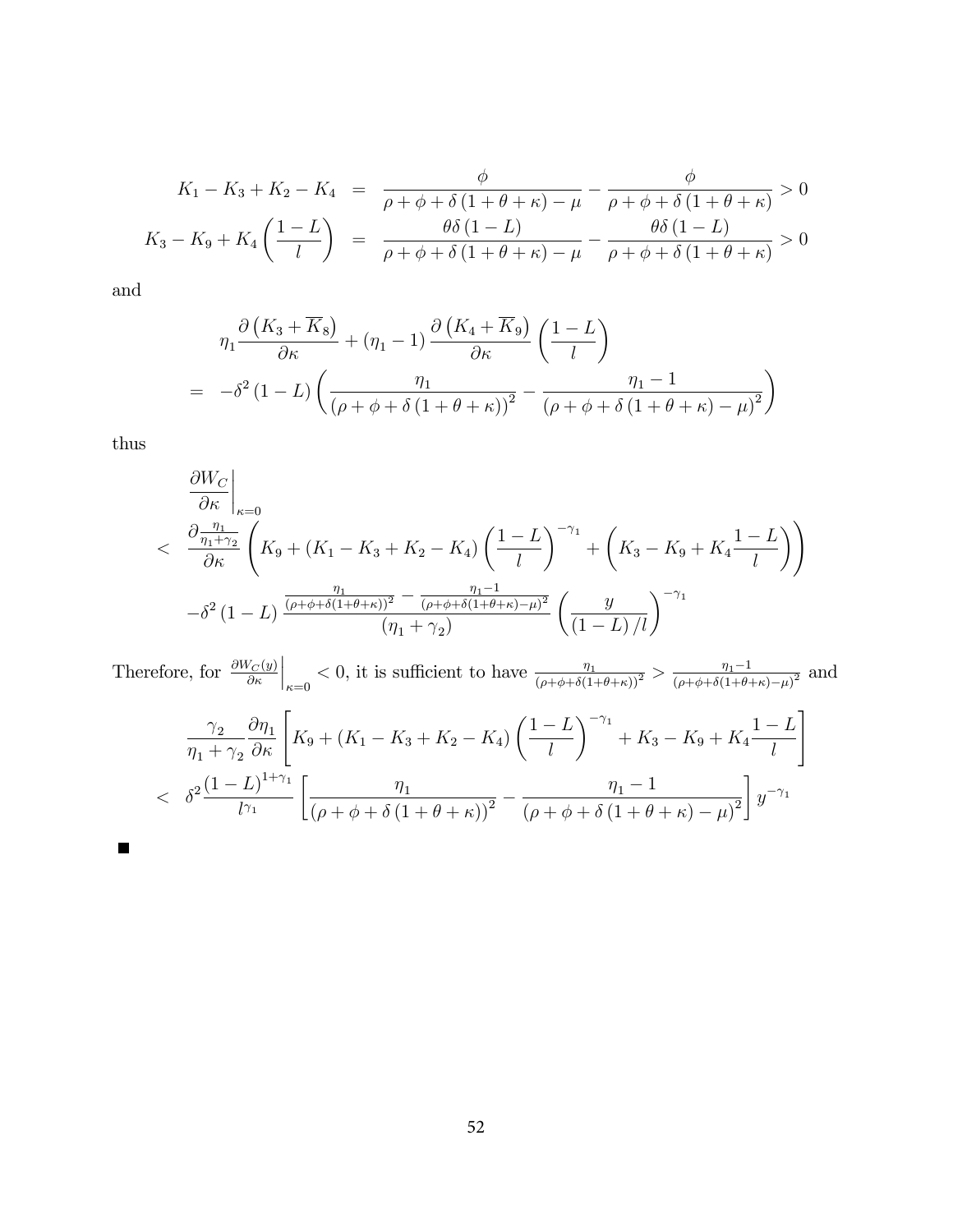## Table 1: Run-Induced Externalities

Table 1 summarizes the payoffs of the current creditors and future creditors depending on the decision of the current creditors to run or roll over.

| Choice of current creditors | Run                          |                    |                                           | Rollover          |
|-----------------------------|------------------------------|--------------------|-------------------------------------------|-------------------|
| Liquidity Provision         | NΟ                           | YES                |                                           |                   |
|                             |                              | Failed             | Survived                                  | Survived          |
| Probability                 | $\kappa \delta dt$           | $\theta \delta dt$ | $1 - \kappa \delta dt - \theta \delta dt$ |                   |
| Payoff of current creditors | U(y)                         | L(y)               |                                           | (y)               |
| Payoff of future creditors  | $\left( \frac{u}{u} \right)$ | L(u)               | $\left( u\right)$                         | $\left( u\right)$ |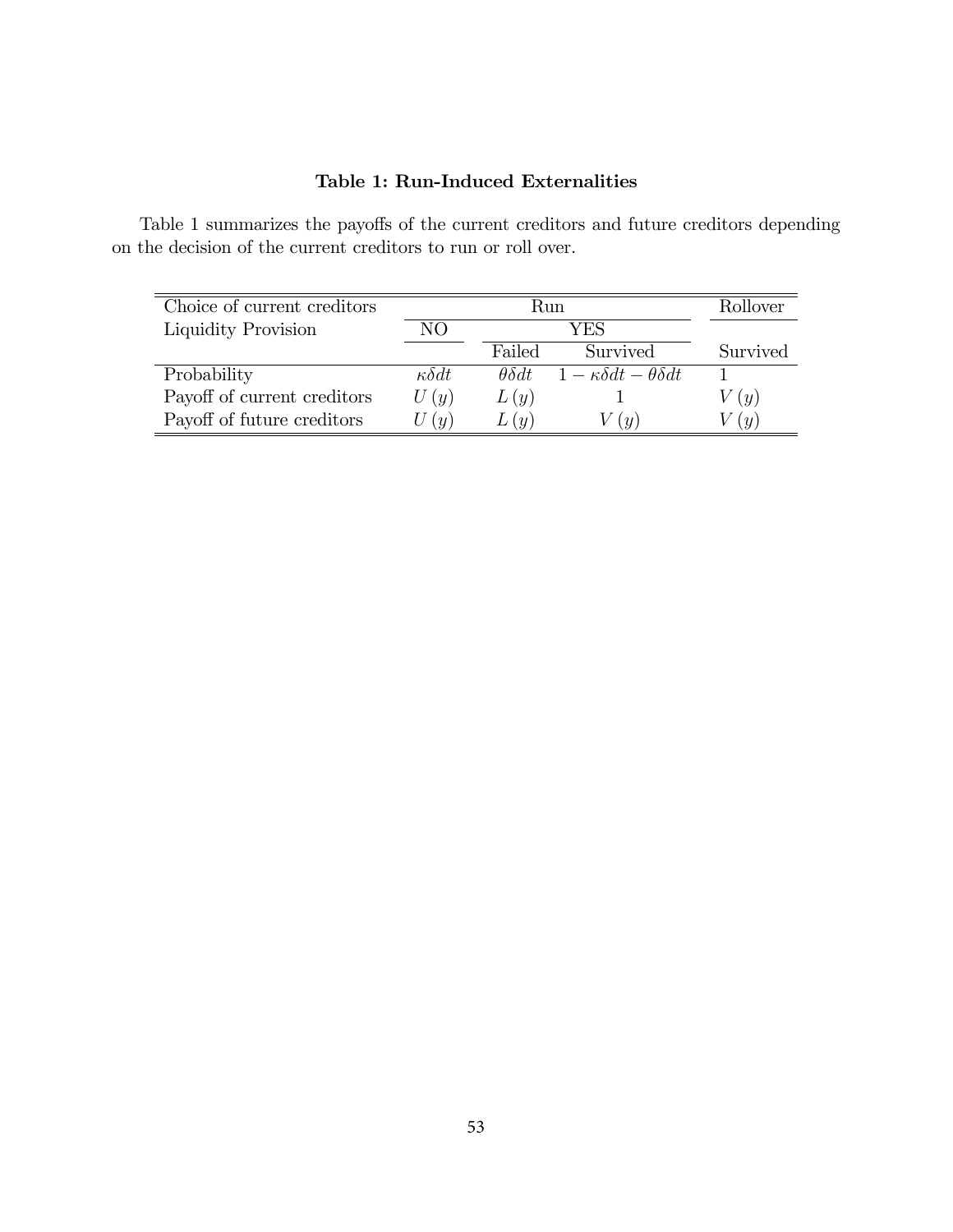#### Table 2: Calibration and Estimation Results

Panel A of this table reports calibrated values for some of the model's primitive parameters. In Panel B, the estimated values for the other primitive paramters are reported. Standard errors, reported in parentheses, are constructed from Monte Carlo simulations. Each simulation begins by randomly generating 119 weekly data of the underlying fundamental process. We then reestimate the key parameters with maximum likelihood using these data. We repeat this procedure 1000 times to construct the standard errors. In Panel C, we compute the equilibrium rollover thresholds based on the estimation results, including the equilibrium threshold in the benchmark model in HX where the interest rate is fixed at  $\bar{r}$ . In Panel D, the estimated value of a liquidity backstop is reported. These parameters are estimated using the quasi-maximum likelihood (QML) method. The data are the VRDO rate as well as weekly repo rate from May 1991 to October 2012, and the ARS rate from May 2006 and December 2009.

|                                                   |                | $\operatorname{VRD}\!\overline{\mathrm{O}}$ | <b>ARS</b> |  |  |
|---------------------------------------------------|----------------|---------------------------------------------|------------|--|--|
| Panel A: Calibration                              |                |                                             |            |  |  |
| max rate                                          | $\overline{r}$ | 0.12                                        | same       |  |  |
| cash flow rate                                    | $\overline{r}$ | 0.0239                                      | same       |  |  |
| avg. maturity                                     | $1/\phi$       | 25                                          | same       |  |  |
| tax-adj. riskless rate                            | $\rho$         | 0.0195                                      | same       |  |  |
| avg. duration                                     | $1/\delta$     | 1/12                                        | same       |  |  |
| recovery rate                                     | $\alpha$       | 0.5                                         | same       |  |  |
| <b>Panel B: Estimation</b>                        |                |                                             |            |  |  |
| drift                                             | $\mu$          | 0.024                                       | same       |  |  |
|                                                   | (s.e.)         | (0.0107)                                    |            |  |  |
| volatility                                        | $\sigma$       | 0.217                                       | same       |  |  |
|                                                   |                | $(s.e.) \quad (0.0884)$                     |            |  |  |
| liquidity premium                                 |                | 0.0001                                      | same       |  |  |
|                                                   |                | (s.e.) (0.0005)                             |            |  |  |
| default intensity                                 | Ĥ              | 0.0111                                      | same       |  |  |
|                                                   |                | $(s.e.) \quad (0.0047)$                     |            |  |  |
| auction failure intensity                         | $\kappa$       | $\Omega$                                    | 0.0030     |  |  |
|                                                   |                | $(s.e.) \qquad (n.a.)$                      | (0.0033)   |  |  |
| pricing error                                     | $\overline{v}$ | 0.0107                                      | same       |  |  |
|                                                   |                | (s.e.) (0.0063)                             |            |  |  |
| Panel C: Equilibrium Rollover Threshold $(y_*)$   |                |                                             |            |  |  |
| Eqm. threshold                                    | $y_*$          | 0.403                                       | 0.569      |  |  |
| Eqm. threshold $(HX)$                             | $y_*^{HX}$     | 0.829                                       |            |  |  |
| Panel D: Value of a Liquidity Backstop $(\Gamma)$ |                |                                             |            |  |  |
| Value of a liq. backstop                          | $\Gamma$       | 0.0014                                      |            |  |  |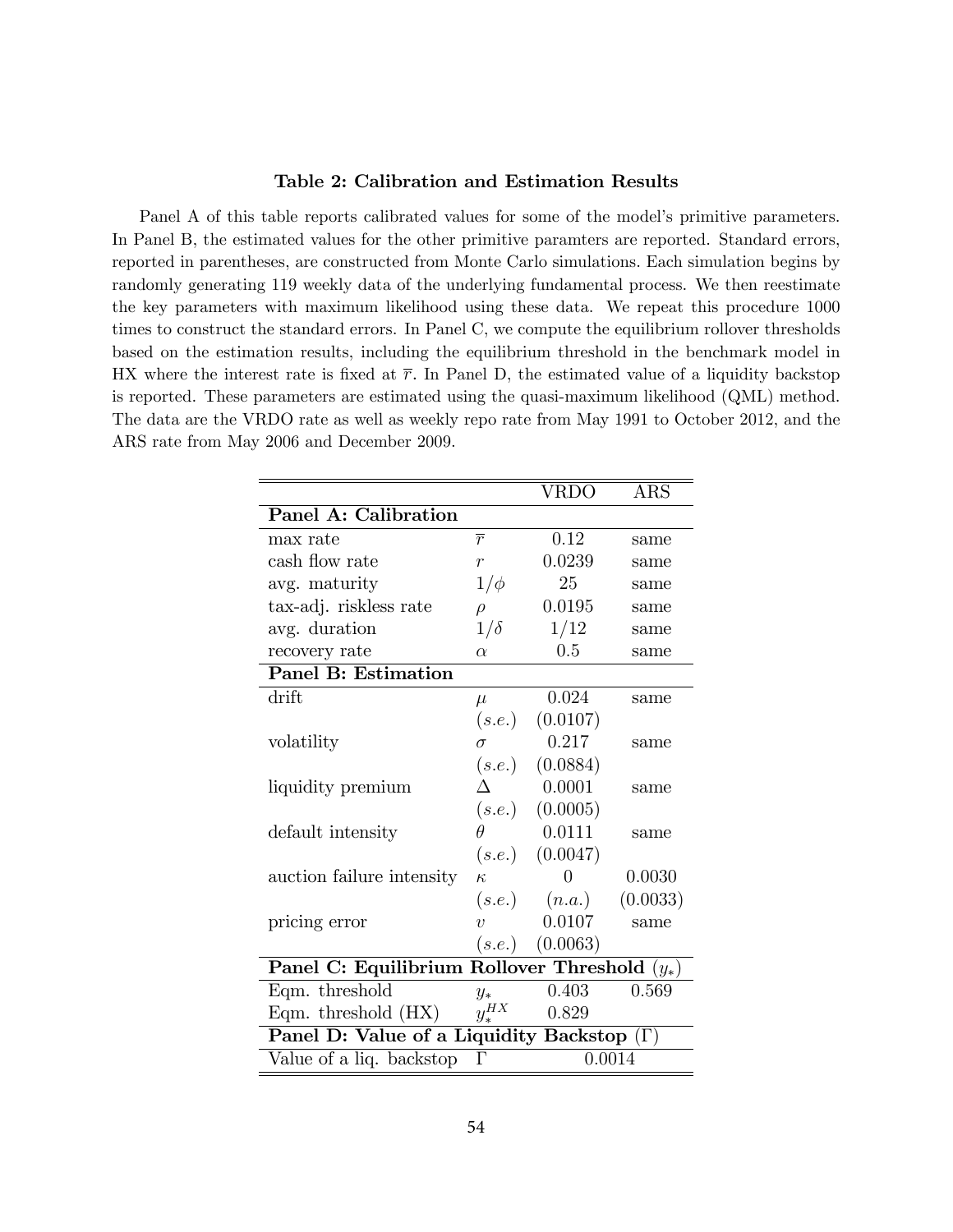#### Figure 1: Average VRDO and ARS Interest Rates

Figure 1 plots the average interest rates in percent on the indexes of weekly resettable highgrade ARS (solid line) and VRDO (dashed line) between May 2006 and December 2009, maintained by the Securities Industry and Financial Markets Association (SIFMA).



Figure 2: VRDO and ARS Annual Issuance Amounts (in Billion)

Figure 2 plots annual issuance amounts of VRDOs (green bars) and ARS (blue bars) in billions in the period between 1989 and 2011.

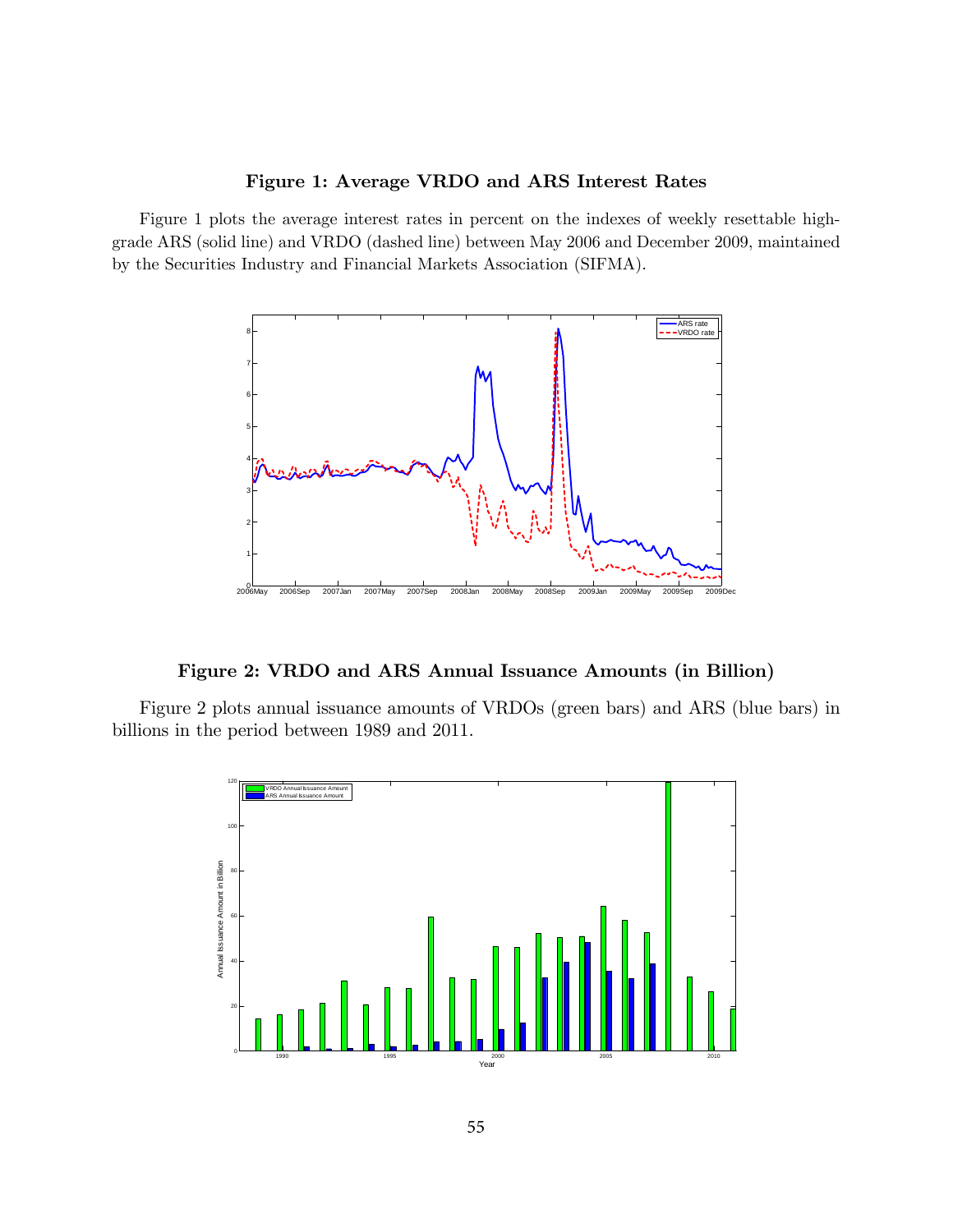

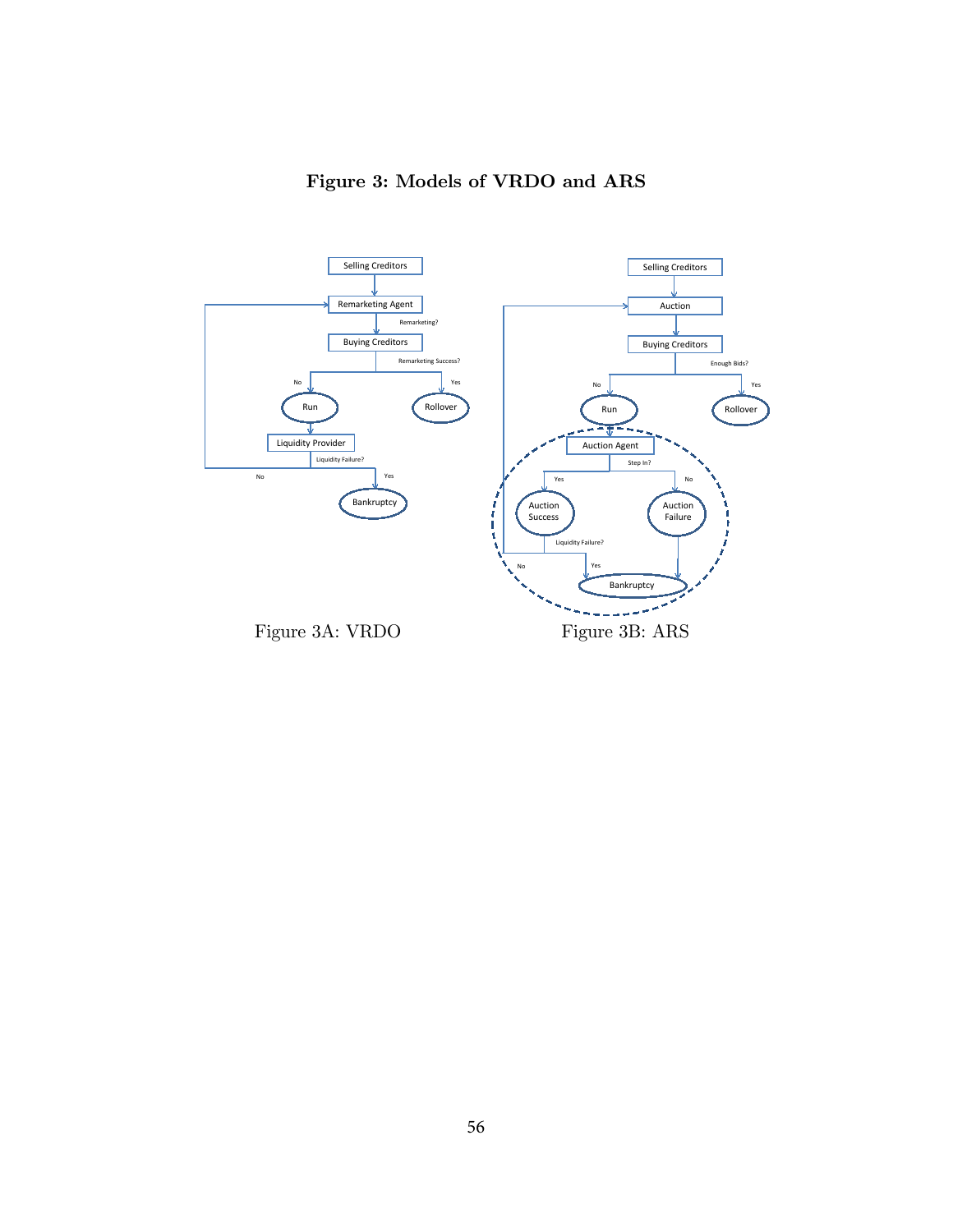#### Figure 4: Unconstrained Interest Rate Schedule

Figure 4 plots interest rate schedules in the absence of the maximum rate cap in three possible scenarios:  $y_* \leq 1$ ,  $1 < y_* \leq \frac{1-L}{l}$ , and  $y_* > \frac{1-L}{l}$ .



Figure 5: Constrained Interest Rate Schedule

Figure 5 plots interest rate schedules in the presence of the maximum rate cap in eight possible scenarios.

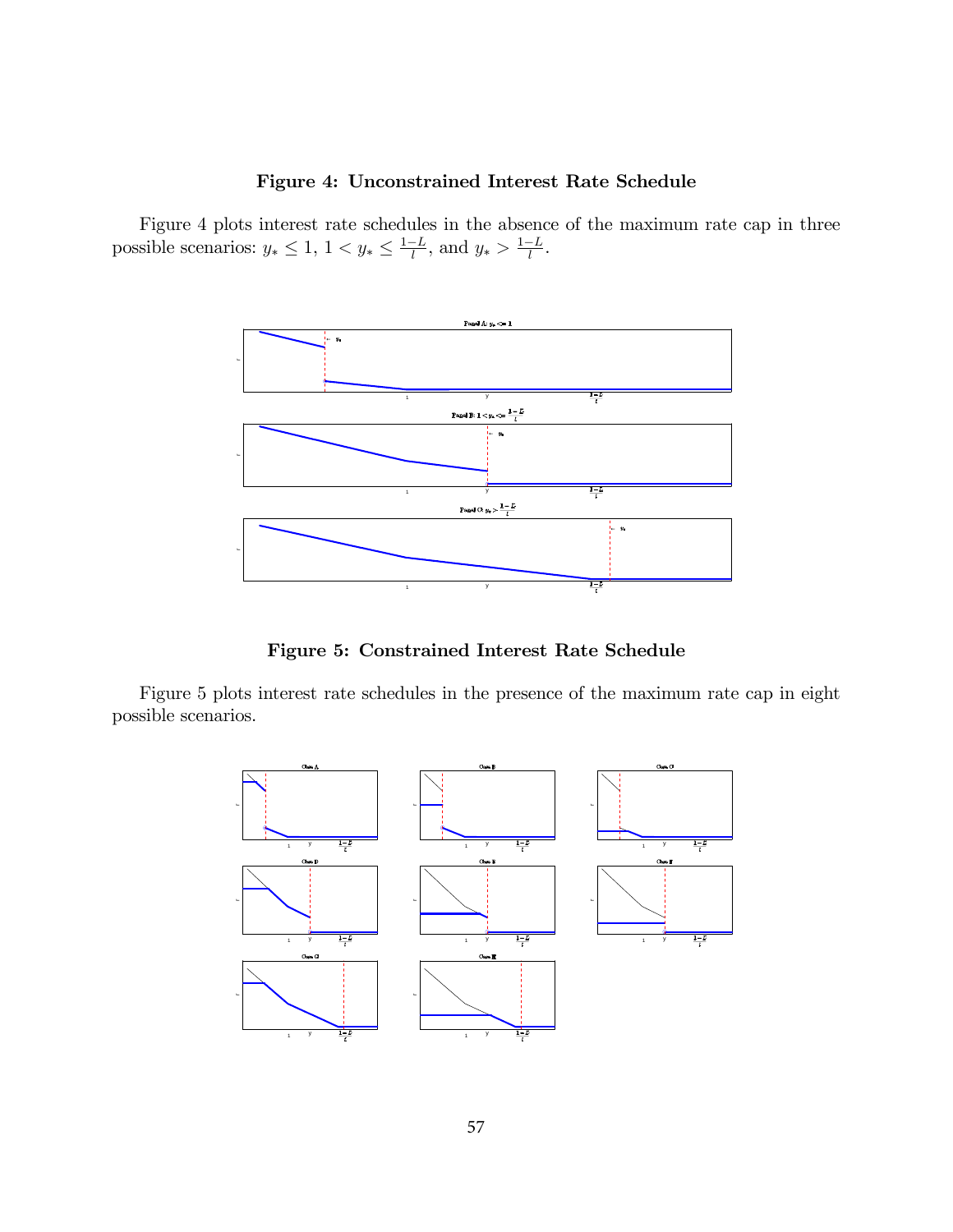#### Figure 6: Structural Estimation Results

Panel A of Figure 6 plots the estimated fundamental process  $\{y_t\}$  (blue solid line), the VRDO rollover threshold (blue dashed line), as well as the increased ARS rollover threshold following structural change in investors' beliefs (red dotted-dashed line). Panel B (or Panel C) of Figure 6 plots the actual and model-implied VRDO (or ARS) excess rates in blue solid and red dashed lines, respectively.